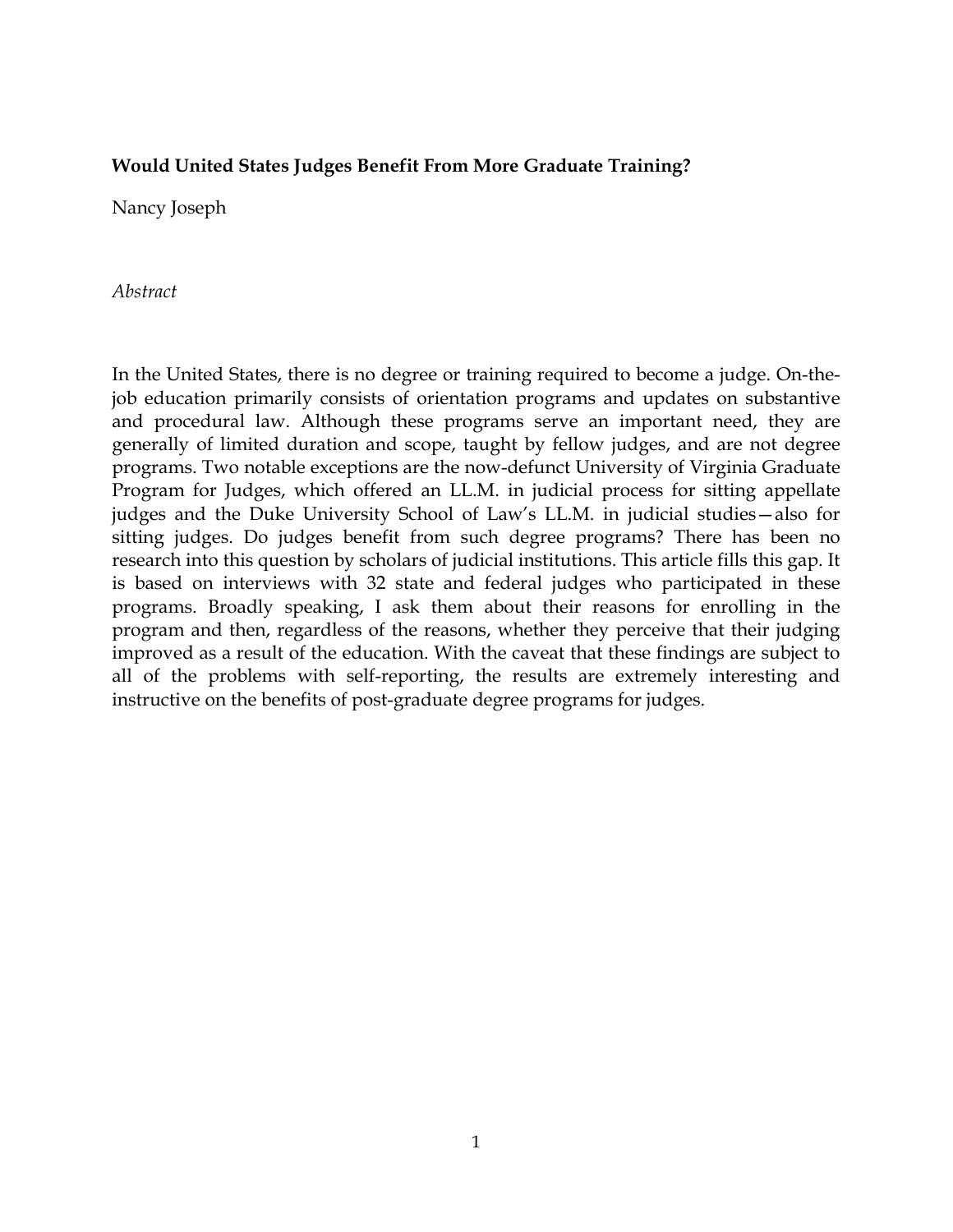### **I. Introduction**

Judicial education in the United States has come a long way. There was a time when the use of the word "education" in connection with the judiciary brought raised eyebrows.[1](#page-1-0) Today, the notion of judges receiving continuing education is well accepted. In fact, many states require continuing education for judges, much like they do for lawyers. There is also a wide range of courses available to judges—from courses on substantive or procedural law, to case management skills, and to non-legal technological skills. Additionally, though judicial education does not receive the same attention from scholars as other areas of judicial studies, there has been some increase on scholarship on judicial education. For example, there was just recently an entire symposium on judicial education organized by the University of Missouri's Center for the Study of Dispute Resolution entitled "Judicial Education and the Art of Judging: From Myth to Methodology."[2](#page-1-1) The symposium generated a diverse range of articles on judicial education, including on topics such as the goals and purpose of judicial education,<sup>[3](#page-1-2)</sup> teaching about judicial bias,<sup>[4](#page-1-3)</sup> and best practices in judicial education,<sup>[5](#page-1-4)</sup> to name a few.

<span id="page-1-0"></span><sup>&</sup>lt;sup>1</sup>Judith Resnik, *Trial As Error, Jurisdiction As Injury: Transforming The meaning of Article III, 113 HARV. L.* REV. 944, 945 (1999-2000) (citing *Report of the Joint Committee for the Effective Administration of Justice*, 1963 Annual Meeting of the ABA 625).

<span id="page-1-1"></span><sup>2</sup>Articles from the symposium, many of which are cited in this paper, can be found at http://scholarship.law.missouri.edu/jdr (last accessed Mar. 16, 2016).

<span id="page-1-2"></span><sup>3</sup>Duane Benton and Jennifer A. L. Sheldon-Sherman, *What Judges Want and Need: User Friendly Foundations for Effective Judicial Education*, 2015 J. DISP. RESOL. 23, 24 (2015).

<span id="page-1-3"></span><sup>4</sup> Kathleen Mahoney, *Judicial Bias: The Ongoing Challenge*, 2015 J. DISP. RESOL. 23, 24 (2015).

<span id="page-1-4"></span><sup>5</sup> Dr. Livingstone Armytage, *Educating Judges: Where To From Here*, 2015 J. DISP. RESOL. 23, 24 (2015); Brettel Dawson, *Judicial Education: Pedagogy for a Change*, 2015 J. DISP. RESOL. 23, 24 (2015).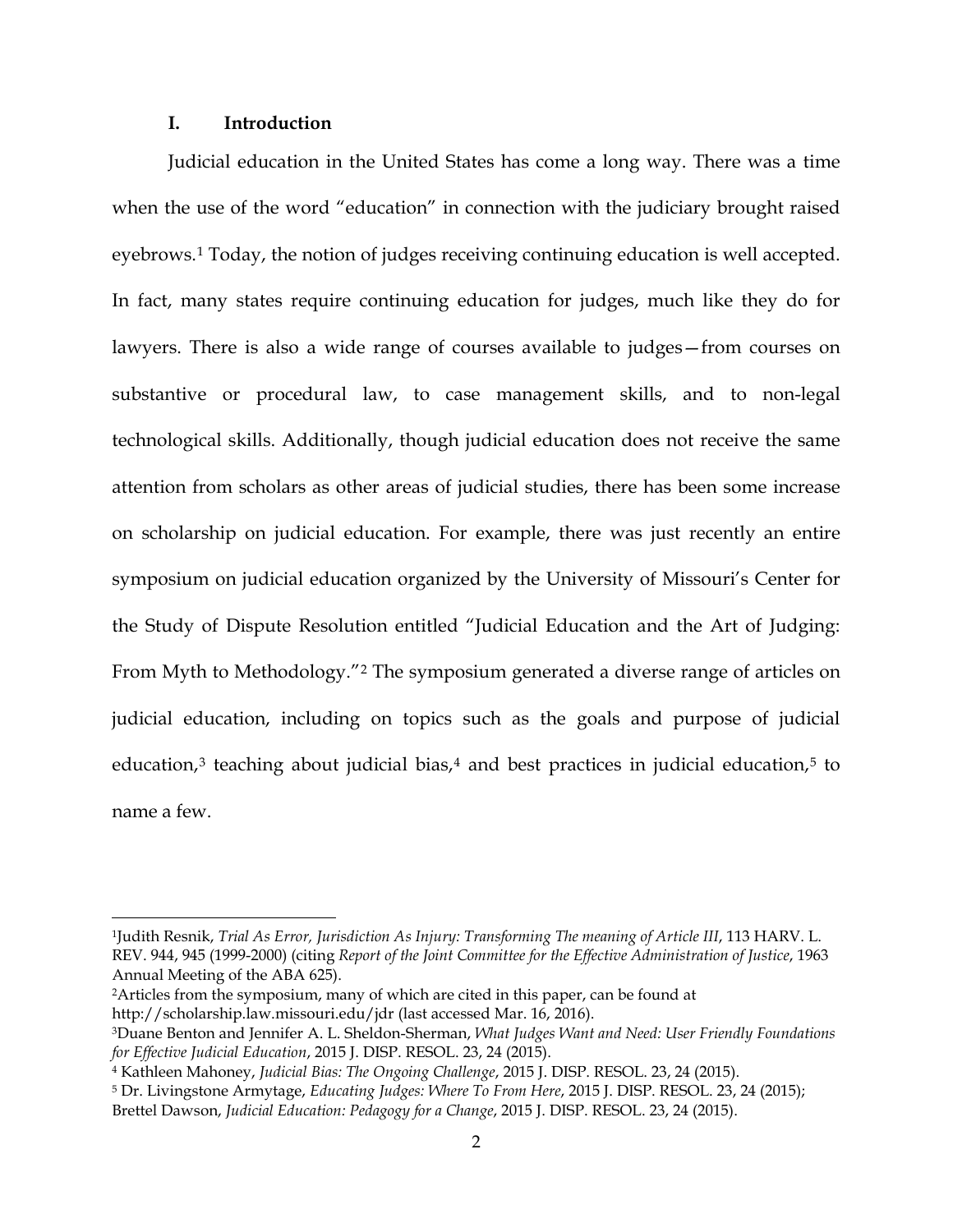But none of the scholarly attention on judicial education has been focused on a relatively new entry on the judicial education landscape: the graduate degree program for sitting judges, as exemplified by the University of Virginia Graduate Program for Judges and the Duke Law School Masters in Judicial Studies Program. Judges who have participated in these programs have raved about their experiences. Some of the testimonials $6$  from the judges are:

> "I was a far better judge for having done the program. This was the intellectual highlight of my life."[7](#page-2-1)

"Greatest thing about my career!" [8](#page-2-2)

"Program made me a better person and better judge."[9](#page-2-3)

"This was the best time in my life. The time away from my desk and from my court to think about issues broadly is very valuable for a judge."  $10$ 

"This was the best educational experience including college and law school." <sup>[11](#page-2-5)</sup>

One might expect that the fervor with which graduates of these programs speak of their experiences would catch the interest of scholars of judicial institutions. And if not for that reason, then perhaps the fact these programs represent an exception in the history and overall practice in judicial education would attract the attention of judicial education scholars. Yet, there is no literature in judicial education about post-graduate degree program for judges or research into the question of whether their particular

<span id="page-2-0"></span> <sup>6</sup> To preserve the anonymity of the judges, I have assigned each judge a number from 1 to 32.

<span id="page-2-1"></span><sup>7</sup> Judge 2.

<span id="page-2-2"></span><sup>8</sup> Judge 3.

<span id="page-2-3"></span> $9$  Judge 4.

<span id="page-2-4"></span><sup>10</sup> Judge 14.

<span id="page-2-5"></span><sup>11</sup> Judge 1.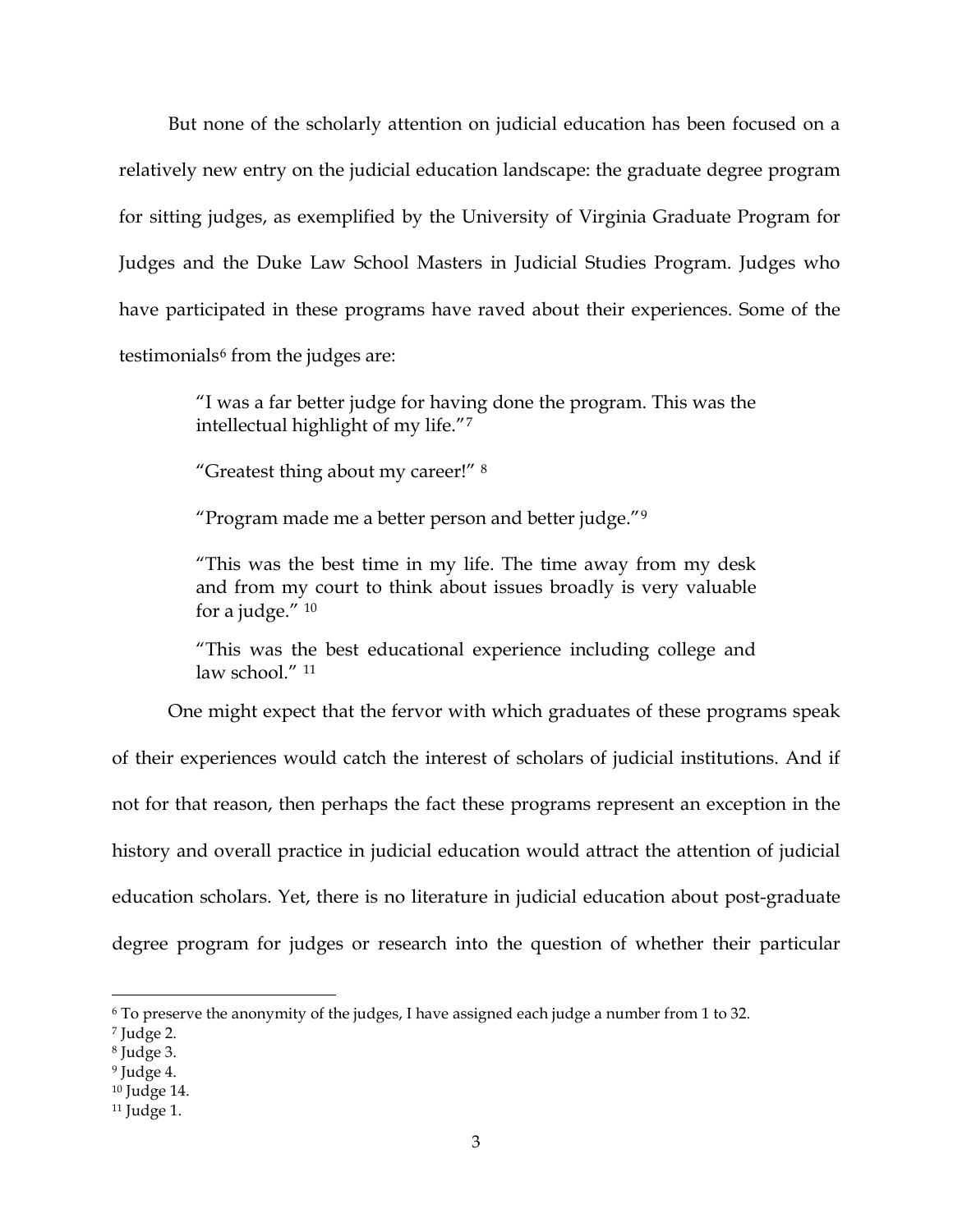approach adds value in terms of the quality of judging. Are they different from other educational programs judges attend? Is there an optimal time to pursue such programs? Do they improve or impact judging? And if so, why and how? This article uses interviews with 32 judges who graduated from the University of Virginia and Duke programs to spotlight these programs and to probe these questions. The judges not only spoke glowingly about their experiences, but importantly reported that the broad theoretical academic degree curriculum offered by the two programs improved their judging. With the caveat that these reports are subject to all the problems with selfreporting and self-selection, I argue that what the judges have to say about the benefits of post-graduate studies is new, revelatory, and instructive on how we think about judicial education. Moreover, accepting the judges' perceptions that the programs benefited their judging, I argue that law schools consequently have a unique role to play in judicial education, beyond the role that they currently play. Finally, I submit that challenges such as time constraints and funding must be considered if postgraduate degree programs are to become a viable opportunity for more judges.

The article will proceed as follows. It first gives context and background by describing the judicial education landscape and summarizing the two post-graduate programs. It then proceeds to the heart of the article: the interviews of the judges. Finally, it offers lessons learned from the interviews for further thinking about judicial education in general.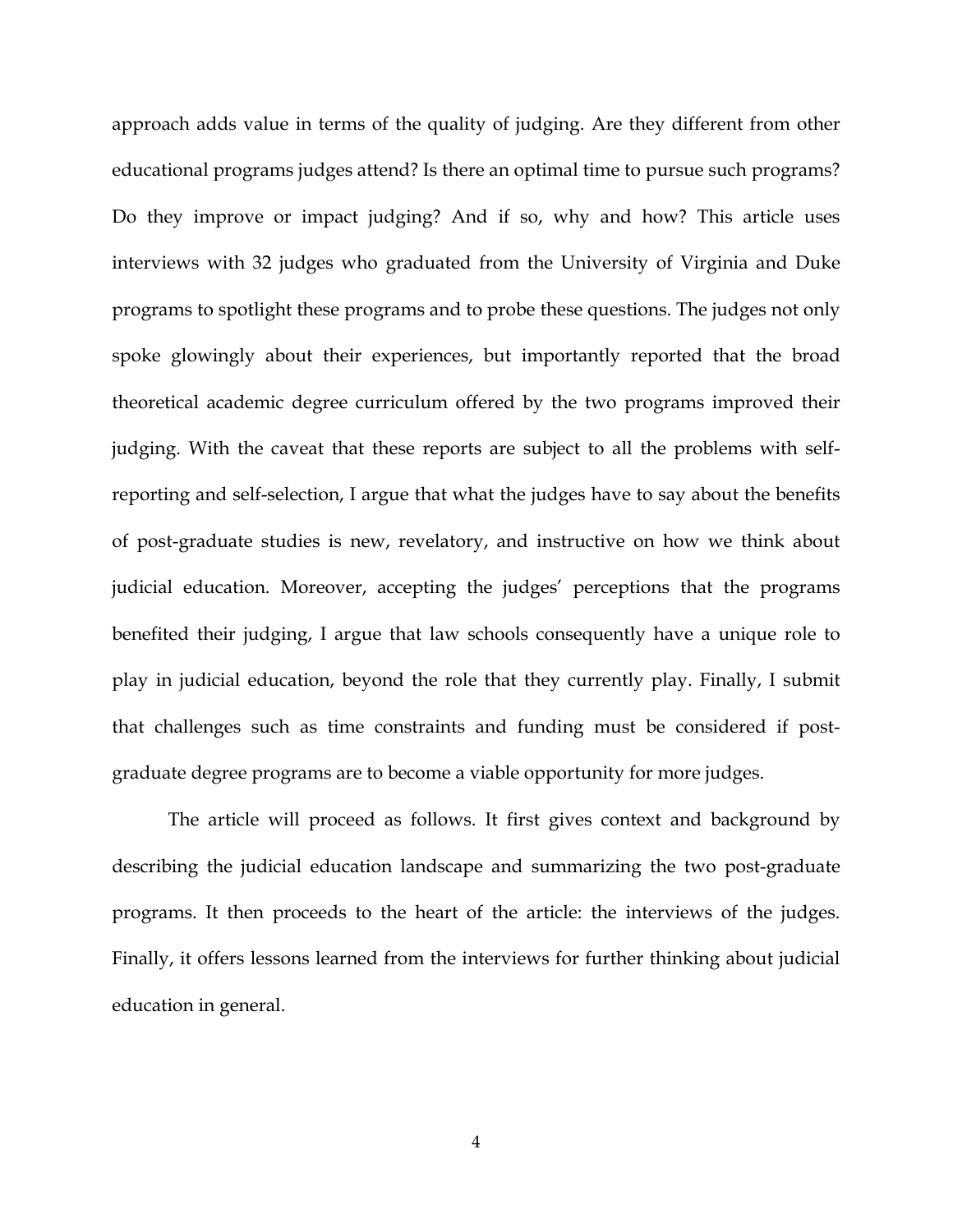### **II. Judicial Education Landscape**

#### **A. History**

*Everyone seems content to operate on the assumption that the donning of judicial robes makes a man competent to perform all duties of office. [I]n fact, however, [a] judge needs opportunity, time and assistance in the reduction of his ignorance. In many instances it will not be a case of re-tooling—it will be a tooling up for the first time.[12](#page-4-0)*

In the United States, post-graduate degree education for sitting judges is relatively new, makes up a small part of the judicial education landscape, and, overall, represents a departure in the education of American judges. As Judge Richard Posner noted in his recent book, students of foreign legal systems find it remarkable that there is no degree or training requirement to become a judge in the United States.[13](#page-4-1) Other than the initial legal education that all lawyers receive, there are no special requirements to move from attorney to judge. As many have observed, judges in the United States typically "[take] the oath, [step] onto the bench, and [proceed] to fill the judicial role as if born in the robe."[14](#page-4-2) Additionally, for American judges, like their lawyer counterparts, the dominant form of continuing education consists of non-degree continuing legal education programs in the forms of seminars, workshops, and conferences.

Indeed, the idea of judicial education in any form in the United States did not take seed until the 1950s―and did not grow until the 1960s―as part of a general effort

<span id="page-4-0"></span> <sup>12</sup> Edson L. Haines, *Judicial Education, in* HANDBOOK FOR JUDGES: AN ANTHOLOGY OF INSPIRATIONAL AND EDUCATIONAL WRITINGS FOR MEMBERS OF THE JUDICIARY. (Glenn R. Winters ed., 1975). <sup>13</sup> Richard Posner, DIVERGENT PATHS, 345 (2016).

<span id="page-4-2"></span><span id="page-4-1"></span><sup>14</sup> Emily Kadens, *The Puzzle of Judicial Education: The Case of Chief Justice Williams de Grey*, 75 BROOK. L. REV. 143, 145 (2009).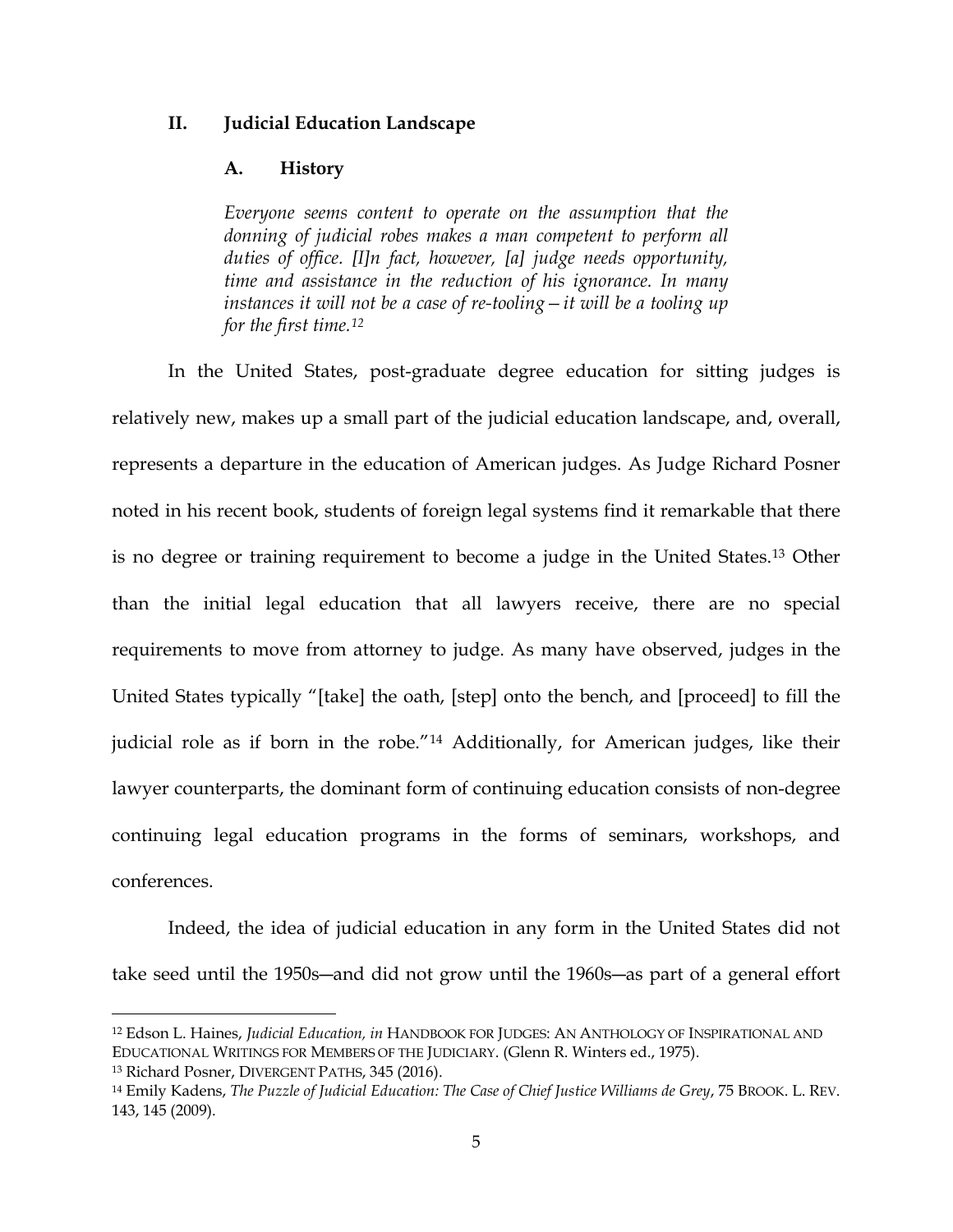for court reform[.15](#page-5-0) In 1956, the Institute of Judicial Administration held a two-week summer seminar for appellate judges at New York University, which continues today. Two years later in 1958, the first judicial education program for trial judges was held.[16](#page-5-1) However, it was not until 1961 that a key moment in the history of judicial education occurred.[17](#page-5-2) That year, the American Bar Association, the American Judicature Society, and eight other organizations committed to court reform joined forces to create the Joint Committee for the Effective Administration of Justice. During the period between 1961 and 1963, the Committee organized approximately fifty seminars for trial judges throughout the country.[18](#page-5-3) The committee had determined that "judging was sufficiently different from lawyering to warrant specialized judicial education."[19](#page-5-4) This determination was a catalyst for the establishment of the National College of State Trial Judges, now known as the National Judicial College.[20](#page-5-5)

Today, the National Judicial College remains a major provider of judicial education programs to state and tribal court judges, offering an average of 95 courses a year to over 2,700 judges.[21](#page-5-6) The National Judicial College offers a wide range of courses on the art of judging, substantive law, and technology. It also offers judges certificates

<span id="page-5-0"></span> <sup>15</sup> Robert G. Bone*, Judging as Judgment: Tying Judicial Education to Adjudication Theory*, 2015 J. DISP. RESOL. 129, 131 (2015).

<span id="page-5-1"></span><sup>16</sup> Benton and Sheldon-Sherman, *supra* note 3, at 24.

<span id="page-5-2"></span><sup>17</sup> Bone, *supra* note 15, at 131 ("However, it was not until 1961 that the judicial education movement caught fire.").

<span id="page-5-3"></span><sup>18</sup>*Id*.

<span id="page-5-4"></span><sup>19</sup> Benton and Sheldon-Sherman, *supra* note 3, at 24.

<span id="page-5-5"></span><sup>20</sup>*Id.*

<span id="page-5-6"></span><sup>21</sup> *See* [http://www.judges.org](http://www.judges.org/) (last visited March 16, 2016); *see also* Cheryl A. Thomas, *Review of Judicial Training and Education in Other Jurisdiction*s, (London: Judicial Studies Board 2006).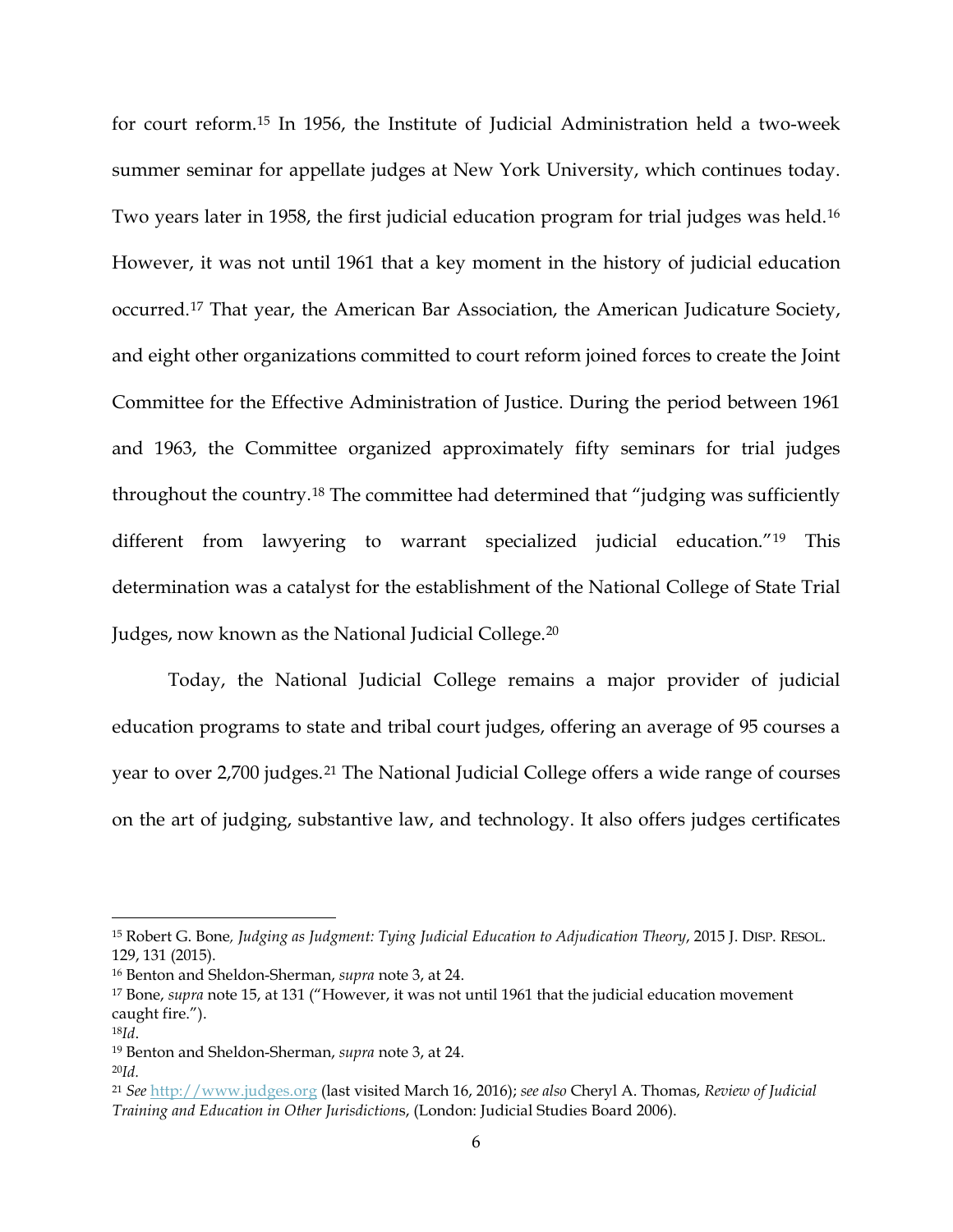in Administrative Law, Adjudication Skills, Dispute Resolution Skills, General Jurisdiction Trial Skills, Special Court Trial Skills, and Tribal Judicial Skills.

What is more, today there are over 70 different organizations providing judicial education program for state judges but these programs are still non-degree programs and in the main primarily taught by fellow judges. Other main providers include the National Center for State Courts, the American Academy of Judicial Education, and the National Association of State Judicial Educators. In addition, the state courts themselves are providing judicial education programs. For-profit judicial education institutions also exist, but not without criticism of their propriety.[22](#page-6-0)

Moreover, continuing legal education is presently mandatory for state court judges in all 50 states. The requirements vary from state to state, with an average training requirement between seven and 15 hours per year. Generally, these requirements are tied to Judicial Codes of Conduct, which set rules for accrediting programs, reporting requirements, and disciplinary proceedings if requirements are not met<sup>[23](#page-6-1)</sup>

For federal judges, judicial education took a leap in 1967 when Congress established the Federal Judicial Center to provide continuing education to federal judges. The Federal Judicial Center was established as an independent agency committed to research, education, and the administration of justice in the federal

<span id="page-6-1"></span><span id="page-6-0"></span> <sup>22</sup>*See* Bruce A Green, *May Judges Attend Privately Funded Educational Programs, Should Judicial Education be Privatized : Questions of Judicial Ethics and Policy*, 29 FORDHAM URB. L.J. 941, 941-44 (2002). 23Thomas, *supra* note 21.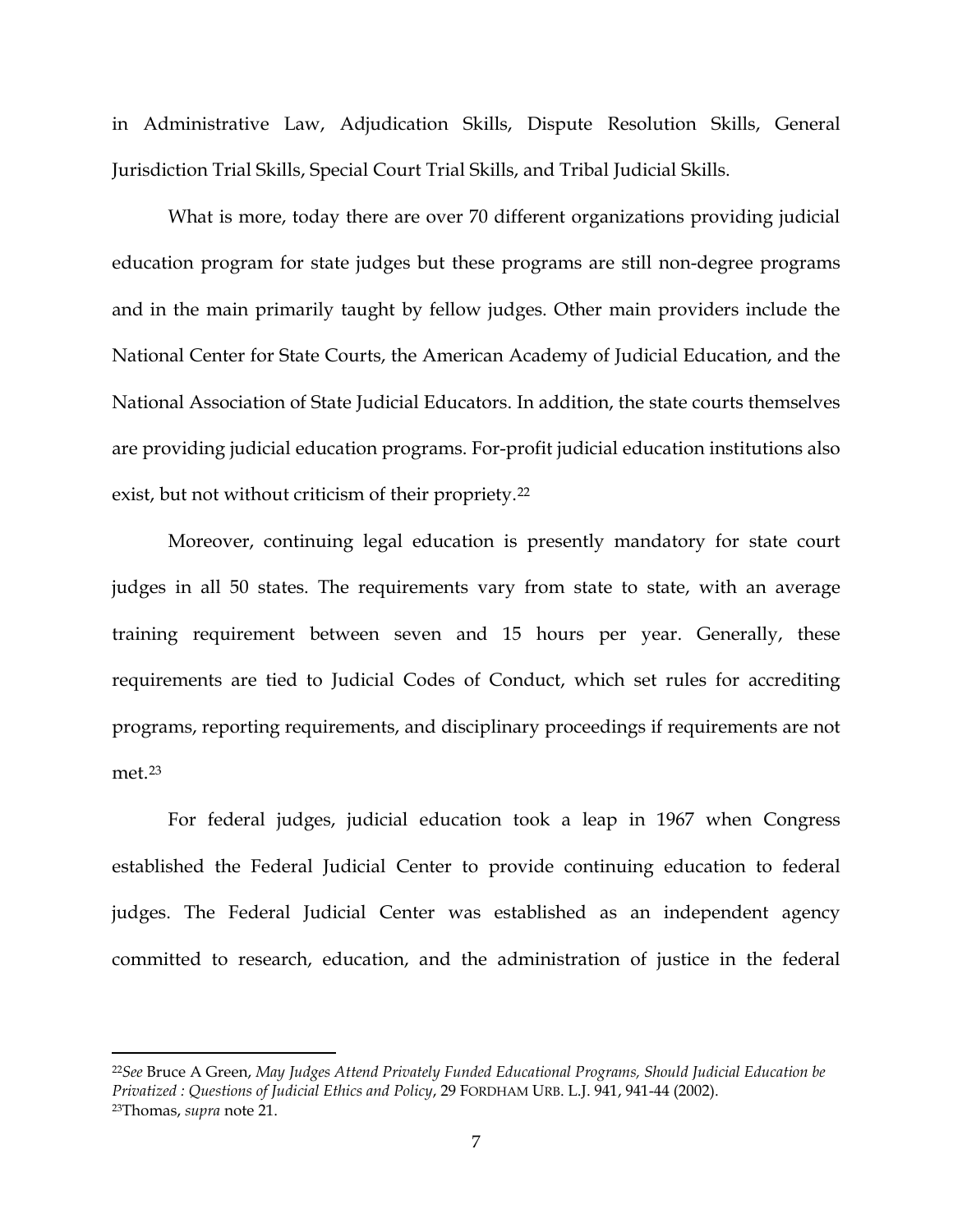judiciary.[24](#page-7-0) In its early years, the Federal Judicial Center primarily provided seminars for newly appointed district judges and other district court personnel. It later expanded to add seminars for experienced district court judges and federal appellate judges. Today, the Federal Judicial Center provides educational programs for all federal judges, including Article I bankruptcy and magistrate judges. It conducts over 50 seminars and conferences annually for an average 2,000 federal judges and 10,000 court staff. Its programs include face-to-face conferences, seminars, workshops, web-based programs, and broadcasts on the Federal Judicial Television Network.[25](#page-7-1)

Outside of the United States, the education of judges―both preservice and postservice—vary widely depending on whether it is a civil law jurisdiction or common law jurisdiction like the United States.[26](#page-7-2) For broad comparison, civil code countries―such as France and Spain-historically use a preservice educational model.<sup>[27](#page-7-3)</sup> Unlike in the United States, the study of law in these countries is an undergraduate degree. For the preservice education, the graduates receive mandatory preservice educational programs at judges' school. These programs typically run from six to 27 months.[28](#page-7-4) They teach a general curriculum equally applicable to judges, criminal prosecutors, and other government and private attorneys. But because some judges are also recruited with some professional experience (a newer trend) there is also some in-service training post

<span id="page-7-1"></span><span id="page-7-0"></span><sup>24</sup> http://www.fjc.gov. 25 For a critique of the limitations and effectiveness of the Federal Judicial Center see Posner, *supra* note 13, at 358.

<span id="page-7-2"></span> $26$  A full comparative law analysis of judicial of education is beyond the scope of this article and much has been written on this topic. For a an excellent compilation *see* Thomas, *supra* note 21; *see also* Paul M. Li, *How Our Judicial Schools Compare to the Rest of the World*, 34 No. 1 JUDGES' JOURNAL 17 (1995). <sup>27</sup> *Id.*

<span id="page-7-4"></span><span id="page-7-3"></span><sup>28</sup> *Id.*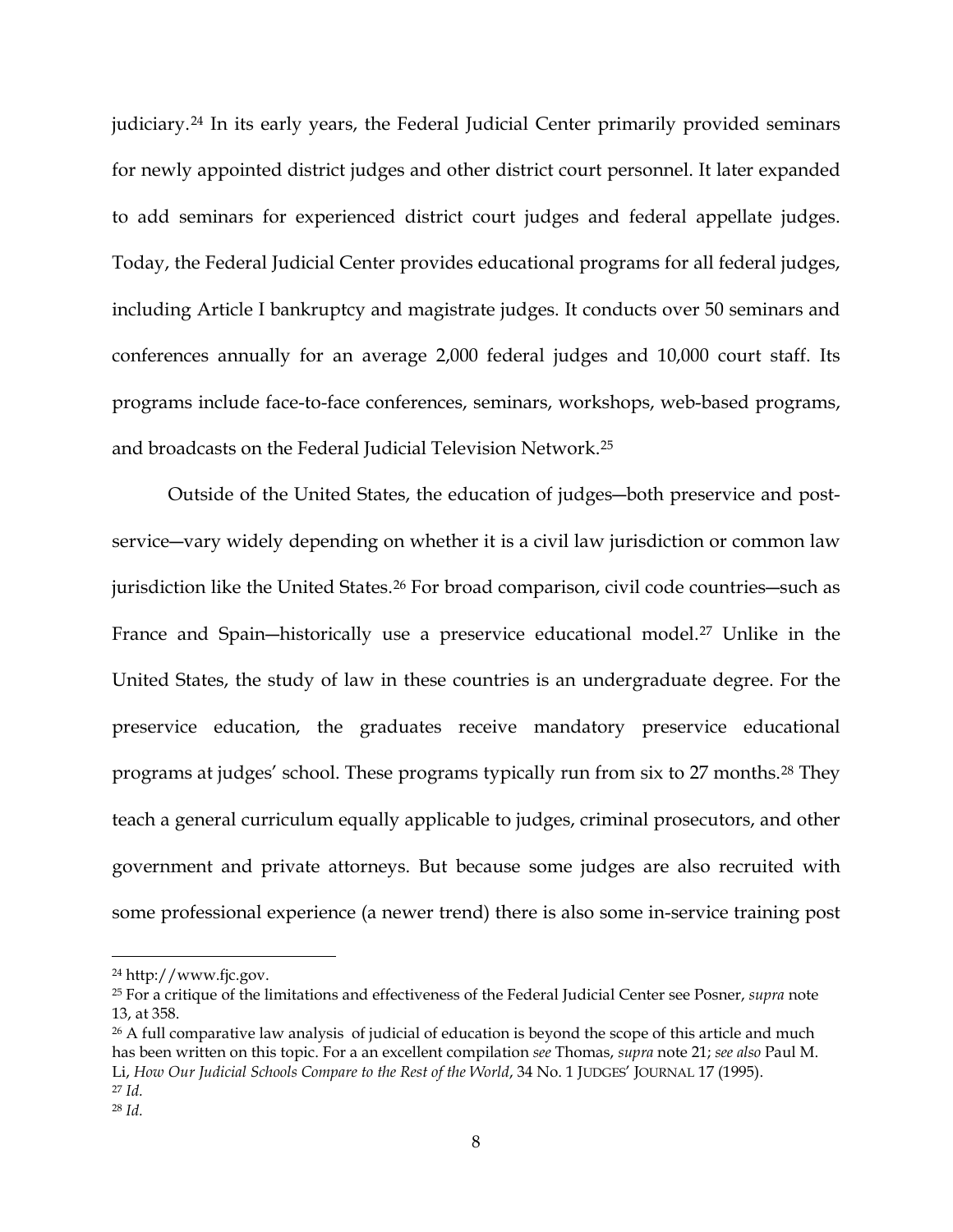appointment.[29](#page-8-0) The formal organizational structure for judicial education varies with the civil code jurisdiction.[30](#page-8-1) One category is the formal state judicial schools (France, Spain, Portugal, and Germany). Others fall in the category of less structured training organizations, which are usually committees with judicial associations (Italy). [31](#page-8-2)

Like the United States, the common law countries (England, Canada, and Australia) are primarily engaged in the in-service continuing education of sitting judges. Similar to the United States, these countries use the peer group educational model: judges teaching other judges.[32](#page-8-3)

In sum, in its short history, judicial education―particularly in the United States―has rapidly evolved. Judicial education has notably gone beyond updates on substantive and procedural law. It now also includes what is referred to as the "art of judging" or "judge craft"―courses including skills training in areas such as opinion writing, ruling on evidence, case management, sentencing, and dealing with certain types of litigants, such a self-represented parties. There has also been a shift to include training to help judges recognize and eliminate gender or racial bias. With changes in technology, the format for delivering judicial education has also widened: from formal lectures, seminars, and meetings to printed materials, audiovisual formats, and television broadcasts.[33](#page-8-4)

<span id="page-8-0"></span> <sup>29</sup> *Id.*

<span id="page-8-1"></span><sup>30</sup>*Id.*

<span id="page-8-2"></span><sup>31</sup>*Id.*

<span id="page-8-3"></span><sup>32</sup> Clifford Wallace, *Globalization of Judicial Education*, 28 YALE J. INT'L L. 355 (2003). 33*Id.*

<span id="page-8-4"></span>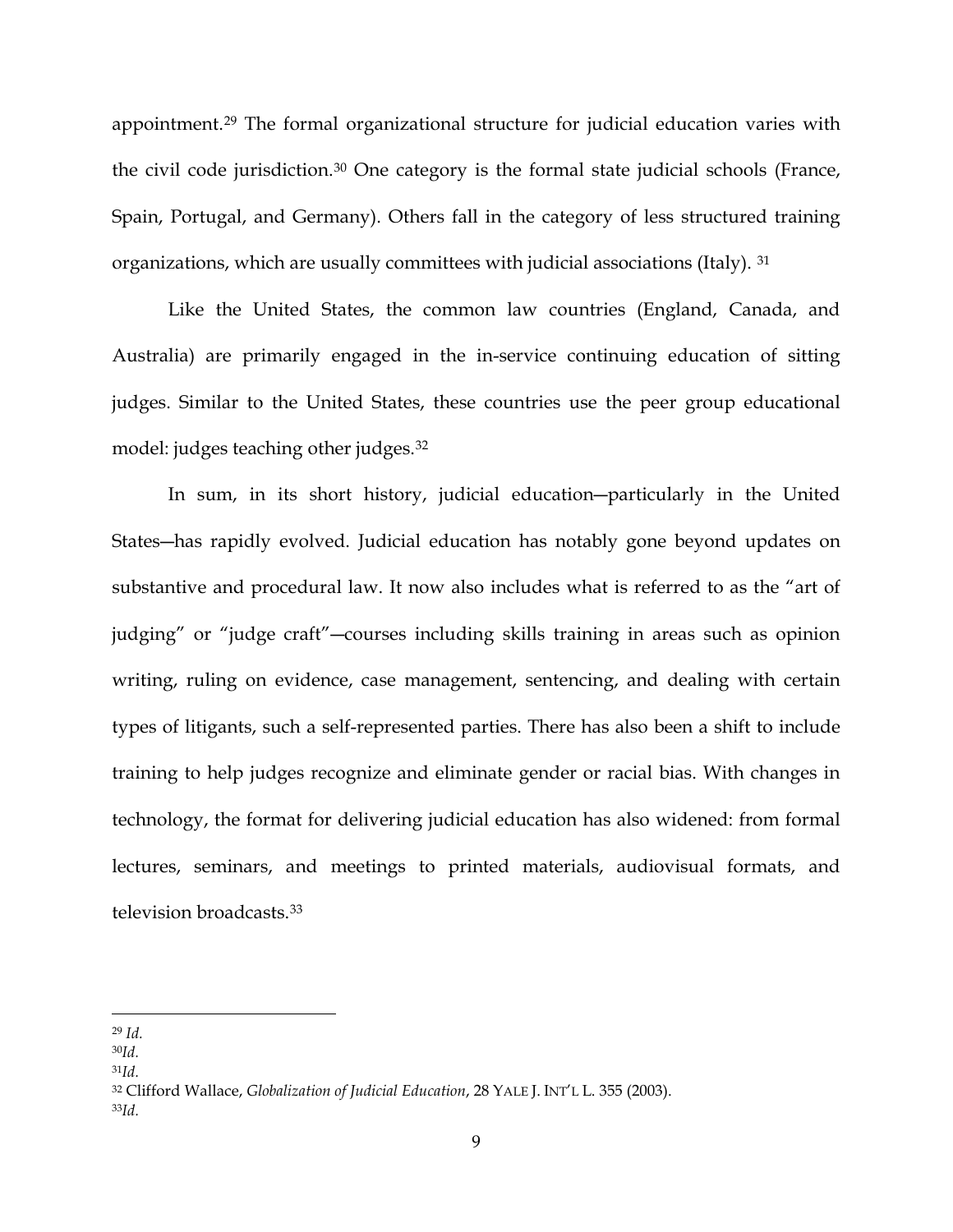### **B. Post-Graduate Degree Programs For Judges**

Despite the changes summarized above, and despite representing a different model of judicial education, the post-graduate judicial studies degree programs for judges remain a very small part of the judicial education landscape and one that has not attracted scholarly attention. Significantly, where most continuing education for judges are updates on substantive and procedural law or skills course (what many judges refer to as nuts and bolts), the post-graduate degree model is predominantly theoretical learning. It is the model of taking judges back to law school. In that regard, and in contrast to continuing education for judges that are predominantly taught by fellow judges (peer model), the post-graduate programs are primarily taught by law school faculty.

The first graduate degree program for judges in the United States was conceived by the American Bar Association's Appellate Judges' Conference, which in the late 1970s was looking for an institution to administer an ABA-sponsored program in the judicial process. The idea was for a law school to provide the facilities and faculty and for the program to be funded by the Department of Justice's State Justice Institute. Although the Appellate Judges' Conference recognized the importance of continuing education seminars for judges, the conference believed that a "broad and intellectually demanding course of study would be in the long run more beneficial to the participants (and thus to the judiciary and society)."[34](#page-9-0) The Conference set three requirements for

<span id="page-9-0"></span> <sup>34</sup> James Duke Cameron, *Second Degree for Appellate Judges*, 19 JUDGES' J. 33, 40 (1980).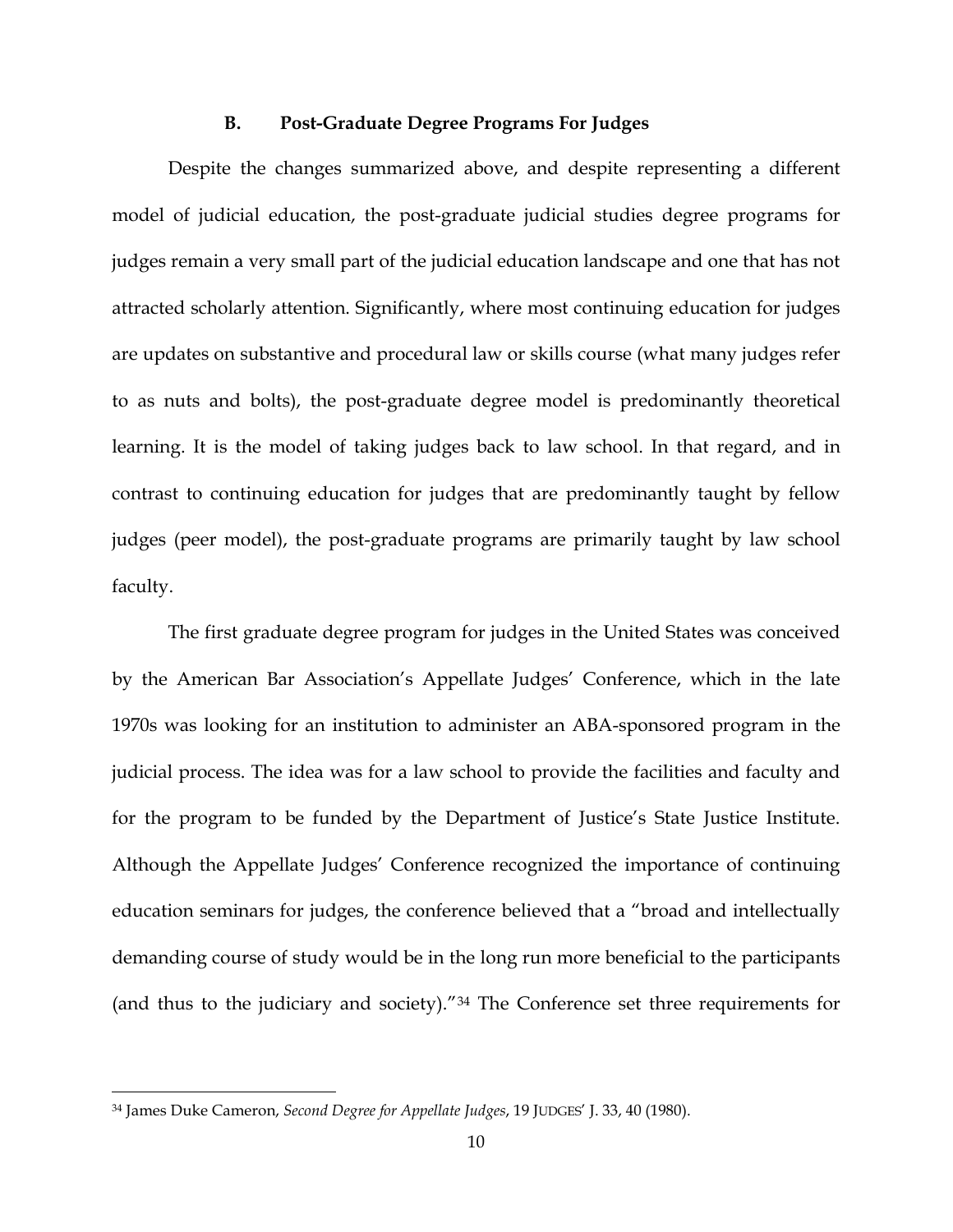such a program[.35](#page-10-0) First, it had to be a recognized law degree program, not a seminar or workshop. In the Conference's view, this would assure the intellectual content of the program. And because judges were familiar with the rigor of an academic degree program, they would buy in and do the necessary hard work to earn the degree. Second, the program would need to be offered by a nationally recognized law school to both attract judges and to assure the quality of the program. And finally, the time in residence would need to be during a time of year when members of a collegiate court could attend without neglecting their duties to the court and colleagues. The University of Virginia School of Law answered the call. Thus was born the first graduate degree program for judges in the United States―the Graduate Program for Judges.

Just as its founders conceived it, the Graduate Program for Judges differed from other judicial education programs in duration, academic orientation, and rigorous instruction. It was a three year program: two consecutive summers of six weeks on campus followed by writing a thesis in the third year. After successful completion of the program, the judges received a Master of Laws (LL.M.) in the Judicial Process. It was designed primarily for appellate judges, both state and federal, "because they, more than trial judges, are involved in writing opinions and shaping law."[36](#page-10-1) A major goal of the program was to "provide sitting judges the opportunity to engage in reflective study for a substantial period of time away from their chambers and courtrooms."[37](#page-10-2) The program was not focused on vocational skills or training or with the problems of

<span id="page-10-0"></span> <sup>35</sup> *Id.*

<span id="page-10-1"></span><sup>36</sup> University of Virginia School of Law, *Master of Laws in the Judicial Process, A Program of Advanced Judicial Education*, 1999-2000.

<span id="page-10-2"></span><sup>37</sup>*Id*.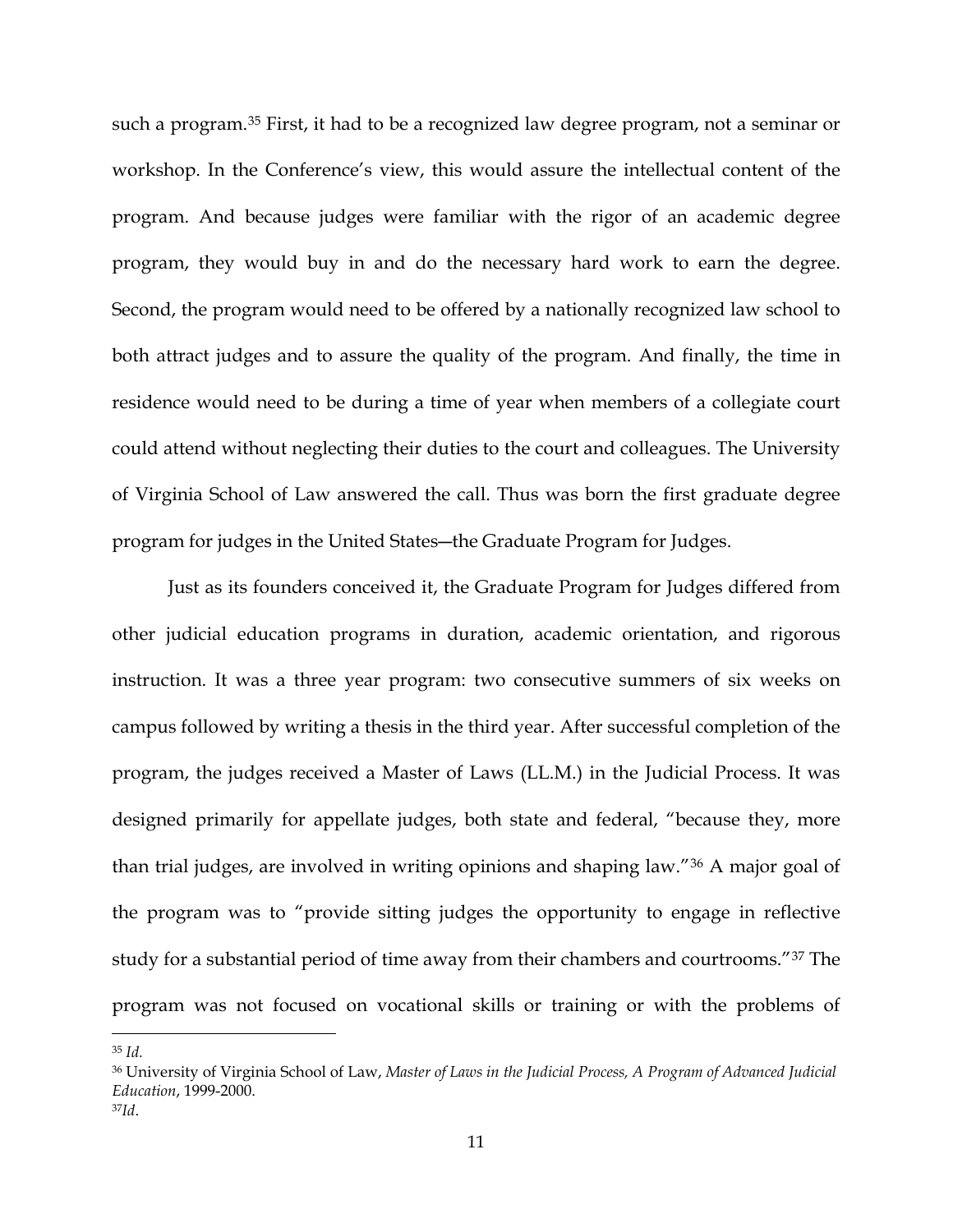judicial administration. As the last director of the program, professor Earl Dudley, explained in a 2007 interview, "the program was not meant to teach judges the practical role of judging or skills in administering a court. The purpose of the program was to teach judges how to be law students again, not how to run a docket or write an opinion."[38](#page-11-0) According to Dudley, the general hope was that judges who had graduated 20 or 30 years before would come to the University of Virginia to learn about new developments in legal theory or judicial decision-making. [39](#page-11-1)

The program was taught by full-time members of the University of Virginia law faculty, visiting professors and lecturers, and professors from other disciplines. Generally, the courses focused on the economic implications of judicial decision making, legal history and jurisprudence, interdisciplinary problems of law, biomedical science, the social sciences, and comparative law.

The program ran for twenty-five years, from 1979 to 2004. It graduated its first class in 1982 and its last in 2004. Over the course of the program, it graduated 296 judges. The Program ended in 2004 after it lost its funding from the Department of Justice's State Justice Institute.[40](#page-11-2)

It is also worth noting one of the legacies of the University of Virginia program. Since 1986, the University of Nevada, Reno, in collaboration with the National Judicial

<span id="page-11-1"></span><span id="page-11-0"></span> <sup>38</sup> Seth Brostoff, *Dudley Recalls Benefits of Judicial LL.M Program*, VA. L. WEEKLY, Nov. 9, 2007. <sup>39</sup>*Id*.

<span id="page-11-2"></span><sup>40</sup>The Department of Justice's State Justice Institute was terminated by Congress in 2003 for reasons unrelated to the Judges Program at the University of Virginia. Two other factors contributed to the closing of the program (1) Professor Daniel Meador who had been director of the program from its inception no longer wanted to continue in that role and no other faculty stepped up to assume the role; and (2) the number of qualified applicants was dwindling. Stewart G. Pollock, *Saving the LL.M Program*, 31 JUDGES' J. 20 (1992).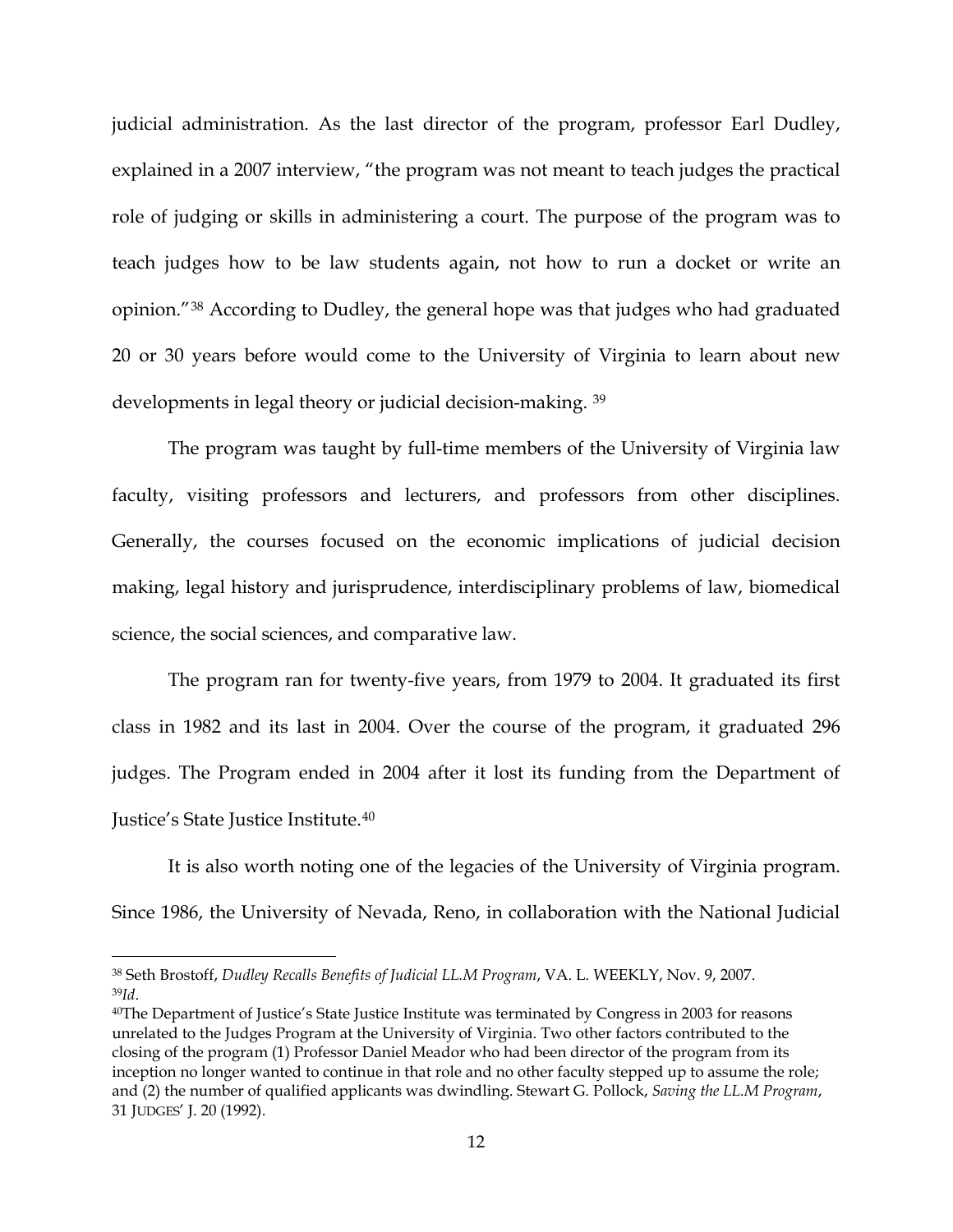College and the National Council of Juvenile and Family Court Judges has offered judges a Master in Judicial Studies. And since 2001, it has offered a Ph.D program in Judicial Studies to judges. James Duke Cameron, former Chief Justice of the Arizona Supreme Court who was instrumental in creating the University of Virginia program, was also instrumental in creating the Master in Judicial Studies program at the University of Nevada, Reno. Because the University of Nevada's Master in Judicial Studies is not offered by a law school and its structure is significantly different from both the University of Virginia and Duke programs, it is not included in this study.<sup>[41](#page-12-0)</sup>

The University of Nevada program is not the only legacy of the University of Virginia program.[42](#page-12-1) A number of the judges interviewed reported that what they had heard about the University of Virginia program inspired their decision to search for an LL.M. program for judges, and influenced their ultimate decision to apply to the Duke Law School Master of Laws (LL.M.) in Judicial Studies for sitting judges. The Duke Program was launched in 2012, making it presently the only law school with such a

<span id="page-12-1"></span><span id="page-12-0"></span><sup>&</sup>lt;sup>41</sup> For the University of Nevada program, each collaborating partner provides faculty, research facilities, institutional support, and educational expertise to the program. All three partners provide required and elective courses to the curriculum. Judges have the option of two majors: the Trial Court Judge Major and the Juvenile and Family Court Major. However, because the program confers degrees, all courses must meet the standards of the University of Nevada, Reno Graduate School. Required classes vary depending on the judge's major (Trial Court or Juvenile Court). Required courses for trial court majors include: General or Advanced Jurisdiction, Administrative Law: Fair Hearing, Judicial Writing, and History and Theory of Jurisprudence. Elective courses for Trial Court majors include: Criminal Evidence, Ethical Issues in Law, Effective Case Flow Management, Dispute Resolution, Scientific Research Methods for Judges, and Comparative Law. To earn the Master Degree judges must complete 32 credits in the prescribed curriculum, maintain a 3.0 grade point average in graded courses, take classes for at least 12 weeks in residence on the University of Nevada, Reno campus, and complete a thesis. The program is designed to be completed in two years, but judges are allowed six years to complete the Master Degree. *See* Handbook, Judicial Studies, University of Nevada, Reno (2009), *available at* www.judicialstudies.unr.edu/hamdboo\_09.pdf.(last visited March 16, 2016). <sup>42</sup> Additionally, one judge reported that Indiana' Graduate Program for Judges and Indiana's Judicial Master's Certificate Program were inspired by the UVA program. *See* http://www.in.gov/judiciary/center (last visited Mar. 16, 2016).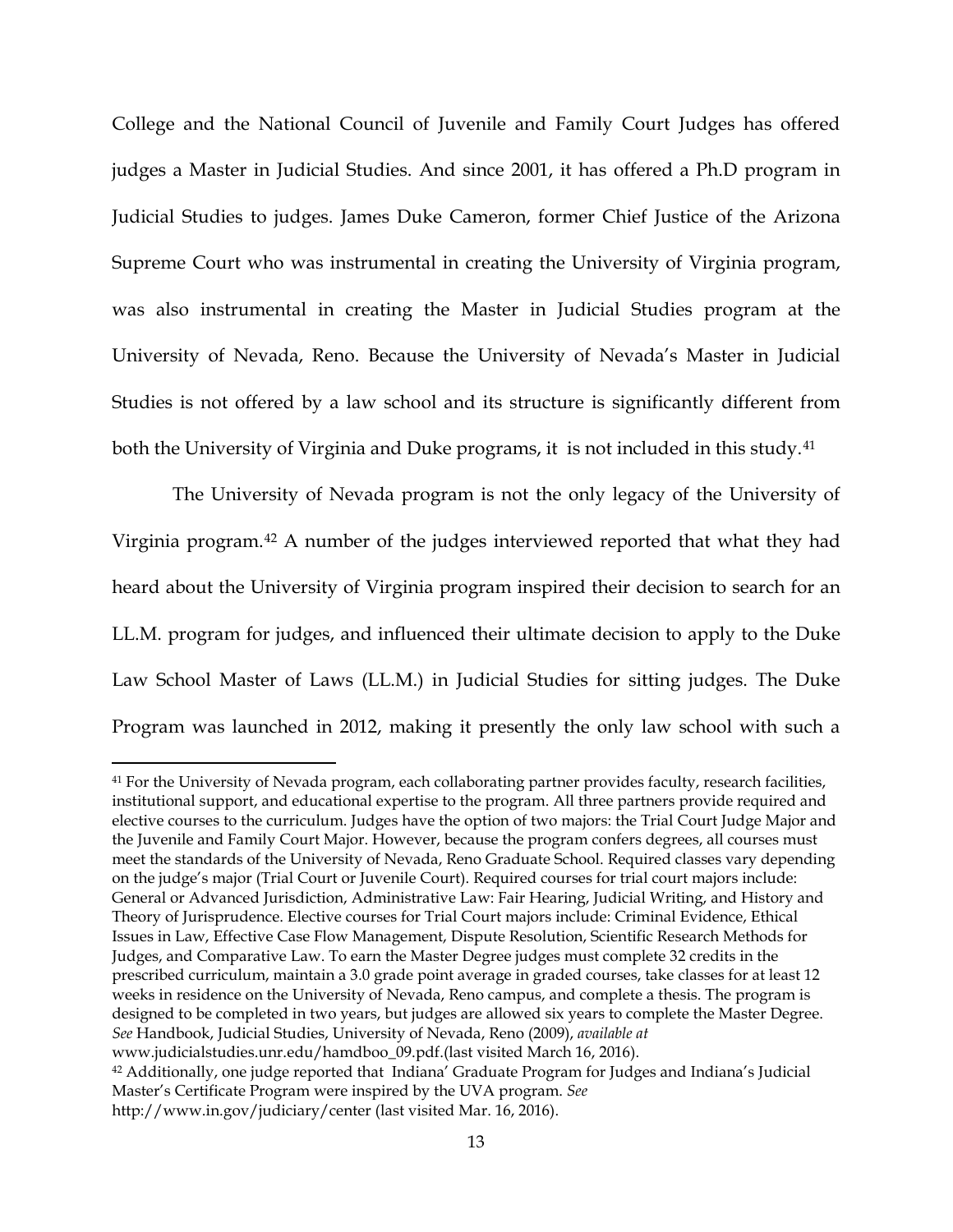program. According to an article published in the Judicature at the launch of the program, the program is "the brainchild of Duke Law Dean David F. Levi, former Chief Judge of the U.S. District Court for the Eastern District of California, who recognized the need for academic opportunities for judges and Duke's scholarly strength in the study of the judiciary."[43](#page-13-0) The program examines "the history and processes that have shaped the institution of the judiciary and continue to affect judicial decisionmaking."[44](#page-13-1) It is designed to take a scholarly and interdisciplinary view of the judiciary as an institution. To earn the Master of Laws in Judicial Studies, judges must complete 22 course credits in-residence at Duke Law School over two successive summers, pass required exams, and complete a master's thesis based on original research.[45](#page-13-2) Judges are given a full or nearly full scholarship to cover tuition and room and board.[46](#page-13-3) The program is funded by a grant from the Duke Endowment.[47](#page-13-4)

The first summer courses for the inaugural class were: Study of Judiciary, Analytical Methods, Forensic Finance for Judges, Statutory and Constitutional Interpretation, International Law in United States Courts, Comparative Federalism, Constitutional Courts (taught by Supreme Court Justice Samuel Alito), Judicial History, and a weekly Judges' Seminar with visiting jurists and scholars.

<span id="page-13-3"></span><span id="page-13-2"></span><sup>45</sup>*Id*., *see also* http://www.law.duke.edu/judicialstudies/degree (last visited Mar. 16, 2016). <sup>46</sup>*Duke Law Holds Post-Graduate Degree Program Judges*, 50 JUN Hous. Law 43, 2013.

<span id="page-13-0"></span> <sup>43</sup>*Judges Trade Courtroom For Classroom As Duke's Masters of Law In Judicial Studies Welcomes Inaugural Class*, 96 JUDICATURE 48 (2012).

<span id="page-13-1"></span><sup>44</sup> John K. Rabiej, *Duke Law Holds Post-Graduate Degree Program for Judges*, THE HOUSTON LAWYER MAGAZINE, May/June 2013, at 43.

<span id="page-13-4"></span>*<sup>47</sup> Judicial Studies Center Receives \$5 Million Grant From The Duke Endowment*, Duke Law News (June 4, 2013), http://law.duke.edu/news/judicial-studies-center-receives-5-million-grant-duke-endowment/.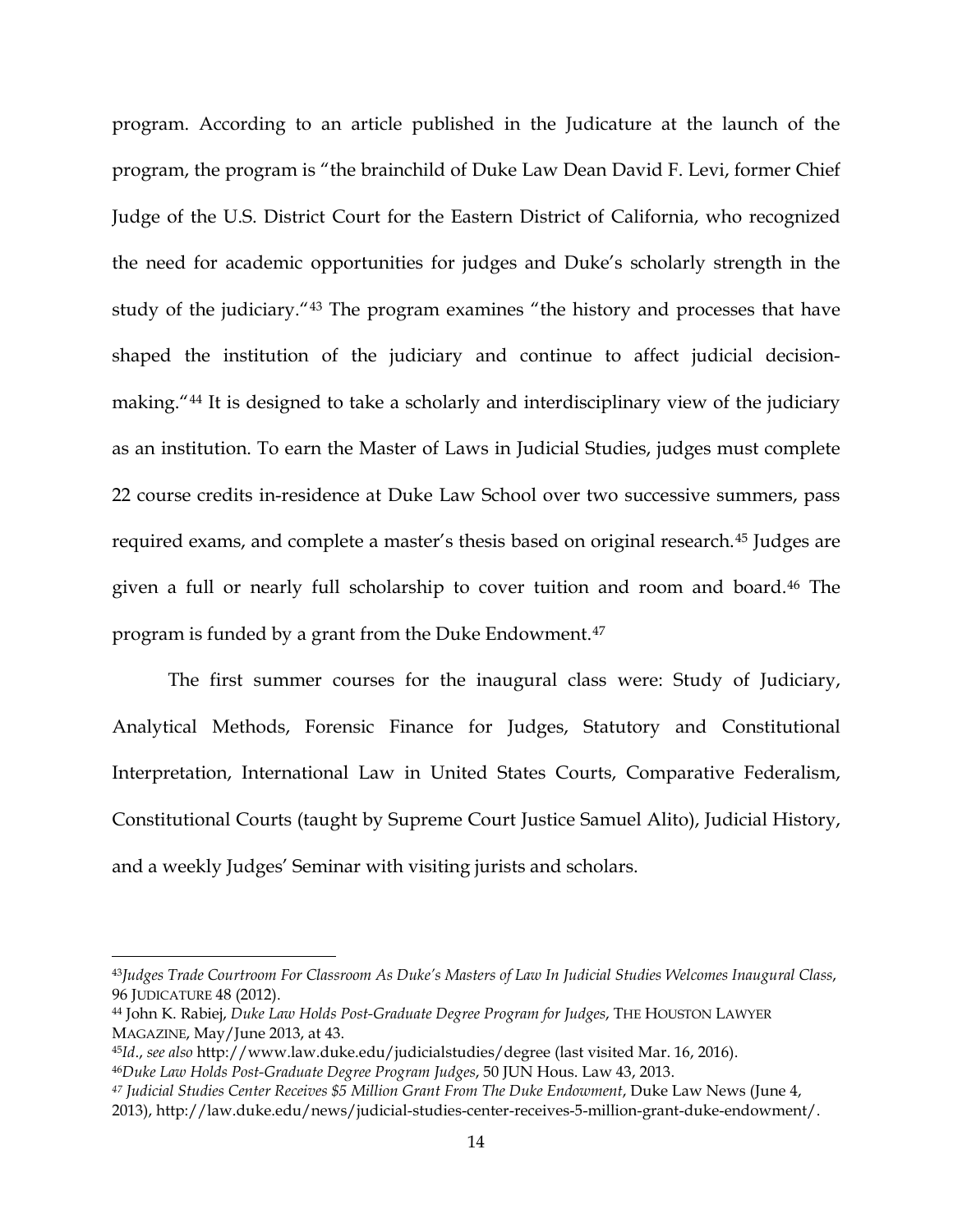The courses for the second summer consisted of: Research Design (Thesis Preparation), National Security and Foreign Relations Law, Problems in Self-Regulation, Accuracy and Error in the Criminal Justice Process, Administrative Law and the Courts, Foreign Law in United States Courts, Judicial Writing Workshop (part of which was taught by Supreme Court Justice Antonin Scalia), and Judges' Seminar.

The inaugural class consisted of 18 sitting state, federal, and foreign judges representing both the trial and appellate courts. In May 2015, the program graduated its first class of Master of Laws in Judicial Studies. Fifteen judges completed and earned the Master Degree.

The University of Virginia and Duke post-graduate degree programs share the law school approach training of judges used in civil law jurisdictions with the exception that the programs are for already sitting judges. But more importantly, as indicated at the outset, they are different from the common form of judicial education offered to judges in the United States in two significant ways. First, they are primarily taught by law faculty, rather by judicial peers. Second, what is different and new about both programs is their focus on theory, the judicial role, process, and decision-making, rather than on updates on substantive and procedural law, or judicial skills.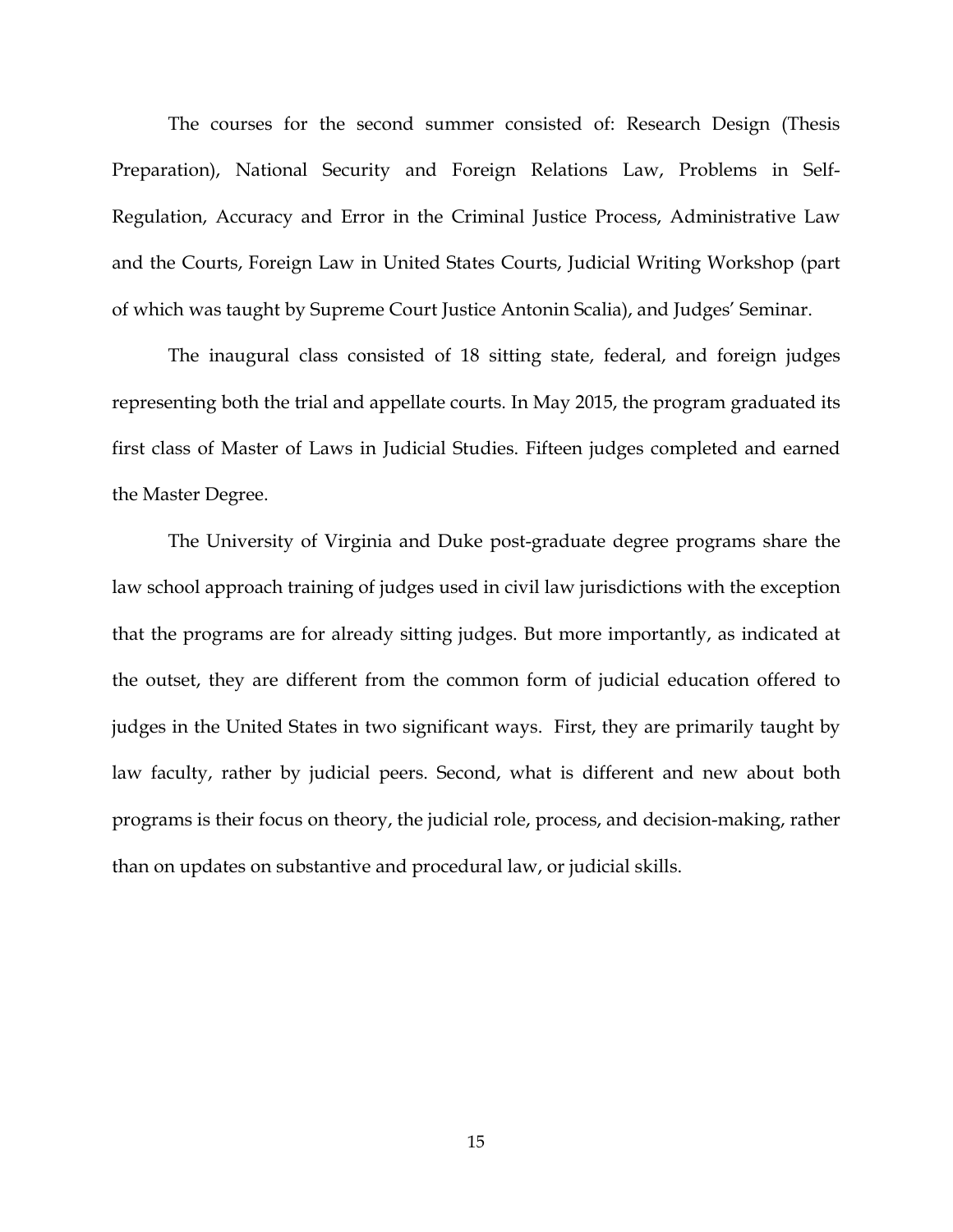### **III. The Interviews**

*As recently as fifteen years ago, the thought of judges going back to school would have seemed ludicrous to most members of the legal profession.*[48](#page-15-0)

Using alumni information from the two law schools, I first contacted the judges by email. In my email, I identified myself as a United States Magistrate Judge and candidate at Duke Law's Master of Judicial Studies working on a thesis project on judicial education of judges. I asked if I may contact them to interview them about their experience in their respective LL.M. programs. I informed them that the interviews would be confidential. With the judges who responded, I then scheduled a set date and time for the interview.<sup>[49](#page-15-1)</sup> In the end, I interviewed 32 judges—22 judges who graduated from the University of Virginia Law School program and 10 judges from the Duke School of Law program. The judges interviewed were of various state, federal, trial, and appellate courts. They were nine district court judges, six United States court of appeals judges, 10 state court intermediate court of appeals judges, five state supreme court justices, and two state trial court judges.<sup>[50](#page-15-2)</sup> Again, to preserve the anonymity of the judges, I refer to them as Judge 1 through Judge 32.

<span id="page-15-0"></span> <sup>48</sup> Delmar Karlen, *Judicial Education*, 52 A.B.A.J. 1049, 1049 (1966).

<span id="page-15-1"></span> $49$  Of the 18 judges from the inaugural Duke class, I emailed the 16 U.S. judges but did not email the two international judges. Of the 16 I emailed, 13 responded and agreed to be interviewed. Due to primarily scheduling conflicts, I interviewed 10 of the Duke judges. With regard to the University of Virginia judges, I emailed 76 using the alumni information and some public data information. I made sure each graduating class was represented. Of the University of Virginia emails, 22 responded and were interviewed, 29 did not respond, and 25 of the emails were returned as invalid.

<span id="page-15-2"></span><sup>&</sup>lt;sup>50</sup> I note the positions the judges last held at the time of the interviews. Some of the judges are presently on senior status and some are fully retired. Some of the judges had also been elevated to different judicial positons since attending the programs. Some moved from state court to federal court and others moved within their respective court systems.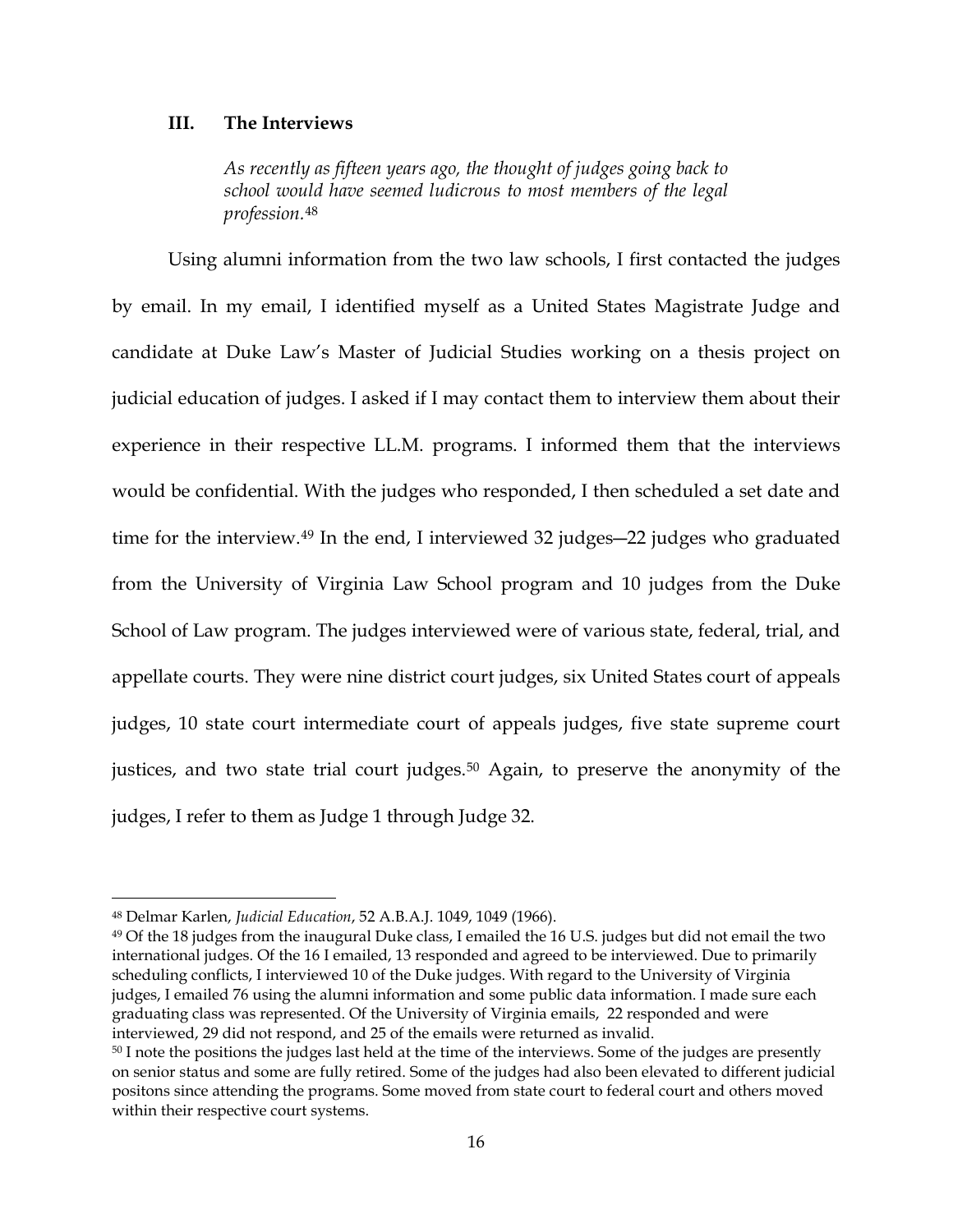All the interviews were done over the telephone. Because the judges had not met me in person, I did not request permission to record the interviews and did not record them. I took notes and told the judges during the course of the interviews that I was taking notes. After each interview, using my hand-written notes, I typed out the interview. I had a fixed set of question to use for the interviews. However, I also allowed the judges to take the interview where they wanted. The length of the interviews varied. They ranged from half an hour to approximately one and a half hours. I began each interview by explaining my project. I then proceeded with my prepared set of questions.

Most relevant to this article are the following questions: (1) why did the judges enroll in the programs; (2) whether the judges perceived the programs improved or impacted their judging; (3) whether the judges thought there was an optimal time for judges to do such programs; (4) how the post-graduate degree program differed from other continuing judicial education programs; (5) whether they supported postgraduate studies for judicial aspirants; (6) whether the judges thought courts should grant judges sabbaticals to do such post-graduate degree programs; and (7) whether the judges believed courts should fund judges earning post-graduate judicial education. Below, I report on the themes that emerged from the answers to these questions.

## **A. Reasons for Enrolling in a Post-Graduate Degree Programs**

As one recent paper argued, scholars generally "propose ideas for judicial education content and delivery without empirical research on what judges need to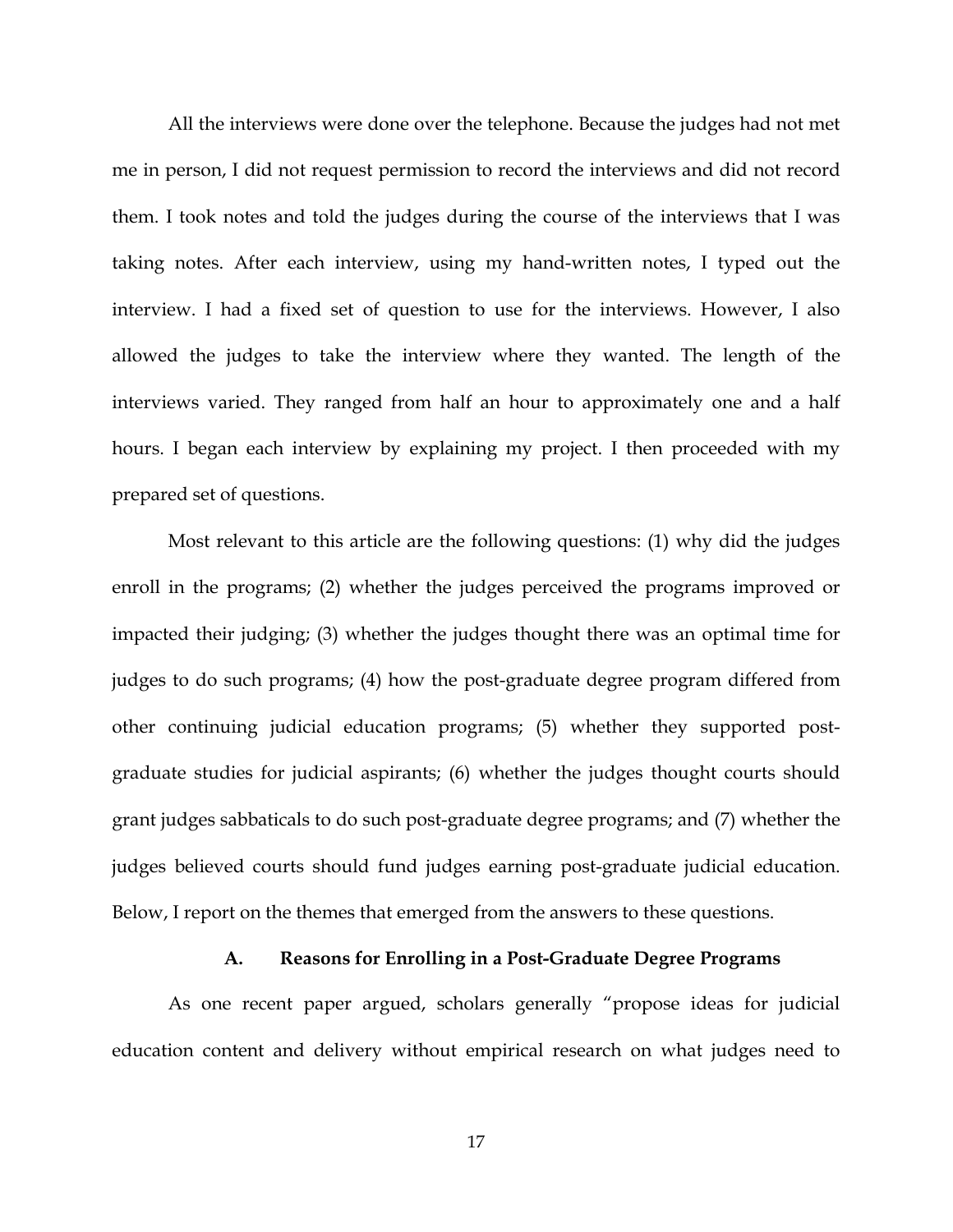know or what they seek from continuing professional education."[51](#page-17-0) An exception to this is the study, An Empirical Study of Judges' Reasons for Participating in Continuing *Professional Education* by Dennis Catlin, which extended the research that had been done with other professionals on their reasons for participation in continuing professional education to judges.[52](#page-17-1) In this study, Michigan judges reported participating in continuing legal education for a variety of reasons. In the survey, the Michigan judges ranked the following reasons for participating in judicial education the highest:

- (1) "to help keep abreast of new developments in the law";
- (2) "to help me be more competent in my judicial work";
- (3) "to further match my knowledge or skills with the demands of my judicial activities";
- (4) "to better respond to the questions of law presented to me";
- (5) "to develop proficiencies necessary to maintain quality performance";
- (6) "to maintain the quality of my judicial service"; and
- (7) "to increase my proficiency in applying legal principles."

For this article, rather than using a survey, I asked each judge interviewed his or her reason for enrolling in post-graduate degree program for judges. Four primary themes emerged from this question. Judges enrolled: (1) to be better judges; (2) to update or deepen their legal education (by that, I mean their Juris Doctor); (3) to fill in gaps in their judicial education; and (4) to invest in life-long learning.

<span id="page-17-0"></span> <sup>51</sup> Benton and Sheldon-Sherman, *supra* note 3, at 24.

<span id="page-17-1"></span><sup>52</sup> 7 JUST. SYS. J. 236 (1986).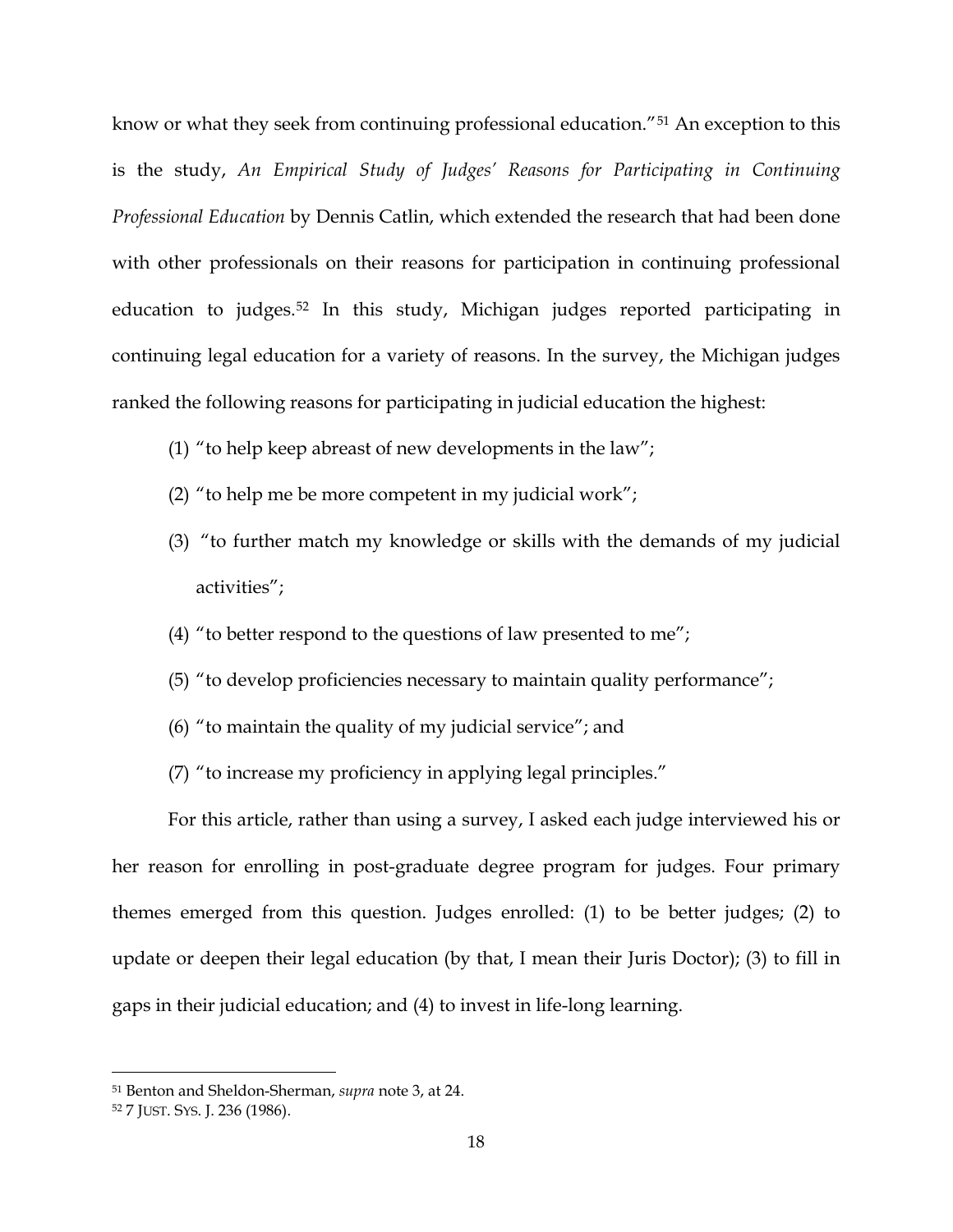Preliminarily, the judges' reports that they sought the degree programs to be better judges was not categorically different from the reasons the Michigan judges had ranked as reasons for participating in judicial education. That is to say the reasons ranked by the Michigan judges can be grouped under the umbrella of "wanting to be a better judge." In this sense, the theme of wanting to better judges that emerged from the interviews is not new. As will be discussed later, what is new from the interviews is the idea that judges perceive that theoretical learning can make them better judges. Additionally, the themes of the perceived gaps in both legal education and continuing legal education also appear to be new or at least different than the reasons the Michigan judges ranked in the survey. And finally, the theme of life-long learning may or may not be different than what was documented in the Michigan study. One reading is that a desire to invest in life-long learning as a judge is not necessarily divorced from a desire to be a better judge, thus not too dissimilar from the interviews or the Michigan study. As a judge wrote in a landmark monograph of judicial education: "We [judges] are fortunate to be in a profession where we become better at what we do by becoming better at who we are."[53](#page-18-0) Another slightly different reading is that the judges are interested in life-long learning for its own sake (personal development) and not necessarily for the purpose of improving their judging.

Turning to the specific responses from the interviews, with both the University of Virginia judges and the Duke judges, the desire to be "better judges" was the most cited

<span id="page-18-0"></span> <sup>53</sup> Mary R. Russell, *Towards A New Paradigm of Judicial Education*, 2015 J. DISP. RESOL. 79 (2015) (citing E.G. Noyes, *Building Community in the Arizona Court System*, *in* EDUCATION FOR DEVELOPMENT: THE VOICES OF PRACTITIONERS IN THE JUDICIARY, JERITT MONOGRAPHY SIX 32 (Charles Claxton & Esther Ochsman eds., 1995)).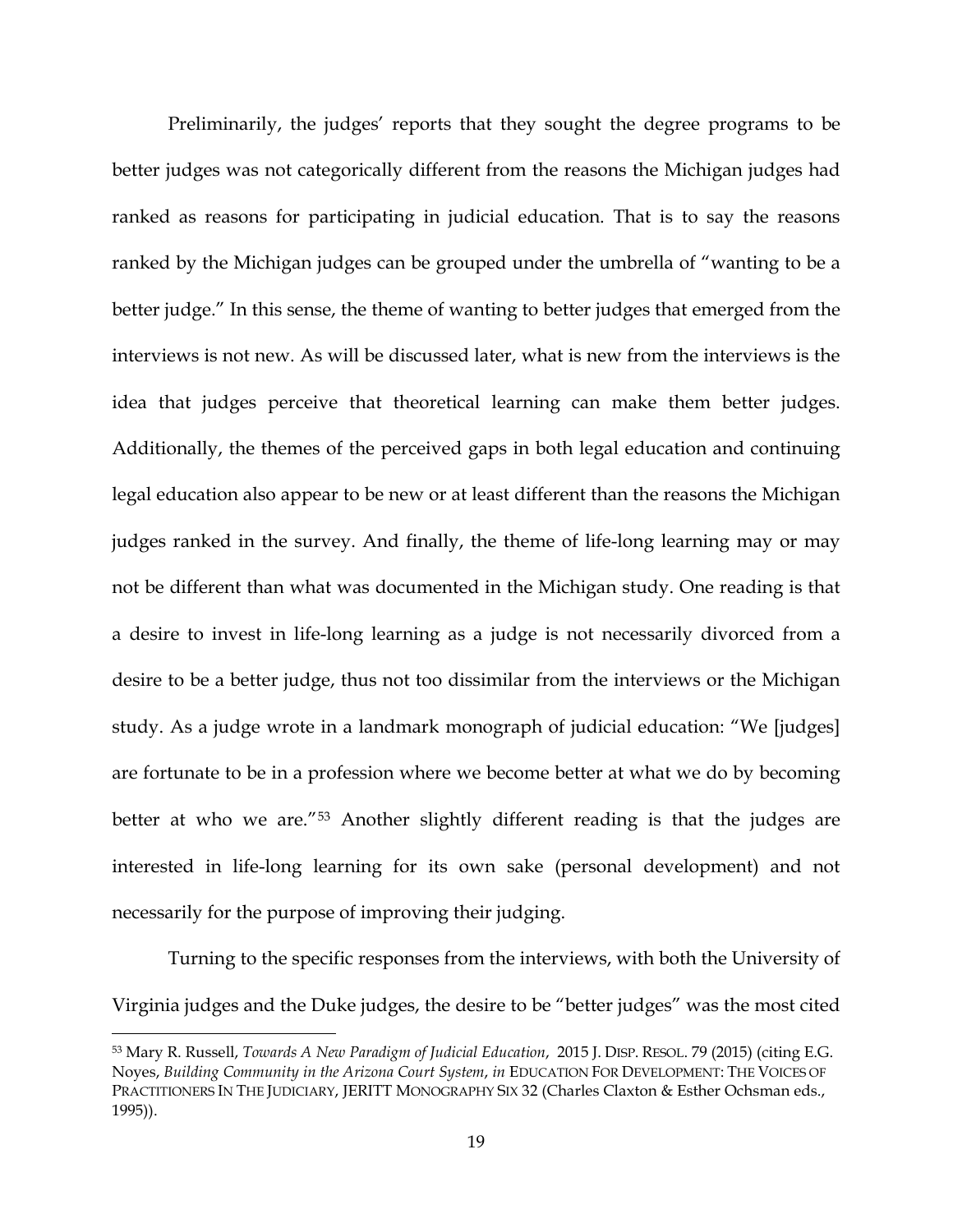reason for enrolling. One judge put is as follows: "I want to be the best judge."[54](#page-19-0) Another judge put it as "I wanted to be an even better judge."[55](#page-19-1) Variations on this theme included: "I enrolled because I thought it would make me a better judge. I graduated law school in 1971. I had no opportunity to engage in constitutional perspective. The main thing for me is I learned more about constitutional history. I learned more about judicial philosophy." [56](#page-19-2) Another judge expressed this theme as: "I want to be a better judge. Judging does have differences with lawyering. As judges, our training is in the practical stuff, not on the overall view. I wish every judge could do this program."[57](#page-19-3)

The second theme that emerged was a desire of the judges to update or deepen their Juris Doctor education. This response was repeated mostly by the University of Virginia judges, who amongst the judges interviewed were older as a group and had a wider gap between their Juris Doctor and the pursuit of their LL.M.<sup>[58](#page-19-4)</sup> Specifically, most of these judges had graduated from law school decades prior to attending the University of Virginia program. Many commented on how legal education had changed since they attended and they wanted the benefit of the new information. One judge explained: "When I went to law school there was not that much emphasis on jurisprudence. We just studied cases. I see a big difference between law students today and when I went to law school. Today's students who have never decided a case know

<span id="page-19-0"></span> <sup>54</sup> Judge 9. Judge 26 similarly stated "I aspire to be the best judge."

<span id="page-19-1"></span><sup>55</sup> Judge 5.

<span id="page-19-2"></span><sup>56</sup> Judge 1.

<span id="page-19-3"></span><sup>57</sup> Judge 24.

<span id="page-19-4"></span><sup>58</sup> A likely explanation for this age gap is that the University of Virginia focused on appellate judges who are generally, as a group, older than trial court judges.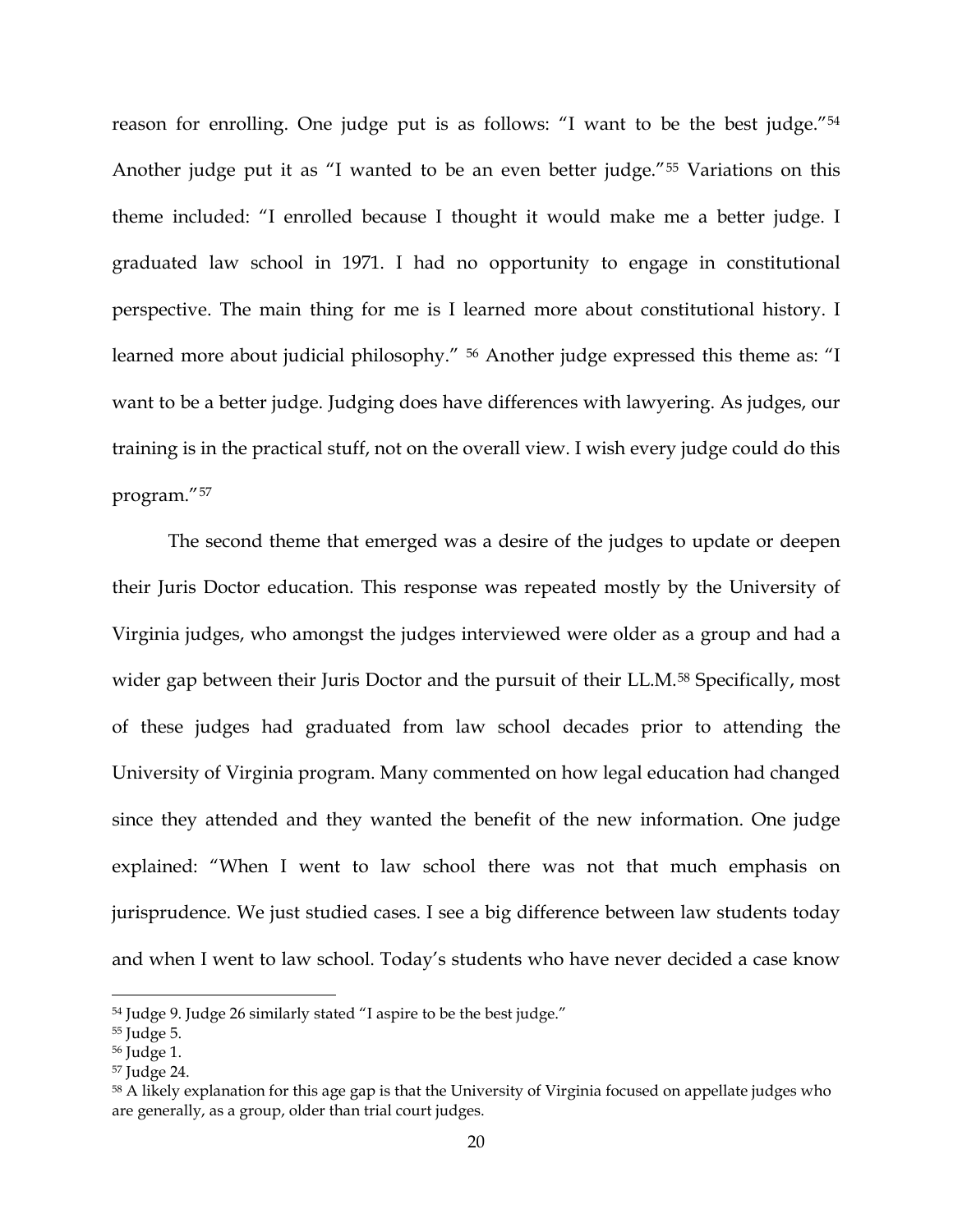their jurisprudence."[59](#page-20-0) Another judge explained that she thought that the program would "expose her to theories that she had not previously been exposed to when she attended law school."[60](#page-20-1) Another judge expressed the same idea by stating that he enrolled because learning new ideas on the law such as Law and Medicine, Legislation, and Capital Punishment was very appealing to him.[61](#page-20-2) One judge succinctly explained his reason for enrolling was because he "received a doctor in jurisprudence without any classes in jurisprudence."[62](#page-20-3)

Indeed, when asked whether the program had met their expectations, the judges uniformly commented that the program had exceeded their expectations, citing exposure to courses in areas that were not available in law school when they attended, such as Law and Economics, Feminist Legal Theory, and Legal History. Thus, for many if not most, the program was a chance to go back to see what changes had occurred in law. "The law had changed since law school. Everyone can benefit from updating their legal education," one judge commented.<sup>[63](#page-20-4)</sup>

The third theme that emerged is that judges wanted to fill in gaps left not only by their legal education but also by their continuing judicial education. This theme was echoed by both the University of Virginia and Duke judges. One judge captured this view best: "Cookbook programs are useful. But, they should not be the beginning and the end of judges' education. Judges need a broader range of education in the sciences,

<span id="page-20-0"></span> <sup>59</sup> Judge 9.

<span id="page-20-1"></span><sup>60</sup> Judge 2.

<span id="page-20-2"></span><sup>61</sup> Judge 21.

<span id="page-20-3"></span><sup>62</sup> Judge 3.

<span id="page-20-4"></span><sup>63</sup> Judge 21.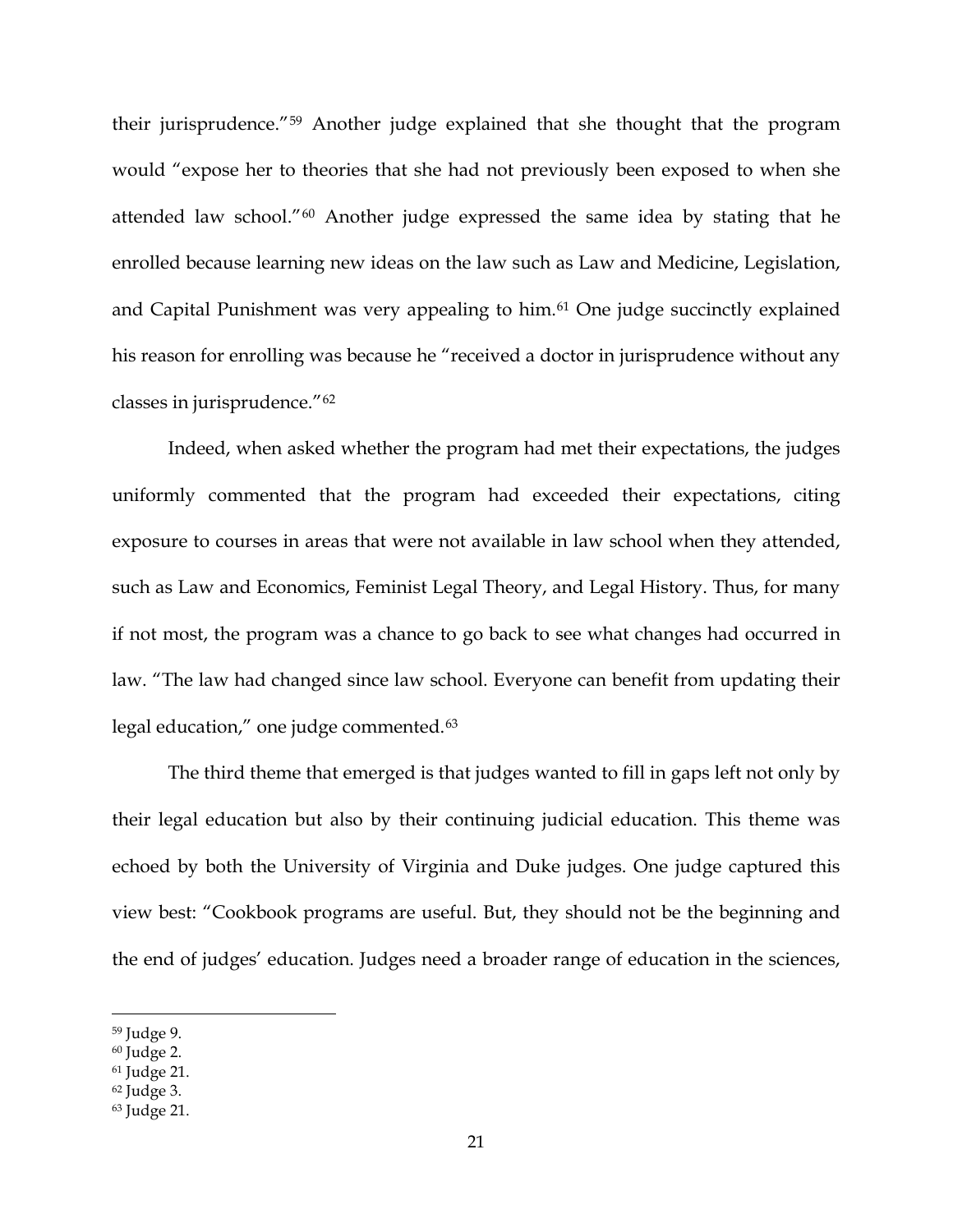humanities, and international law. Judges also learn a lot from meeting and interacting with other judges."<sup>[64](#page-21-0)</sup>Another judge echoed this view saying the "program was different in length and substance. Other programs were more practical how-to, ethics, nuts and bolts. [The program] was broad base and theoretical learning."<sup>[65](#page-21-1)</sup> Finally, another judge reported "This was an opportunity to grow as a judge, to step back. Think deeper."[66](#page-21-2)

The fourth theme that emerged is that many of the judges saw themselves as lifetime learners. "I am a believer in lifetime education,"[67](#page-21-3) stated one judge. Another stated similarly, "I love to be educated."<sup>[68](#page-21-4)</sup> Another judge enthused, "I love school . . . the whole academic environment . . . I loved law school . . . always wanted to get an LL.M. . . . always wanted to improve myself."[69](#page-21-5) Yet another judge reported "Legal education should not stop at law school. There is a continuing need for education."[70](#page-21-6)

Although these four categories of responses represent the majority of responses from the interviews, some of the less repeated responses were also interesting. Two judges reported that the prestige of the respective law schools was a factor in enrolling.<sup>[71](#page-21-7)</sup> Another judge said he thought an LL.M. would be a "resume builder."<sup>[72](#page-21-8)</sup> Along that same line, another judge also thought that the credential of the degree was a career boost―"Looks great on resume."[73](#page-21-9) In a similar vein, one judge stated that she

- <span id="page-21-4"></span><sup>68</sup> Judge 5.
- <span id="page-21-5"></span><sup>69</sup> Judge 6.

<span id="page-21-8"></span><sup>72</sup> Judge 22.

<span id="page-21-0"></span> <sup>64</sup> Judge 17.

<span id="page-21-1"></span><sup>65</sup> Judge 13.

<span id="page-21-2"></span><sup>66</sup> Judge 9.

<span id="page-21-3"></span><sup>67</sup> Judge 11.

<span id="page-21-6"></span><sup>70</sup> Judge 19.

<span id="page-21-7"></span><sup>71</sup> Judges 20 and 32.

<span id="page-21-9"></span><sup>73</sup> Judge 21.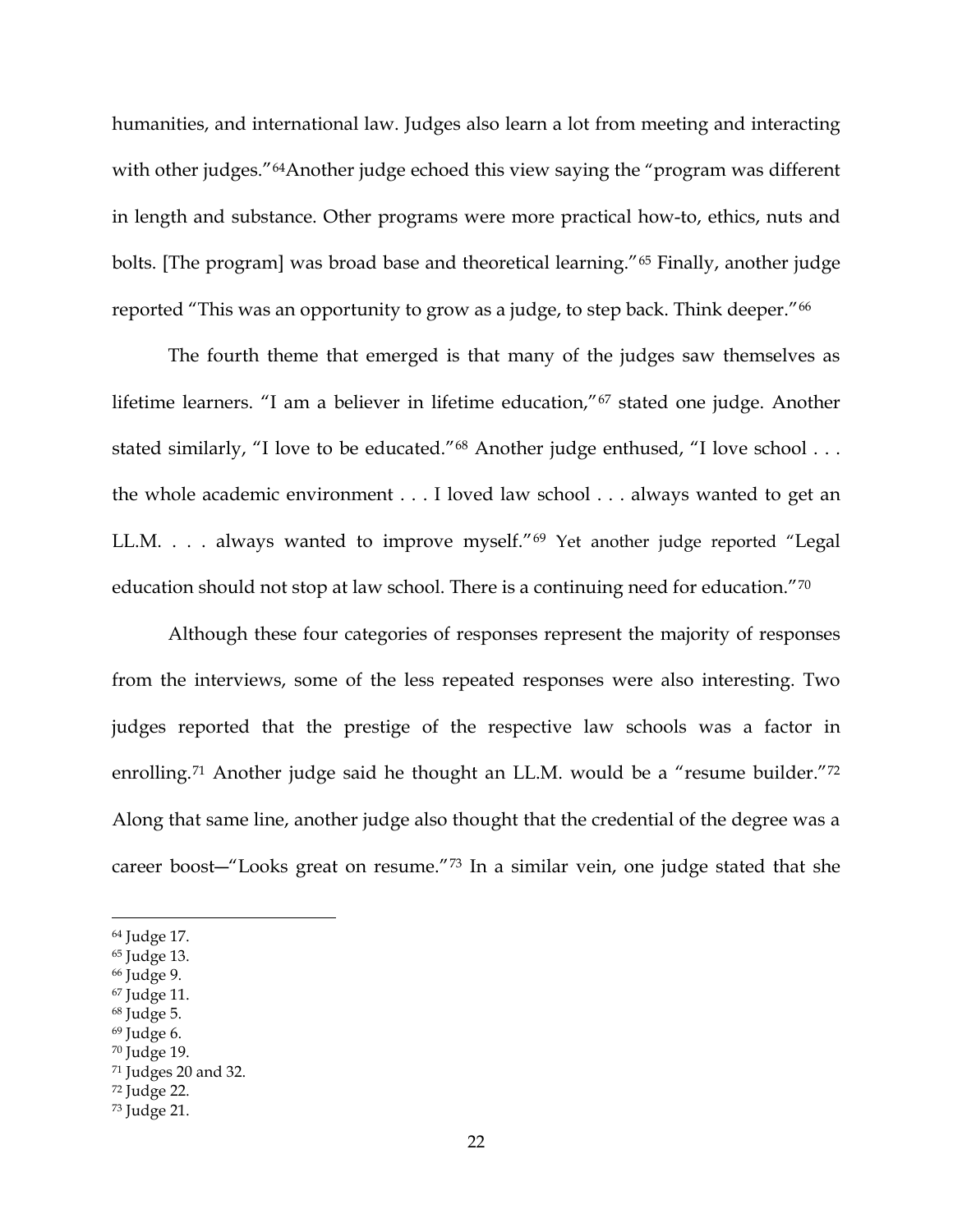thought that the program "upped her credentials" because she had not attended a top tier law school.[74](#page-22-0) Another judge reported that he enrolled because he thought the LL.M. degree would help his post-judicial career in teaching.[75](#page-22-1) Finally, another judge stated with tongue firmly in cheek that he did so badly in law school that he wanted a doover.[76](#page-22-2)

### **B. Impact of Program**

I asked each judge whether he or she perceived that his or her judging improved or was impacted by the program. As an initial matter, I had expected to see a difference in the responses between the University of Virginia judges and the Duke judges because the Duke judges only recently graduated from their Master's Program. However, no such difference emerged from the interviews. Of the 32 judges interviewed, 29 responded that the program improved or positively impacted their judging; two responded that it did not; and one responded that he did not know. That the majority of judges reported their judging improved is significant and in my opinion, new, and will be explored in Part IV below. How could programs not designed as nuts and bolts improve judging?

Turning to the specific responses on the impact of the program, one of the judges who responded that the program did not impact his judging explained as follows: "By the time I went to the program I already had my own judicial philosophy and there was nothing law professors who had never been in a courtroom could teach me about

<span id="page-22-0"></span> <sup>74</sup> Judge 32.

<span id="page-22-1"></span><sup>75</sup> Judge 8.

<span id="page-22-2"></span><sup>76</sup> Judge 2.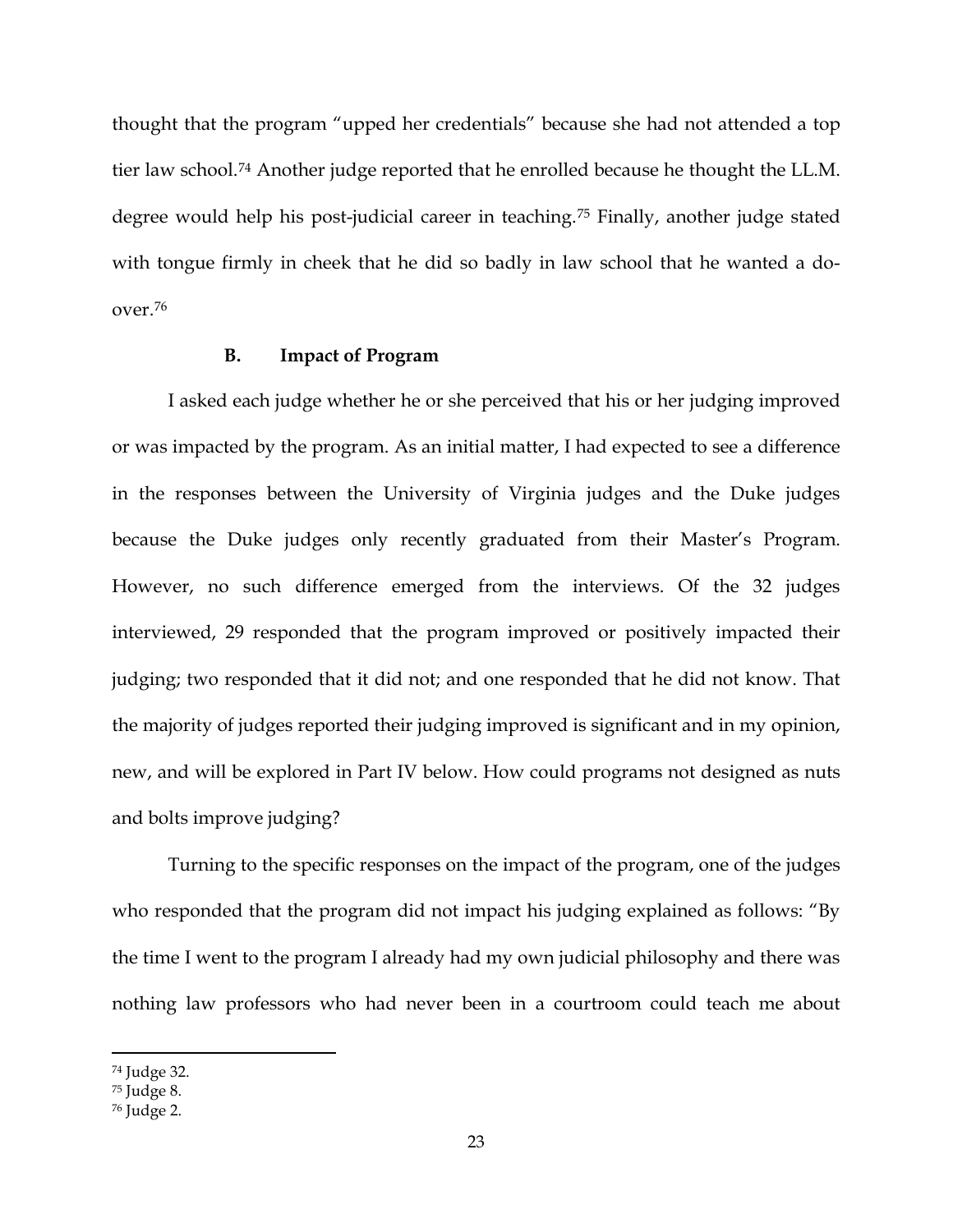trials."[77](#page-23-0) Although this judge did not perceive the program to have improved or impacted his judging, he stated that the benefit of the program was thinking about law in a broader sense than just in the context of presiding over trials.[78](#page-23-1) The other responded that he did not think that the objective of the program was to improve judging. Even so, he reported that although he did not take "anything concrete back that could apply to daily work" he did go back to work "refreshed."[79](#page-23-2)

The judge who responded that he did not know if the program impacted his judging responded that although it was hard to say, he knows that his attitude improved. "I was reenergized by the ability to sit back and look at things more broadly and by the ability to look more broadly at law and society," he reported.<sup>[80](#page-23-3)</sup>

The judges who responded that the program improved or impacted their judging repeated themes of the program making them "more conscious," "more thoughtful," "more insightful," "more questioning," and "more intentional."<sup>[81](#page-23-4)</sup> The judges also described the experience as "mind-expanding," and "awareness building."[82](#page-23-5) They reported that they gained broader perspective as judges, that they understood the impact of their decisions more, that they understood their roles as judges more, and that they appreciated the decision-making process more.<sup>[83](#page-23-6)</sup> For example, a recent graduate of the Duke program related: "The program made me more aware. The way that I

<span id="page-23-0"></span> <sup>77</sup> Judge 13.

<span id="page-23-1"></span><sup>78</sup> *Id.*

<span id="page-23-2"></span><sup>79</sup> Judge 28.

<span id="page-23-3"></span><sup>80</sup> Judge 1.

<span id="page-23-4"></span><sup>81</sup> Judges 2, 5, 10, 20, 23, 24,12,25.

<span id="page-23-5"></span><sup>82</sup> *Id*.

<span id="page-23-6"></span><sup>83</sup> Judges 11, 12, 25, 31, 9.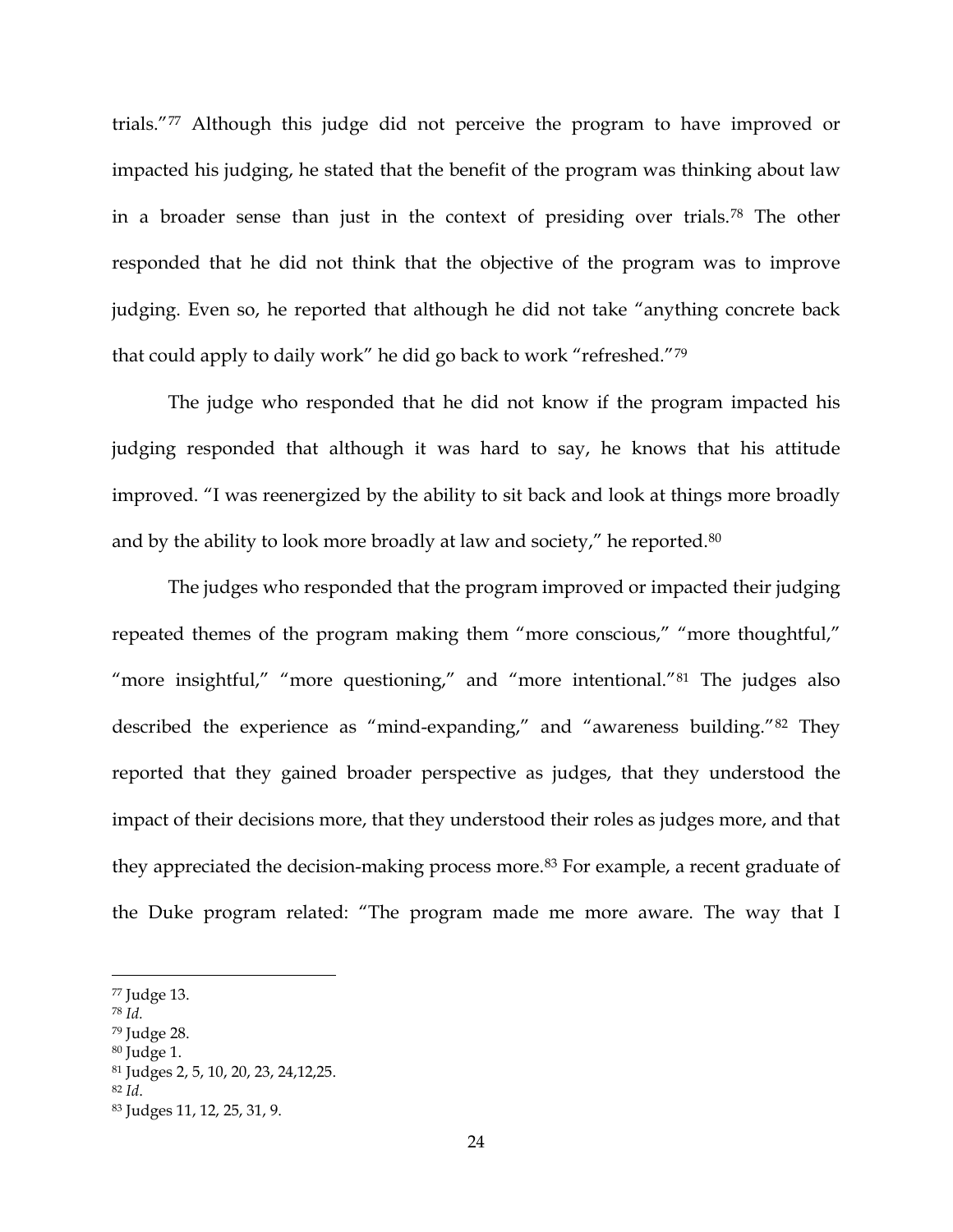approached things changed. It made me question how things are done."[84](#page-24-0) Interestingly too, a number of these judges also remarked that the program boosted their confidence as judges.[85](#page-24-1)

Of the judges reporting they benefitted from the program, a number of them pointed to specific courses such as constitutional history, jurisprudence, and statutory interpretation as particularly impactful. Of the constitutional history course, for example, a judge reported that she gained "in-depth understanding of what we accept as current doctrine."[86](#page-24-2) Similarly, another judge reported that studying legal history made constitutional doctrines "more alive" for her.<sup>[87](#page-24-3)</sup> One judge noted that her exposure to reading John T. Noonan's *Mask of Law* in Legal History "refocused her energy on the people who come before me . . . . In trying to keep up with cases all judges take mental shortcuts. The materials read refreshed my commitment to not taking short cuts."<sup>[88](#page-24-4)</sup> Another judge regarded the course at Duke on Accuracy in Criminal Process as particularly impactful. He reported that what he learned on the identification process, for example, made him listen to suppression hearings differently.<sup>[89](#page-24-5)</sup> A number of judges reported that the appreciation for empirical evidence that they gained made them evaluate expert witnesses differently.[90](#page-24-6)

<span id="page-24-5"></span><sup>89</sup> Judge 32.

<span id="page-24-0"></span> <sup>84</sup> Judge 24.

<span id="page-24-1"></span><sup>85</sup> Judges 14, 30, and 32, for example.

<span id="page-24-2"></span><sup>86</sup> Judge 19.

<span id="page-24-3"></span><sup>87</sup> Judge 17

<span id="page-24-4"></span><sup>88</sup> Judge 29.

<span id="page-24-6"></span><sup>90</sup> Judges 29 and 30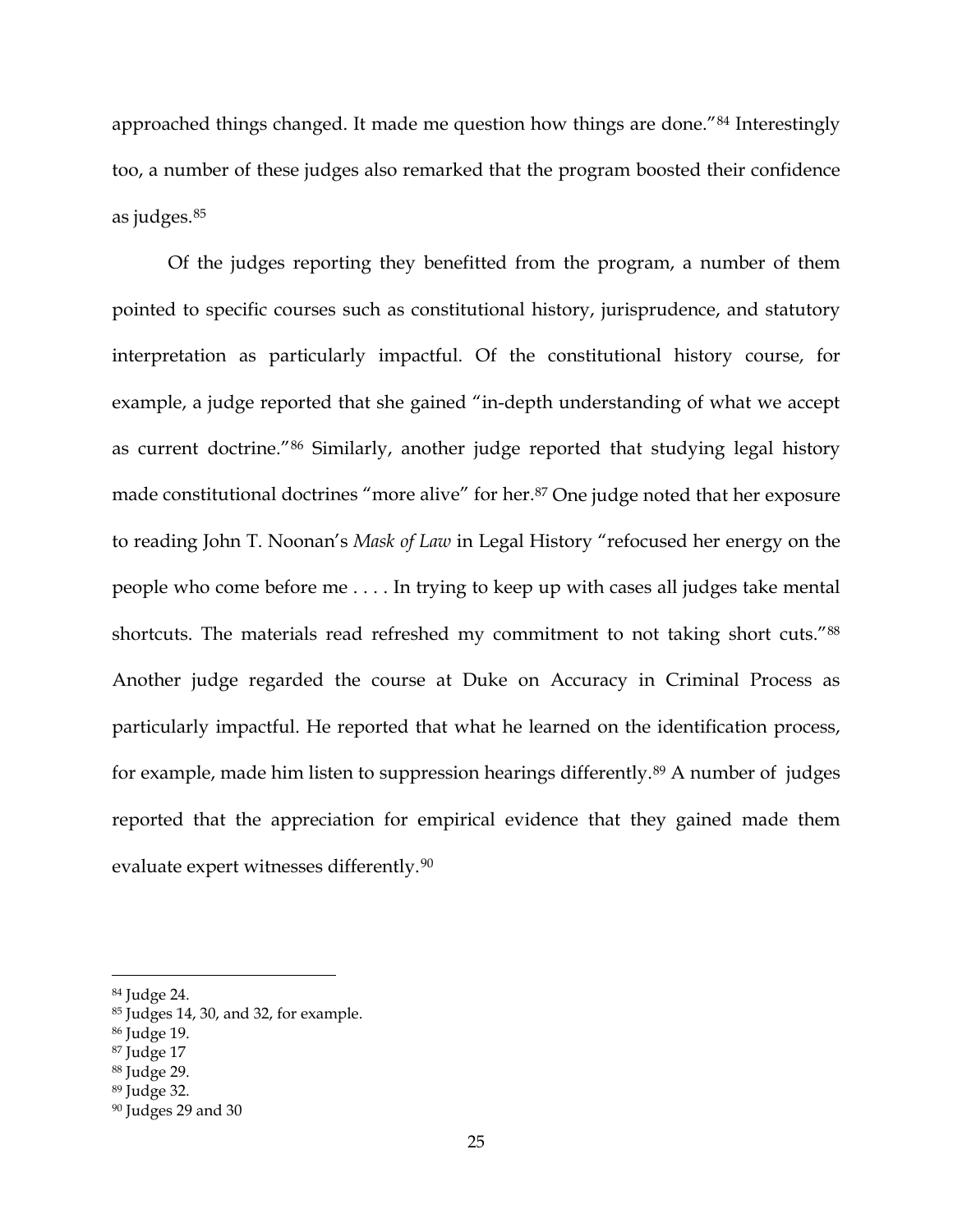Others pointed out that the exposure to courses that they did not have when they went to law school, such as Law and Economics, Comparative Law, and Feminist Legal Theory, as particularly beneficial. One judge reported, for example, that a course on Law and Economics allowed him to speak the latest "lingo."<sup>[91](#page-25-0)</sup> Another judge made a similar point in noting that "there was a new breed of lawyers who were exposed to new developments who made arguments that I did not understand" and the postgraduate studies brought him up to date with the new breed of lawyers.[92](#page-25-1)

Overall, even the judges who reported that their judging benefitted from the program responded that it was difficult to articulate or quantify exactly *how* the program impacted their judging. One judge reported that "there is some change even without a judge appreciating it . . . . The difference is subtle, not like plastic surgery, not a gross modification . . . perhaps, it is just a checklist a judge goes through intuitively."<sup>[93](#page-25-2)</sup> Another judge expressed the same sentiment in stating that the impact is "subliminal, rather than blunt."[94](#page-25-3)

It is worth pausing on this fact―that despite how emphatic the judges were that the program had improved or impacted their judging, they had difficulty articulating how the programs improved their judging. I attribute this difficulty in articulation to two related broader questions: (1) the difficulty of parsing out what judges do and (2) what makes a good judge. Because judging calls for the exercise of a variety of skills, it can sometimes be difficult to articulate what good judging is. As a result, it can also be

<span id="page-25-0"></span> <sup>91</sup> Judge 3.

<span id="page-25-1"></span><sup>92</sup> Judge 20.

<span id="page-25-2"></span><sup>93</sup> Judge 14.

<span id="page-25-3"></span><sup>94</sup> Judge 22.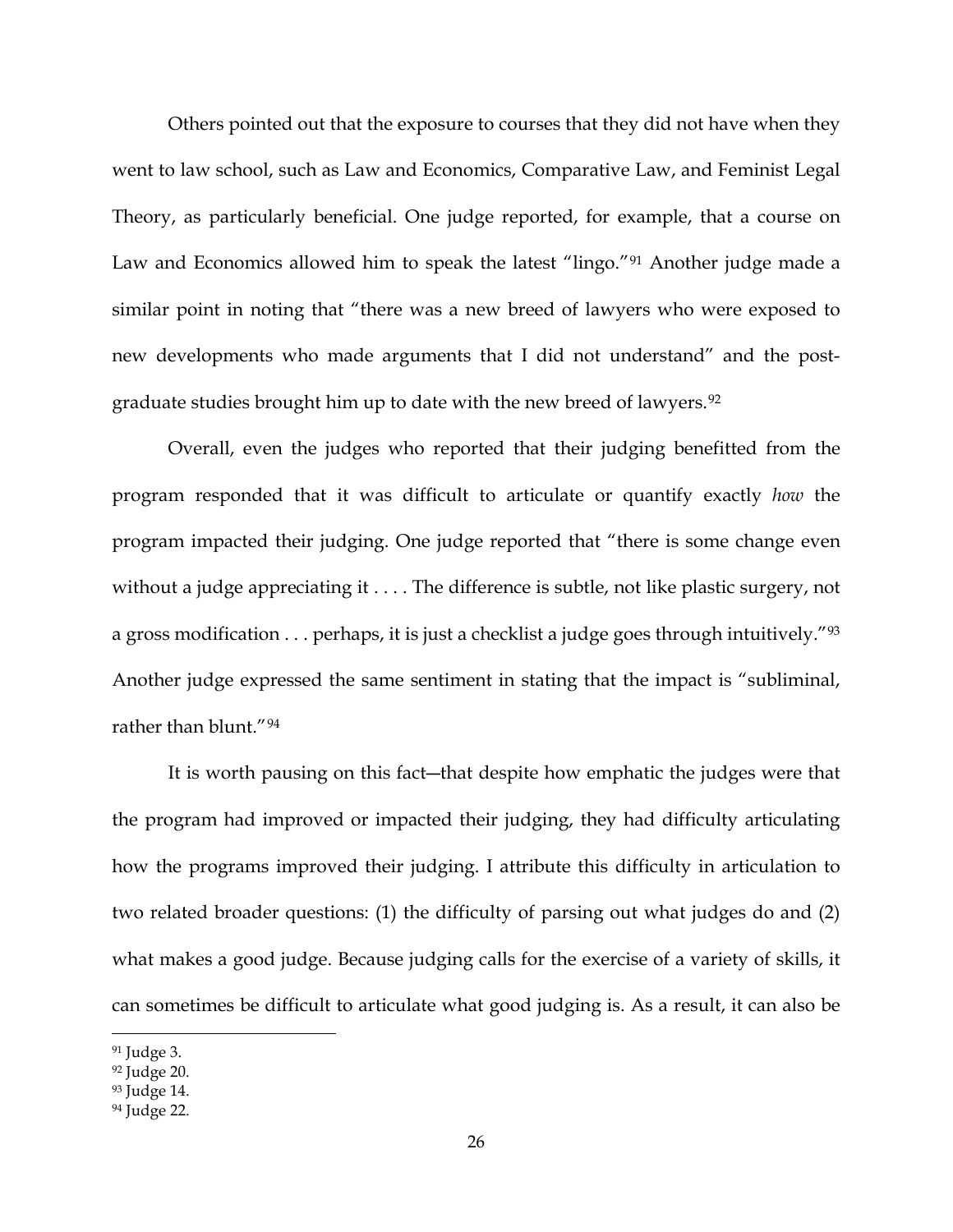difficult to articulate how one improves as a judge and what kind of education improves judging. In my view, therefore, the difficulty in articulation does not diminish the judges' response but reflects the inherent difficulty of the question posed.

Additionally, with the exception of two, the judges reported that they could not point to specific cases where the outcome was changed by their post graduate judicial studies. For example, a judge reported: "I can't identify any specific cases but I believe I approach things better, from examining issues to setting forth my rationale."[95](#page-26-0) One judge explained that the program "did not change the substance of my decisions but it changed the process of my decisions."[96](#page-26-1) Nonetheless, one judge noted that even if she was not able to use the coursework in specific cases, "it is good to recognize things even if you can't use them."[97](#page-26-2)

The judges also reported two other categories of benefits of the program: benefits gained from the faculty and benefits gained from classmates. As to the faculty, the judges uniformly praised the caliber of their qualifications, teaching, and level of engagement. They praised the faculty as experts in their fields or "powerhouses in their fields,"[98](#page-26-3) as several judges put it. They noted that some faculty even interacted with them socially. But what stood out from the interviews is that some of the judges reported perceiving that the faculty also benefited from teaching them. As an example, one judge stated: "it was a great benefit to the teachers to have adults who had been

<span id="page-26-0"></span><sup>95</sup> Judge 25.

<span id="page-26-1"></span><sup>96</sup> Judge 26.

<span id="page-26-2"></span><sup>97</sup> Judge 10.

<span id="page-26-3"></span><sup>98</sup> Judge 16. A similar characterization was made by other judges such as Judges 5, 6, and 8.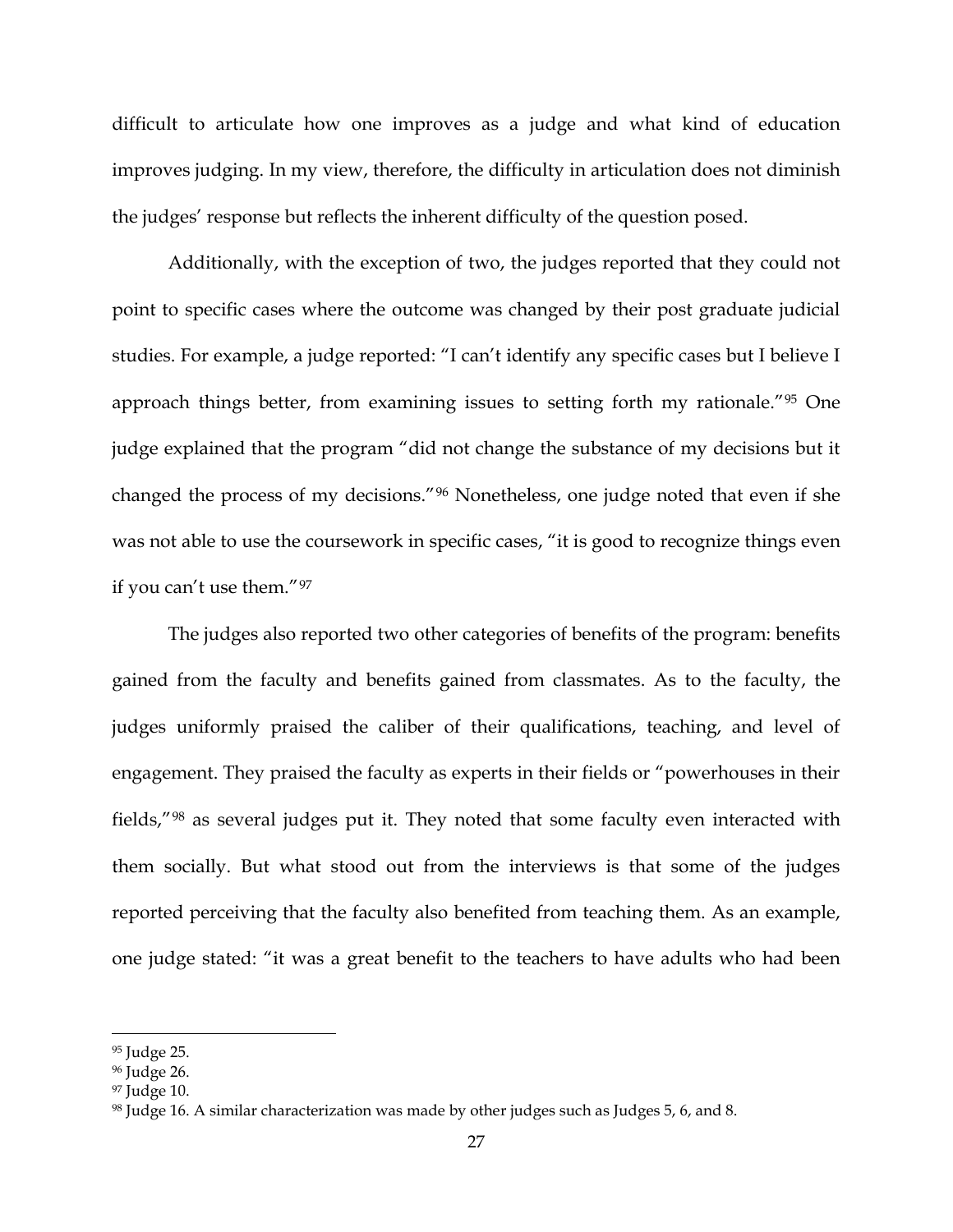lawyers and now judges wrestling with them with the materials they teach and have been teaching."[99](#page-27-0)

As to the benefits gained from fellow judges, the judges relayed stories of the networks and camaraderie they developed in the program. A number of judges formed study groups. Some had dinner together regularly. Other judges took morning walks where they would discuss the previous night's readings. A number of judges reported that the opportunity to learn from other judges both in and outside the classroom was unique.[100](#page-27-1) One judge stated that the opportunity to learn in a mixed classroom of appellate judges, trial judges, state and federal judges was beneficial. She opined that it was good for appellate judges, especially those who were not trial judges, to see there "smart judges in the trenches."[101](#page-27-2) Similarly, she thought it valuable that the federal judges had a chance to see that state court judges are smart too.<sup>[102](#page-27-3)</sup> Another judge reported that studying with a diverse group of judges made her more tolerant of her colleagues and lawyers back home.[103](#page-27-4) Beyond the classroom, a number of judges reported attending class reunions, visiting each other when they travel, following each other's promotions and elevations, and developing friendships.

# **C. Post-Graduate Studies for Judges Compared to Other Judicial Education Programs**

Both the University of Virginia judges and the Duke judges reported that the programs differed from other judicial education programs in significant ways. The

<span id="page-27-0"></span> <sup>99</sup> Judge 4.

<span id="page-27-1"></span><sup>100</sup> For example, Judges 4, 9, 8, and 28.

<span id="page-27-2"></span><sup>101</sup> Judge 9

<span id="page-27-3"></span><sup>102</sup> *Id*.

<span id="page-27-4"></span><sup>103</sup> Judge 8.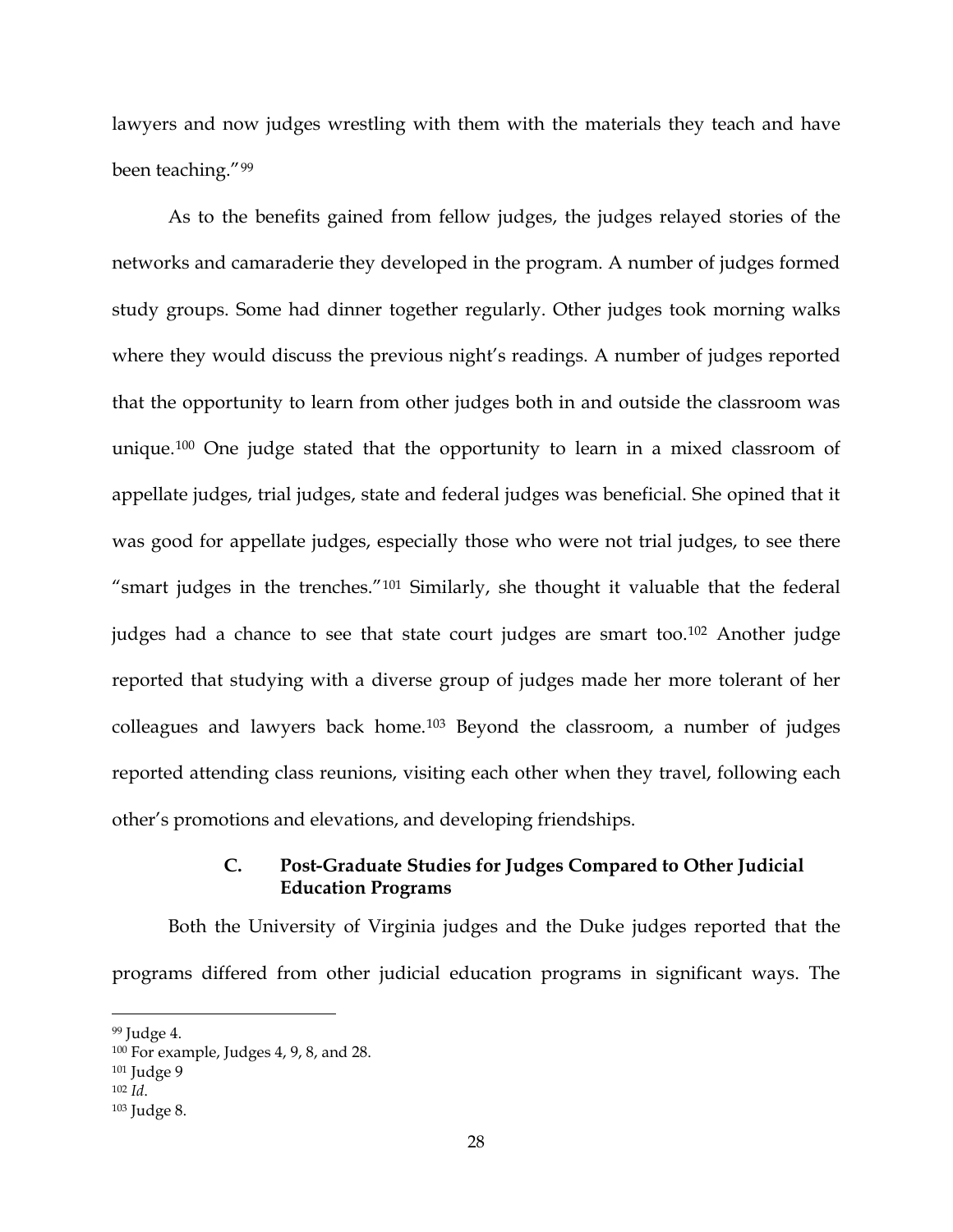judges saw the fact the programs were degree-earning programs as significant. They were academically rigorous, they reported. They were "more intense" and "got deeper into subjects."[104](#page-28-0) The judges also noted where other judicial education programs are "nuts and bolts," these programs were broader and more theoretical. One judge noted, for example, that "baby judge school is more like cookbook, how-to, UVA is more theory, not CLE. UVA was about thinking in broad concepts and philosophical views."[105](#page-28-1) A judge from the Duke program made a similar point, "This program was a unique opportunity to step back and think about how we judge . . . an opportunity to step out and look out and then look in. This can't be done in a program that lasts one or two days."[106](#page-28-2) One judge opined that "baby judge school was very valuable in teaching how to be a judge," but thought "the value of the post-graduate studies is to think about law in a broader sense."[107](#page-28-3)

The judges also noted that unlike continuing legal education and workshops, the post-graduate programs were also different in that they had "to perform" and "produce output."[108](#page-28-4) "Most CLEs do not have an expectation that judges absorb the materials, just attend," one judge remarked.[109](#page-28-5) Some judges commented that unlike continuing legal education, the programs had accountability with the exams and thesis requirement.

The judges noted that the residential component of the programs was also distinguishing feature. Some judges reported that the residential component allowed

<span id="page-28-0"></span> <sup>104</sup> Judges 5, 15, 10, and 21, for example.

<span id="page-28-1"></span><sup>105</sup> Judge 17.

<span id="page-28-2"></span><sup>106</sup> Judge 26.

<span id="page-28-3"></span><sup>107</sup> Judge 20.

<span id="page-28-4"></span><sup>108</sup> Judges 2 and 8.

<span id="page-28-5"></span><sup>109</sup> Judge 27.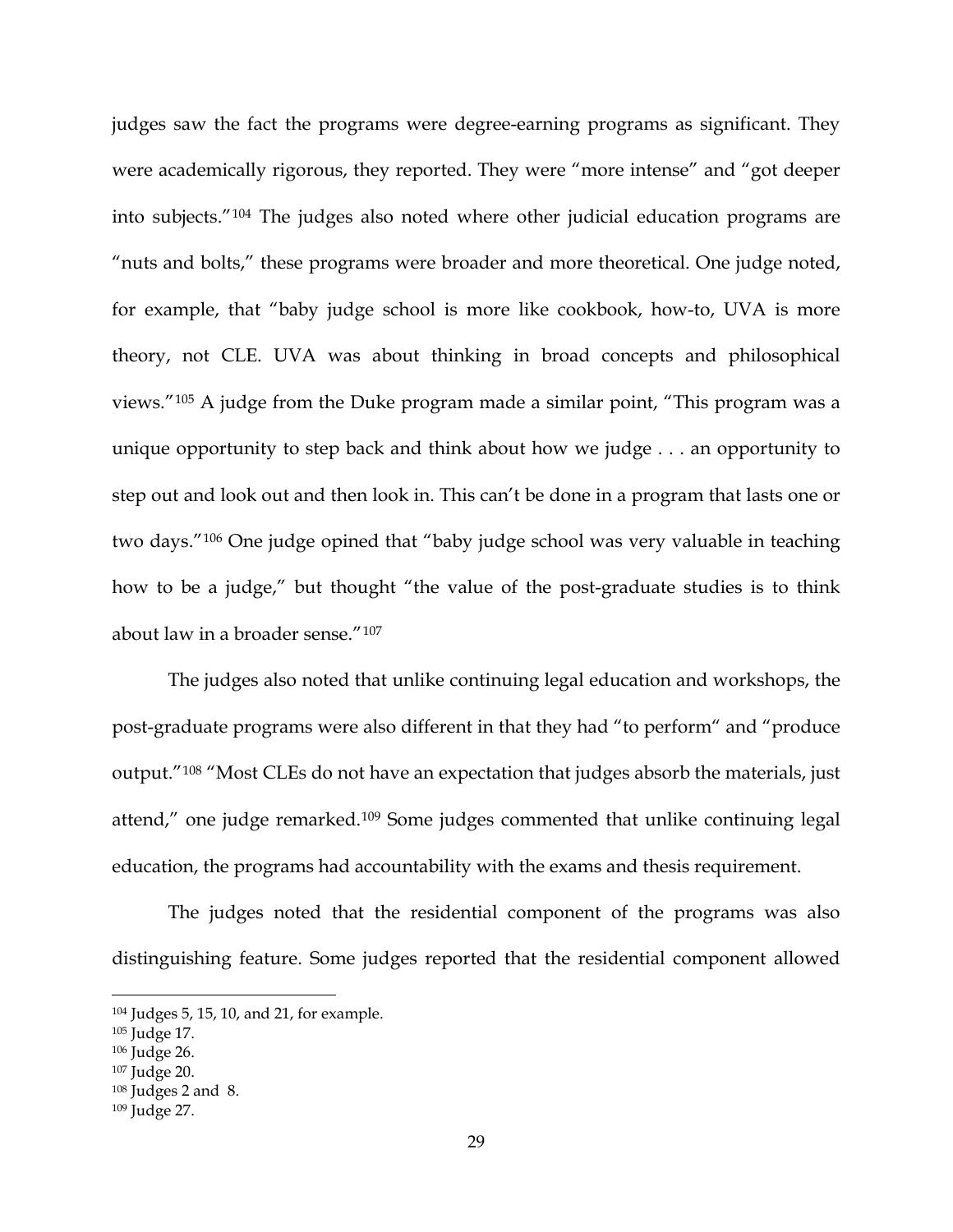them to get away from their day job and focus on thinking about the law. Others noted that the residential component contributed to the "comradery and fellowship,"[110](#page-29-0) which resulted in learning not just from the faculty but from fellow judges. One judge remarked that the law school setting itself added to the experience.[111](#page-29-1)

#### **D. Optimal Time to Attend**

I asked the judges whether there was an optimal time in a judicial career for a judge to obtain a post-graduate judicial degree. There were no differences in responses between the two groups of judges. Of the 32 judges interviewed, 23 responded that earlier in the judicial career was optimal, two judges responded that later in the career was optimal, two responded anytime, and five responded that it depended on the individual judge.

Starting with the minority view, the judges who thought the optimal time would be later in the career thought that the program should be timed to prevent burn-out. On this point, one judge explained: "I was a far better judge for having done this program. It was an enormous renewal. Although I was fairly new to the appellate court, I had been a trial judge. This was renewal. The intellectual fires were lit. The discussions and the enthusiasm was a real stimulus."[112](#page-29-2) The other judge explained that "I think the optimal time is after 10 years to reenergize and prevent burnout. After 20 years it is too late. The judge is looking for boondoggle and not looking to work too hard."[113](#page-29-3)

<span id="page-29-0"></span> <sup>110</sup> Judge 3.

<span id="page-29-1"></span><sup>111</sup> Judge 5.

<span id="page-29-2"></span><sup>112</sup> Judge 2.

<span id="page-29-3"></span><sup>113</sup> Judge 22.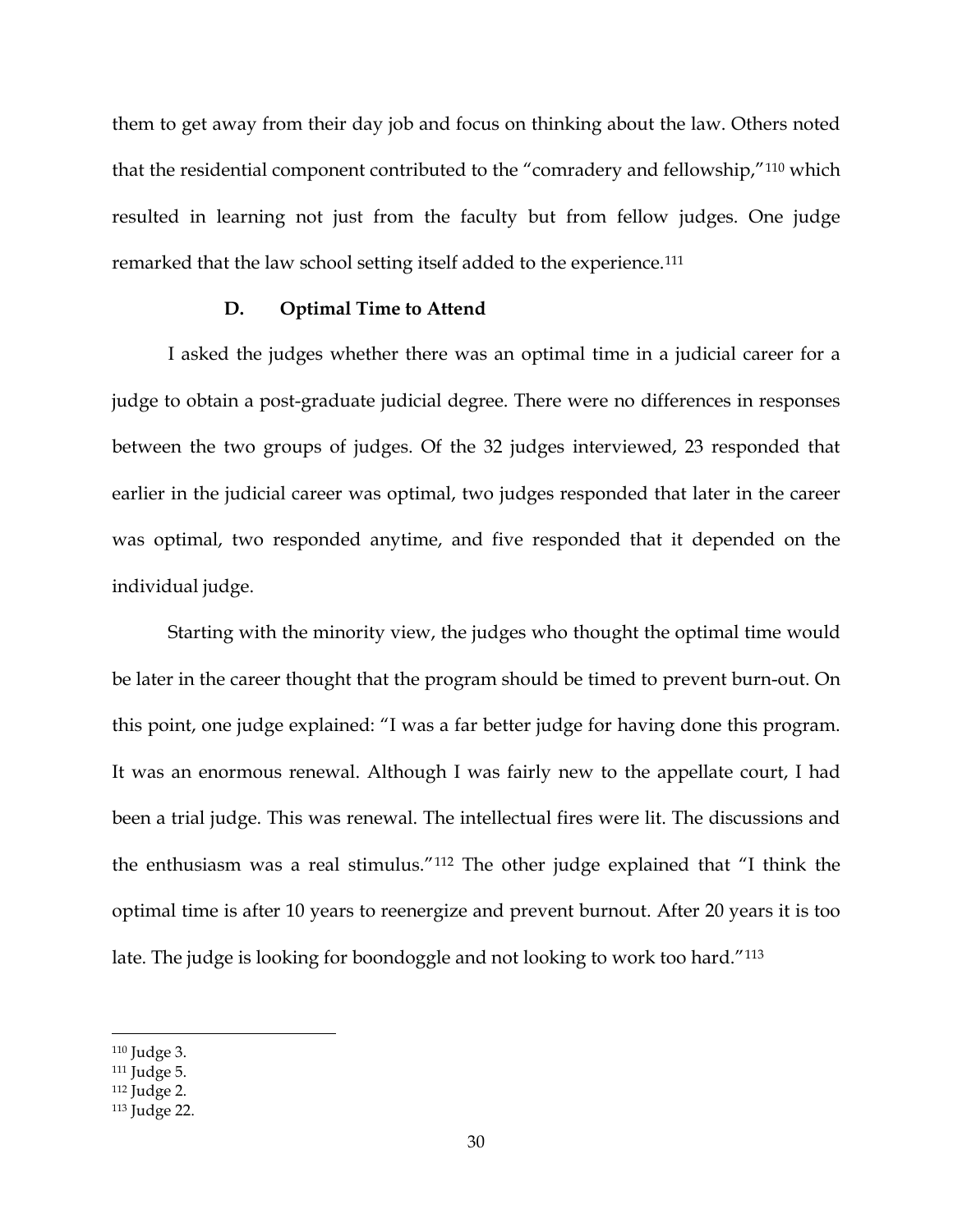The two judges who responded that the program can be done anytime focused on the content of the program. Because the program does not teach judging, it is helpful at any time, they opined.

As noted above, the majority of judges fell in the camp of "the earlier, the better." Though responding "the earlier, the better," these judges also agreed that it should not be done as early as "baby judge school" or similar orientation programs. The general consensus among these judges is that though it should be done early in one's career, that a judge must first be "seasoned." The judges opined it should not be done too early because the programs were not nuts and bolts programs. The judges opined that it is important that a judge first know the job. Another judge made this point as follows: "I think it is important that one learns to be a capable judge first. I had been on the bench for four years when I went. It took me about five years to be a decent judge. It is difficult to be a lawyer on Friday and then a trial judge on Monday."[114](#page-30-0) Another judge articulated this point as follows: "I believe a judge should have five years under her belt. A judge needs context. A judge needs to have made decisions in order to study decision-making. Need to have done some doing."[115](#page-30-1) This judge further elaborated: "although in my pre-judicial career I made sentencing recommendations, as a judge I realize that the cases were closer. I did not feel the weight of making the decision as a litigator. In the end, if the point of the program is to make better judges, judges need to have a little judging experience. It makes them more honest in looking at judicial

<span id="page-30-0"></span> <sup>114</sup> Judge 20.

<span id="page-30-1"></span><sup>115</sup> Judge 9.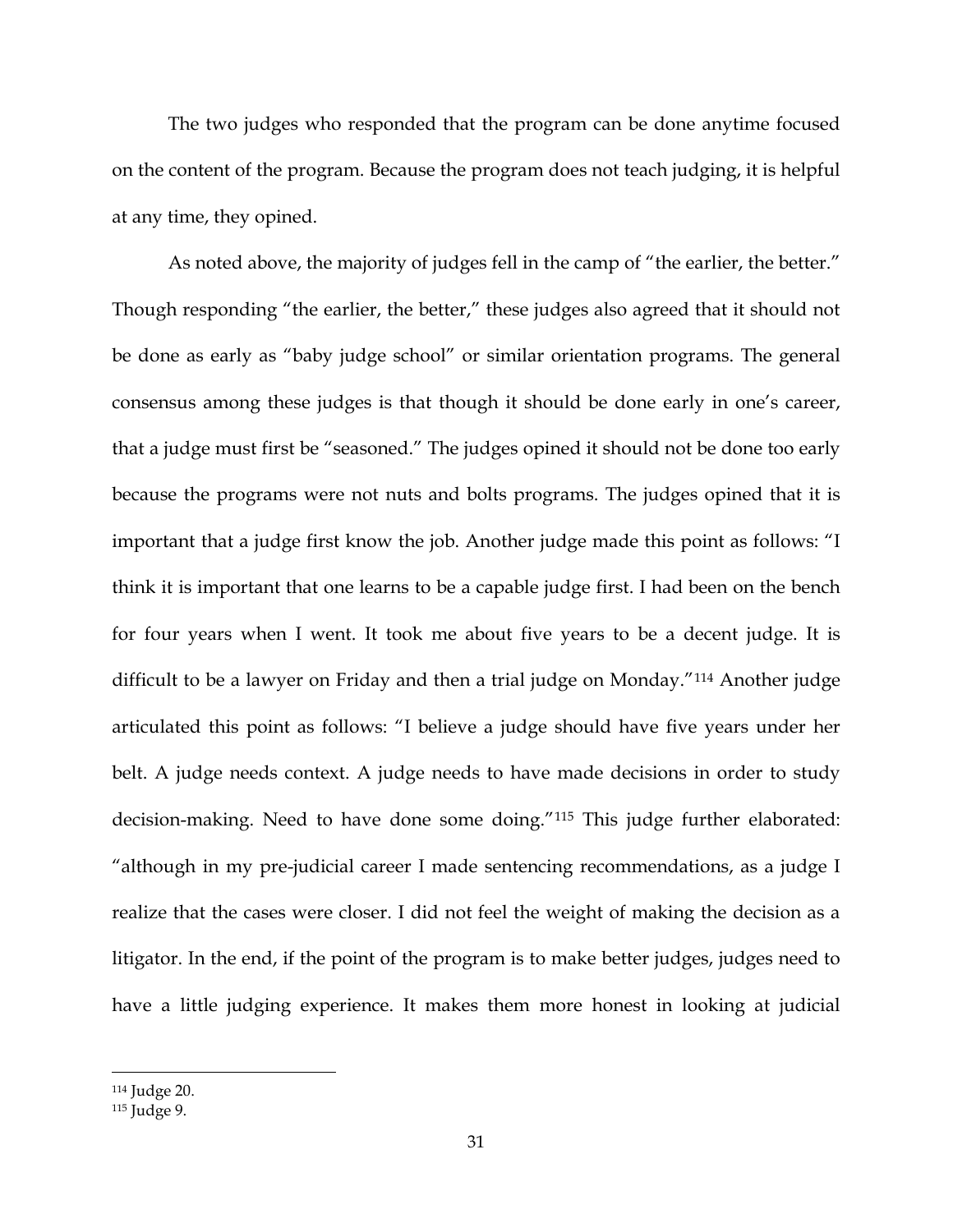decision-making."[116](#page-31-0) Yet, another judge summarized this view as "I believe judges should have enough experience to relate what they are learning in the program to their own job."[117](#page-31-1) It is worth noting that there was no unanimity as to how many years of seasoning was optimal, but approximately five years was the most repeated. The repeated explanation was that generally it takes a judge about that much time to get comfortable in the role. However, one judge stated that the five year mark made sense to her because it is the point at which judges start to get "restless."[118](#page-31-2)

Another theme that was repeated with these judges was that seasoning was also important for the judges to not only put the program in context, but also for the judges to be able to get away from their jobs to do the program. ("After 3-5 years on the bench is optimal because it takes time to figure out one's court and one's role on the court and how you can balance doing the program and the job."<sup>[119](#page-31-3)</sup>; "I think the earlier the better. But a judge needs to have enough time on the bench to have feet on the ground to be able to spend time from chambers and manage docket remotely."[120\)](#page-31-4).

Finally, a number of the judges remarked that it was "more bang for the buck"<sup>[121](#page-31-5)</sup> to do the program earlier. The judges explained that in terms of a return on investment, "judges should do the program when they have time to put the education into play." $122$ "There is nothing wrong with senior judges doing the program, but the payback to the

<span id="page-31-0"></span> <sup>116</sup> *Id.*

<span id="page-31-1"></span><sup>117</sup> Judge 12.

<span id="page-31-2"></span><sup>118</sup> Judge 28.

<span id="page-31-3"></span><sup>119</sup> Judge 7.

<span id="page-31-4"></span><sup>120</sup> Judge 15.

<span id="page-31-5"></span><sup>121</sup> Judge 6, for example.

<span id="page-31-6"></span><sup>122</sup> Judge 8.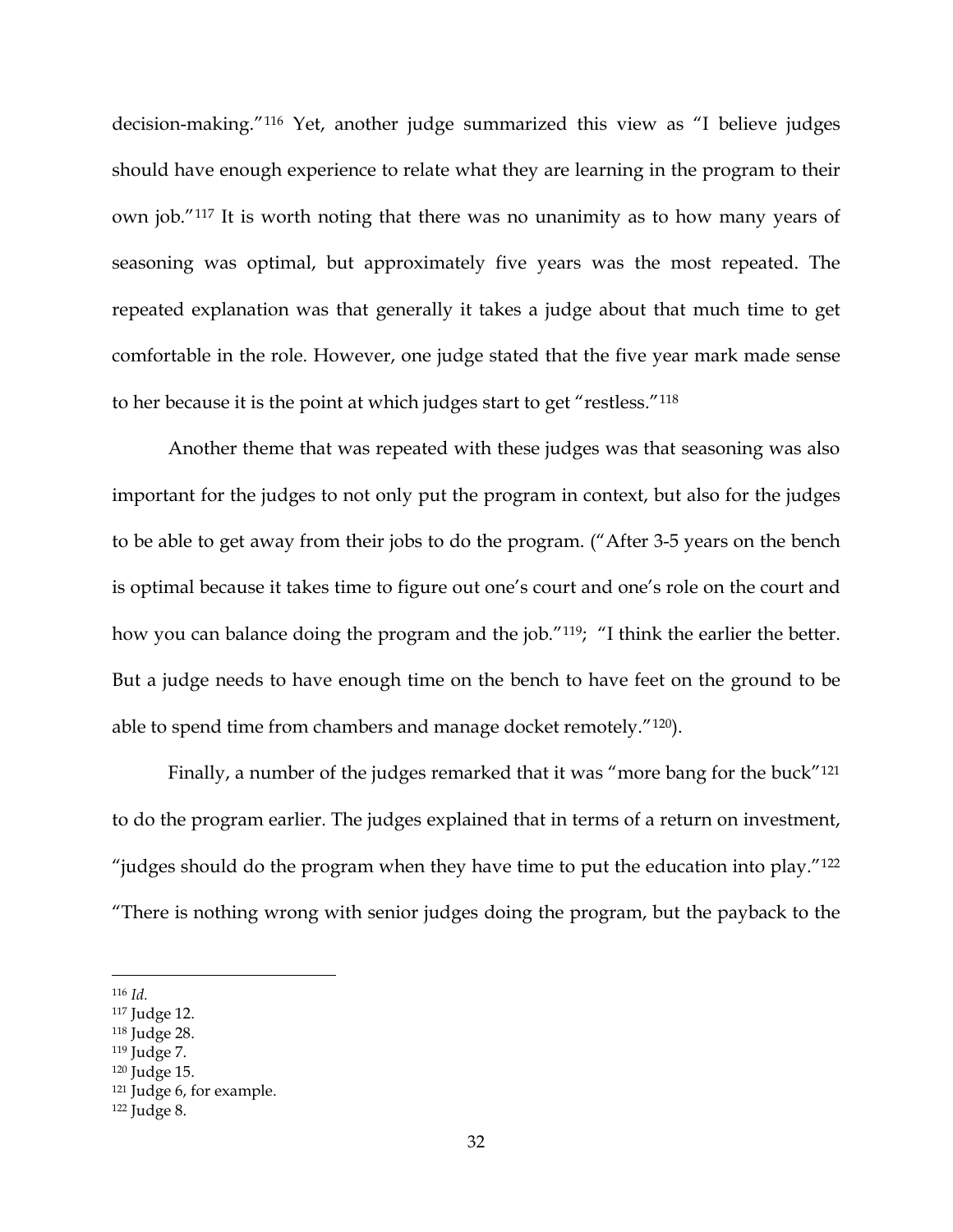system is not as great," explained one judge.<sup>[123](#page-32-0)</sup> "From an efficiency perspective, not best use to give a seat to a 74 year old judge with mandatory retirement age of 75"[124](#page-32-1) another judge remarked. One judge summarized as follows: "this was the best educational experience including college and law school. A lot of my classmates were approaching retirement. I wish judges who were going to stay for the long haul would get the opportunity earlier in their career."

## **E. Post-Graduate Studies for Judicial Aspirants**

Finally, I asked the judges what they thought of a similar program of postgraduate judicial studies for lawyers interested in becoming judges. I had expected that given the majority of judges' view that the programs made them better judges that they would have been supportive of such a concept for lawyers who want to be judges. Contrary to my expectation, the majority of the judges were not favorable to the idea. They expressed a variety of concerns. First, a number of the judges expressed concern about the difficulty of lawyers taking time off from their busy practices. Consequently, they thought that such a proposal would be impractical. Second, a number of judges were concerned that such a program would breed elitism. These judges worried that only lawyers with money would be able to attend. Third, judges responded that because becoming a judge in our system depends "on luck and politics,"[125](#page-32-2) pre-judicial

<span id="page-32-0"></span> <sup>123</sup> Judge 19.

<span id="page-32-2"></span><span id="page-32-1"></span><sup>&</sup>lt;sup>124</sup> Judge 8. This is not to say that the judges did not recognize the value of more senior judges' participation. Judge 10, for example, relayed that he remembers thinking that his classmates were mostly novices like himself. He commented "I understand why you don't want to spend money for a judge who is nearing retirement. But that experience would add a lot." <sup>125</sup> Judge 20.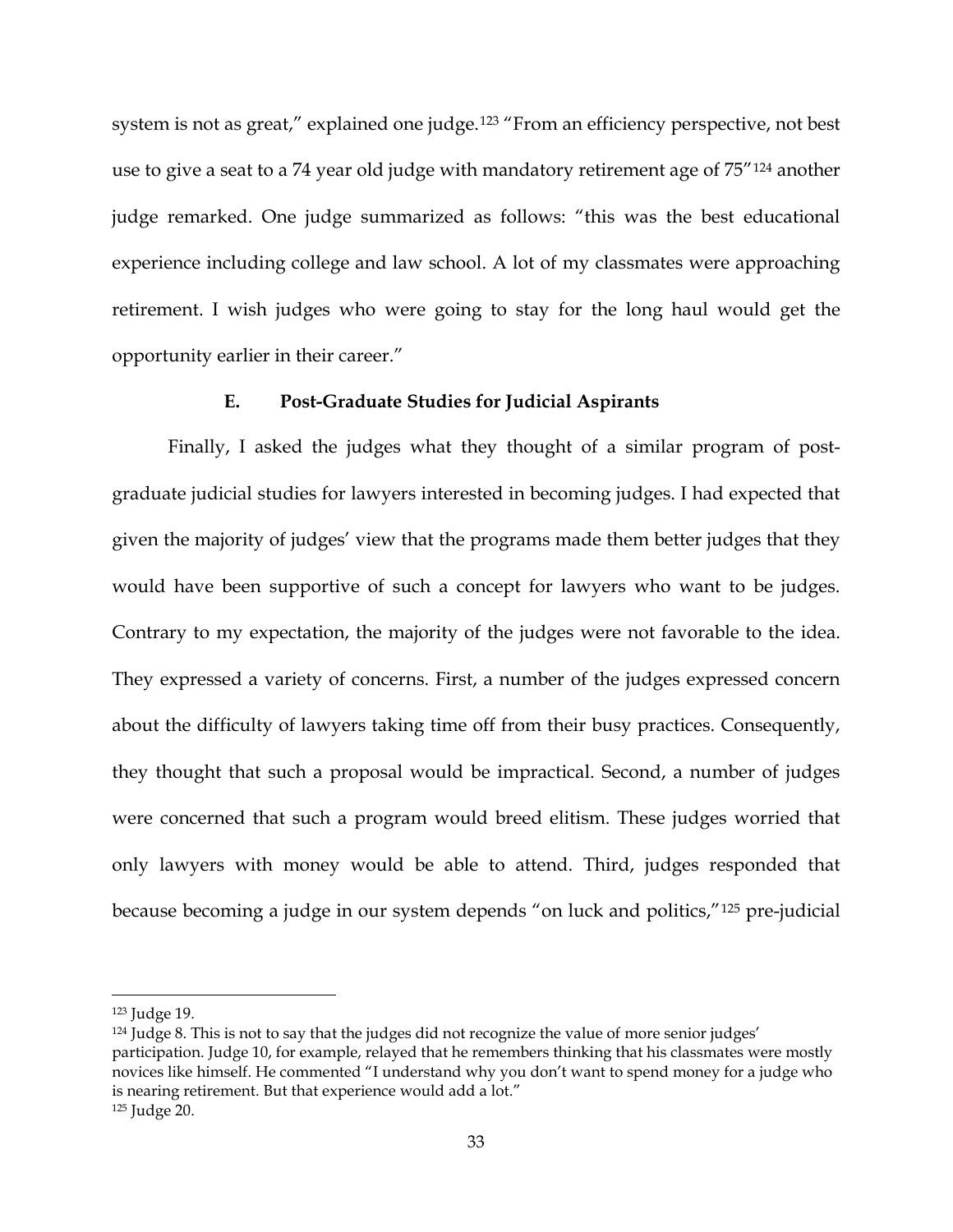education for lawyers would be a "waste"[126](#page-33-0) of the lawyers' time. One judge thought it was "silly" and that given the politics involved in becoming a judge, lawyers would be better off pursuing a graduate degree in politics.<sup>[127](#page-33-1)</sup> Fourth, some judges were concerned about the possibility of manipulation by lawyers. These judges were concerned that in jurisdictions where judges are elected, lawyers who completed the program would tout it as evidence that they were qualified to be judges. Others opined that this would not be beneficial because lawyers come to the bench with a variety of backgrounds and "that some qualities for becoming a good judge can't be taught."[128](#page-33-2) These judges worried that requiring a graduate program would otherwise disqualify good candidates. Finally, a number of judges opined that it does not make sense to study judging before becoming a judge because such studies are best done after a judge has some years of judging under her belt. (This last concern was wholly consistent with the majority of the judges' views that even the post-graduate program for judge is optimally done after a judge has some seasoning under her belt.)

However, a few of the judges were open to the idea. They thought that the idea of "prepping and priming"[129](#page-33-3) lawyers was a good idea and "an improvement over current state of affairs."[130](#page-33-4) One judge thought this could possibly be a way for candidates to gain insight into the role of the judge and perhaps some people would

<span id="page-33-0"></span> <sup>126</sup> Judge 14.

<span id="page-33-1"></span><sup>127</sup> Judge 20.

<span id="page-33-2"></span><sup>128</sup> Judge 9.

<span id="page-33-3"></span><sup>129</sup> Judge 2.

<span id="page-33-4"></span><sup>130</sup> Judge 16.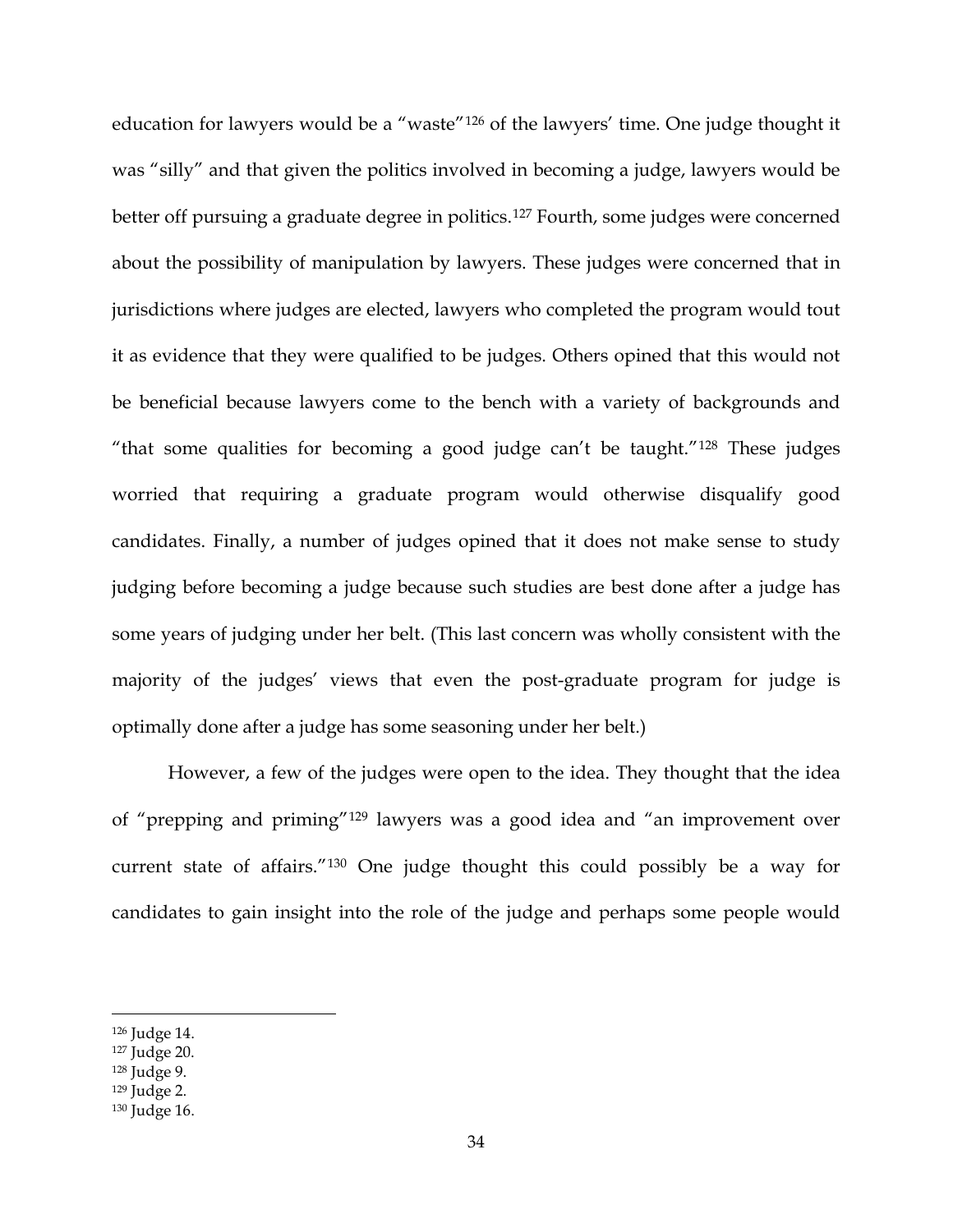screen themselves out because "not everybody should be a judge."[131](#page-34-0) Another judge thought that such a program would be valuable because most judges come from narrow practice areas. Accordingly, "a post-graduate program for lawyers interested in becoming judges would broaden judicial candidates."[132](#page-34-1) But even the few judges who were open to this idea expressed concerns about how lawyers could take time off from their busy schedules to do such a program, a concern repeated by the majority of judges who responded unfavorably to such a program.

## **IV. Lessons for Judicial Education**

## **A. Benefits of The Programs**

The scholars of judicial education have yet to study post-graduate judicial studies degree program for judges. This article is a modest start, with two obvious caveats. First, I did not interview all the judges who have graduated from the University of Virginia and Duke programs. Two hundred and ninety-six judges graduated from the University of Virginia program during its 25 year tenure and 15 have graduated from Duke so far. I have interviewed 32. But the judges' perception that the programs benefited their judging was consistent with the majority of interviews. Second, I only report what the judges told me - their perceptions of their own judging. I did not test or set out to empirically test, measure, or capture their "before and after" judging, nor am I convinced that there is a meaningful way to empirically test the judges' perceptions. The kind of improvement the judges described such as becoming

<span id="page-34-0"></span> <sup>131</sup> Judge 1.

<span id="page-34-1"></span><sup>132</sup> Judge 21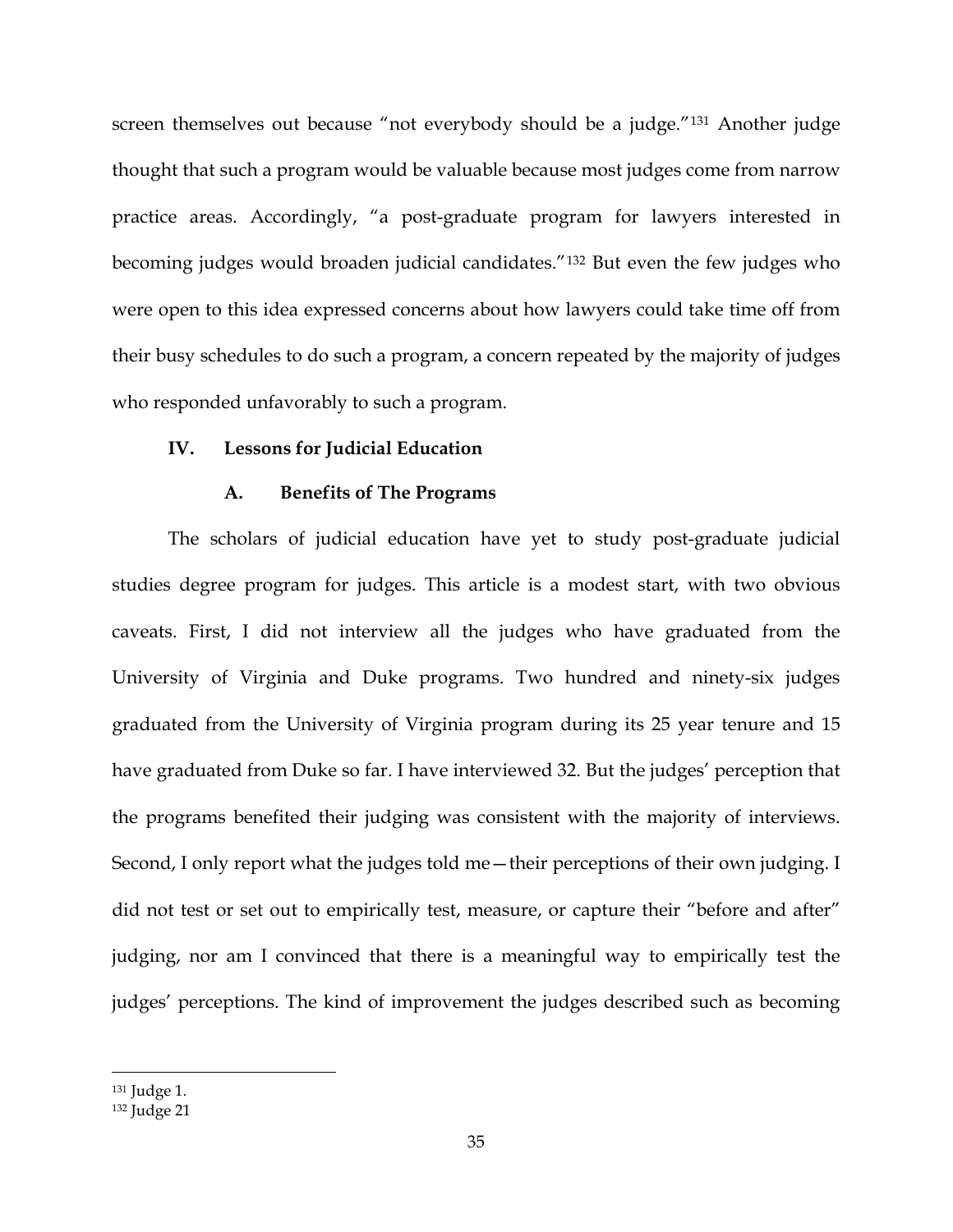"more aware," "more intentional," asking more questions about accepted doctrines and practices, feeling more confident cannot be measured by for example, speed of disposition, rate of affirmance by higher courts, or frequency of citations of opinions by other courts.[133](#page-35-0) As one judge explained, the changes are subtle rather than blunt and therefore, in my view, not easily measurable. Nonetheless, what the judges―the consumers of the programs―have to say on the validity and usefulness of the postgraduate degree programs should matter to those who think, write, research, plan, and execute judicial education programs and to other judges who participate in judicial education.

What are the lessons learned from the interviews? First, the judges, like other professionals, want to be good at their jobs; they want to be good judges. This should not be either surprising or revelatory. Second, the judges value continued judicial education as critical to being good judges. This too is not novel. Third, the majority of the judges perceived the broad theoretical curriculum of the post-graduate degree programs as having improved their judging. This, I think, is new. As a preliminary matter, the report from the judges that they benefitted from this type of academic learning may run counter to the perceived estrangement between the legal academy and the judiciary, which Judge Posner details in his recent book *Divergent Paths*. But the judges' perceptions also raise the question of how post-graduate degree programs for judges not designed to teach the craft of judging improve judging, as the judges interviewed perceived? There are three potential explanations.

<span id="page-35-0"></span> <sup>133</sup> *See* Stephen Choi and Mitu Gulati, *A Tournament of Judges*, 92 CALIF. L. REV. 299 (2004).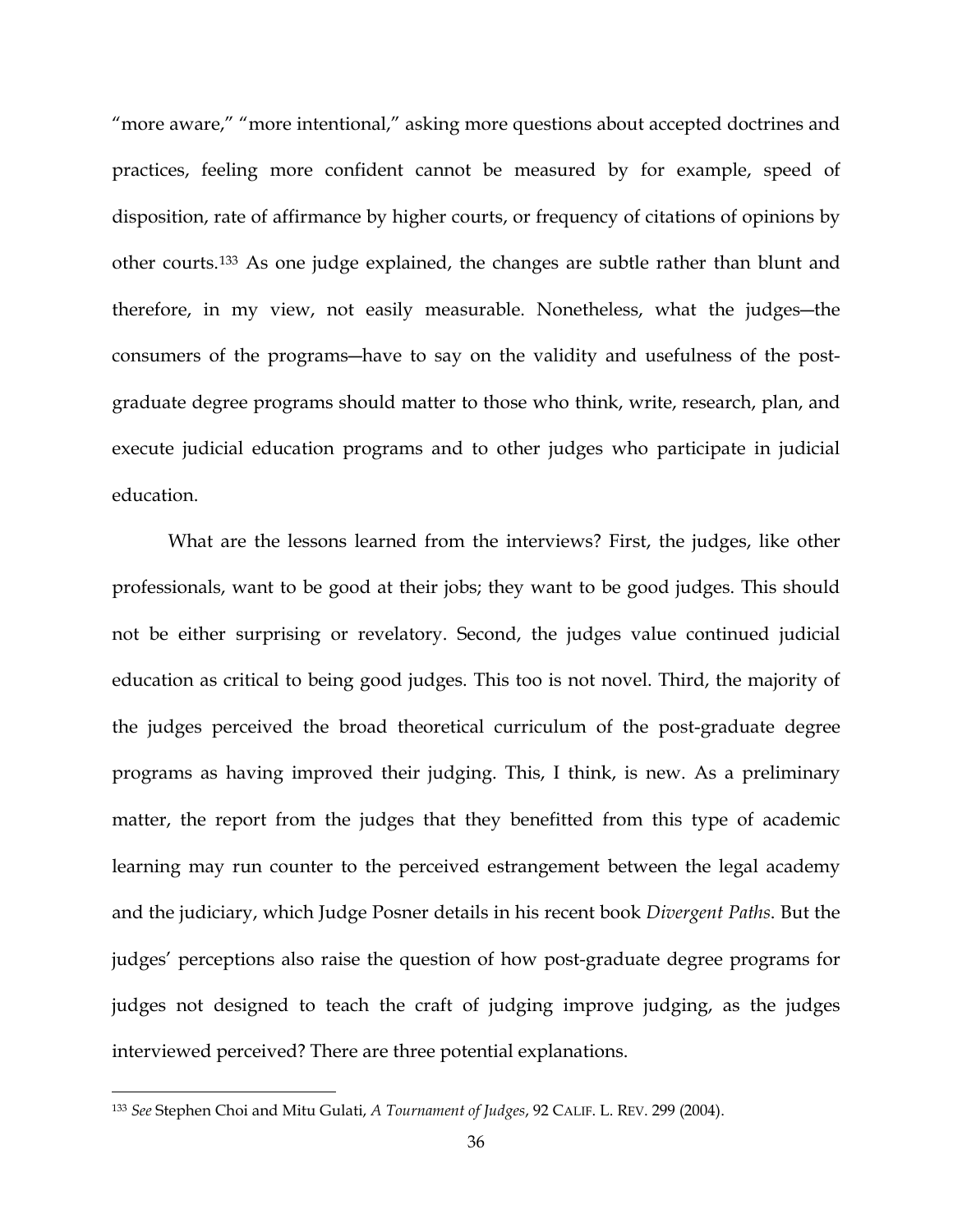First, perhaps the judges' reports that they benefitted from the programs are selfserving and self-justifying. They are justifying the expenditure of time and resources. The possibility that the judges' reports are a product of self-selection may also be a factor. That is, it remains possible that the judges who agreed to be interviewed are the judges most enthusiastic about the benefits of the programs. These concerns notwithstanding, the perception that their judging improved was consistent across the judges.

Next, another possible explanation is that the University of Virginia and Duke degree programs are not dissimilar to other continuing education programs that judges attend. In other words, the post-graduate degree programs have how-to components, which benefit and improve judging. A course on opinion writing<sup>[134](#page-36-0)</sup> or a Judges' Seminar where other judges and speakers present on current or complex issues judges face fall in this category. However, neither the curriculums, nor importantly the interviews, support this theory. Judge crafting was either a non-existent part of the curriculum (as the University of Virginia judges reported) or very little, as the Duke judges reported (Duke's curriculum included an opinion writing seminar and Judges' Seminar). Although a few judges credited the benefits of practical courses like opinion writing, most of the judges pointed to quite the opposite. They noted what distinguished these post-graduate degree programs from other continuing education they have attended is that they were not "nuts and bolts," not "cookbooks, " and not

<span id="page-36-0"></span> <sup>134</sup> This course is offered at Duke but was not offered at the University of Virginia, according to the judges interviewed.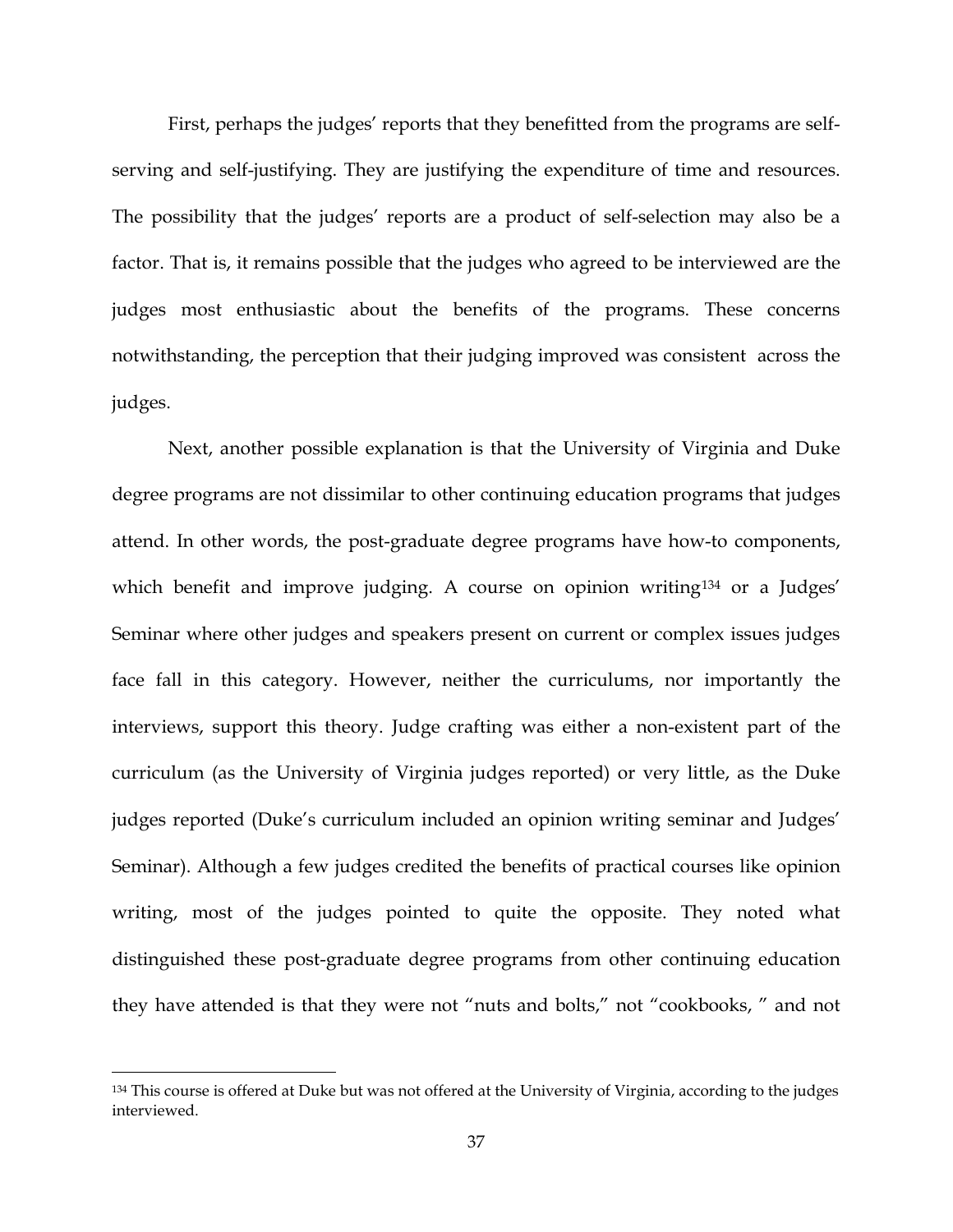"drive-bys." Rather they were theoretical and provided broad views and analysis of the law. ("Looking at forests, rather than the trees" as one judge put it.) For example, Judge 27 stated what he learned the most was at the "character evaluation level" which he defined as questions on "how should the law be applied," "how should judicial power be used," "how do judges use discretion?," and "what is the proper place of a judge's values in the discretionary grey zone?" These types of reflections were echoed with most of the judges who reported that the programs benefitted them. These are not topics generally covered in updates on substantive or procedural law. They are of course theoretical questions.

Thus, the third potential explanation is that theoretical studies where judges reflect on broader issues rather than individual case application are beneficial for judging. This seems more aligned with what the judges had to say. That is, the opportunity to step away from looking at individual cases and look at judging through a systemic framework, through the lens of history, and through the purview of the latest research and scholarly work done on decision-making, benefitted their judging. This is supported by the judges describing the programs as "mind-expanding," "consciousness-building," and "awareness building." Or, as the judge quoted above put it, "character-evaluating." As the interviews showed, these are the types of experiences that are difficult to articulate, let alone empirically measure. In other words, it is difficult to measure a "before and after." Perhaps the impact of theoretical education on judging is best described by Chief Justice Mary Russell when in talking about judicial education in general she stated: "The path to emerging as the best possible judge does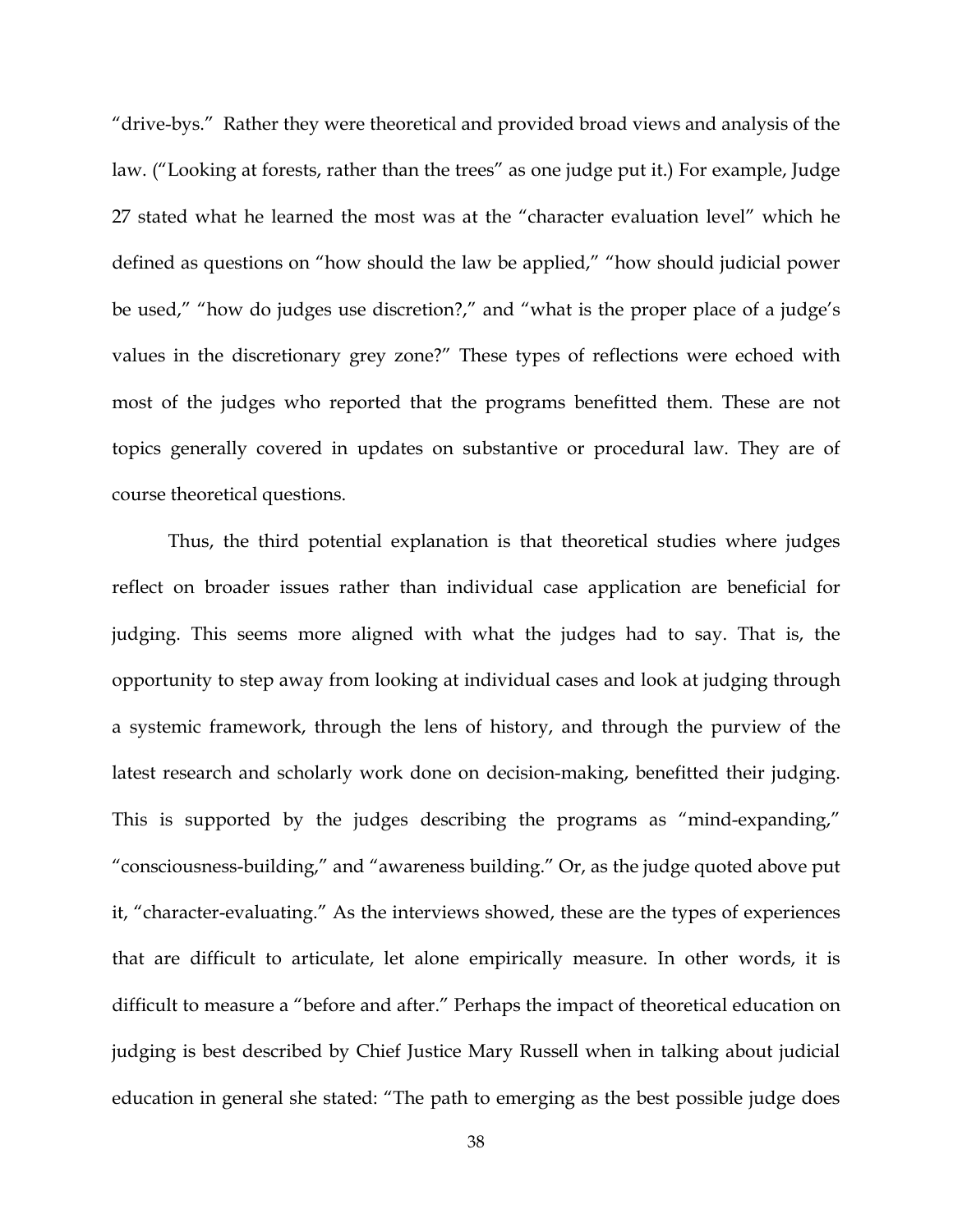not stop with the accumulation of legal knowledge and experience, rather it is the development of our aptitude for reason and reflection, and our capacity for growth in our skills and vision, that truly distinguish us as judges."[135](#page-38-0)

This leads to a final, but important, lesson learned from the interviews. If theoretical judicial education improves judging, as the judges interviewed perceived, then a further lesson from the interviews is that law schools must play a role in the continuing education of judges, beyond symposiums and conferences. While the Federal Judiciary Center and other providers of educational programs do an excellent job of providing continuing legal education in the form of workshops, seminars, conferences, publications, and web-content, they have neither the infrastructure, resources, nor the expertise to provide theoretical learning in an academic degree programs for judges. Although law schools generally do not see themselves as filling the role of training judges, they are uniquely situated to provide the stable academic environment and intellectual rigor required of a degree program. Judge Posner, perhaps the most vocal judge critic on the need for changes in the judicial education of judges, endorses a role for law school in educating judges. "In a nutshell, the need is for continuing judicial education in process rather than in substance, in judging rather than doctrine. Law schools can provide that education as long as they have a clear sense of the judges' needs and which of those needs law schools can fill."[136](#page-38-1) I go one step further. Law schools are uniquely situated to provide judges not just longer intensive

<span id="page-38-0"></span> <sup>135</sup> Mary R. Russell, *Towards a New Paradigm of Judicial Education*, 2015 J. DISP. RESOL. (2015), available at: http://scholarship.law.missouri.edu/jdr/vol2015/iss1/6.

<span id="page-38-1"></span><sup>136</sup> Posner, *supra* note 13, at 351.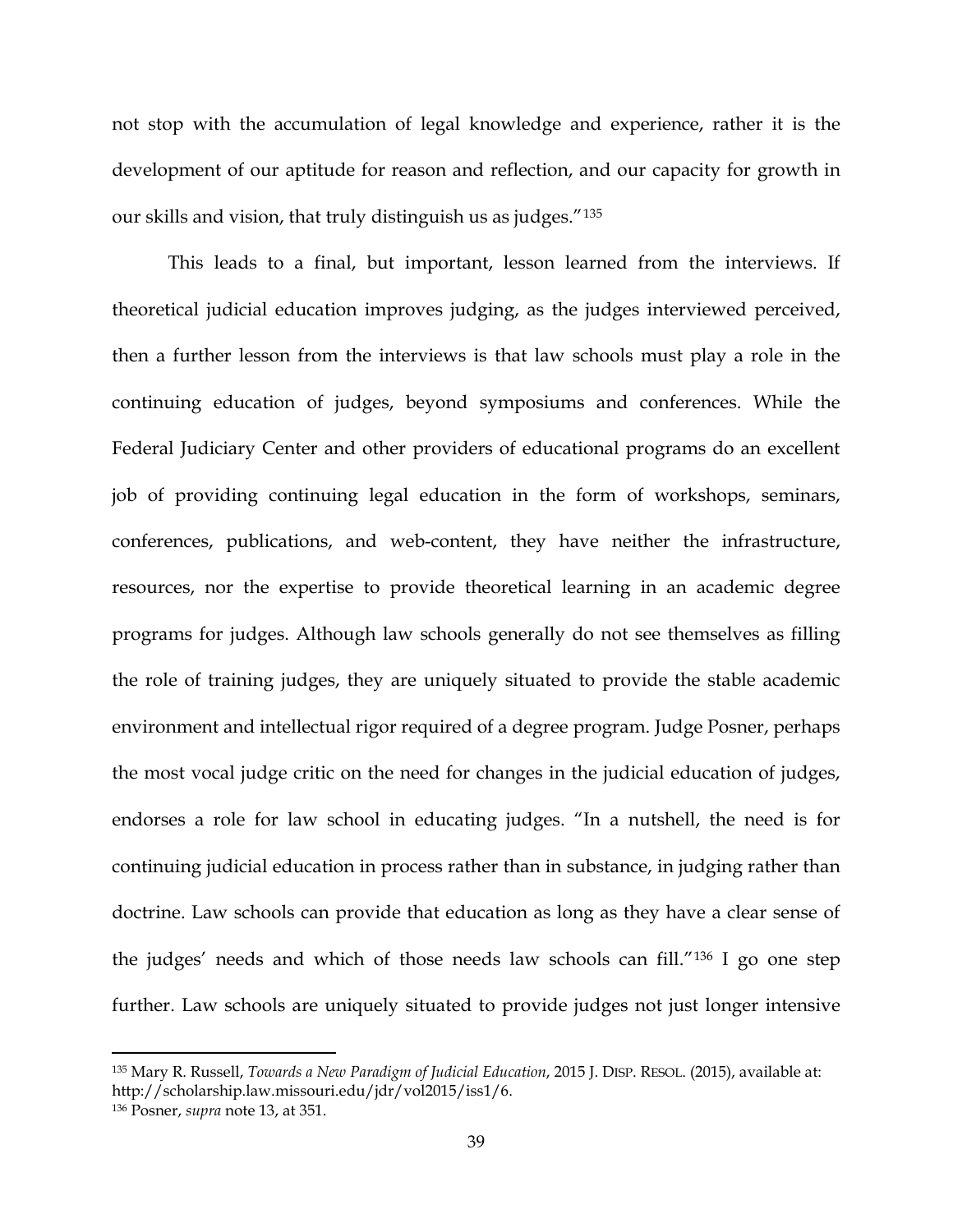seminars but degree programs centered on judicial process, judicial role, and judicial decision-making.

Law schools offering degree programs for judges would not face the objections that have arisen with private or industry sponsored judicial education programs.[137](#page-39-0) To the contrary, law schools providing degree programs to judges may address some of the common charges in the scholarship on judicial education against the way judicial education is currently conducted. One paper summarized these criticisms as follows:

Conventional wisdom suggests that the judiciary should "take primary responsibility for providing continuing judicial education," a view that is based on claims of expertise (i.e., the belief that only judges can appreciate the particular pressures and demands of acting as a judge and thus are the only persons qualified to act as instructors) and the need to protect judicial independence. However, questions have been raised in a variety of contexts about the propriety of self-regulation, since self-interest may tempt individuals to act in a manner that is contrary to the public interest. Concerns about self-regulation may be particularly pressing in cases involving judicial education, given the role that the judiciary plays in a well-ordered society.[138](#page-39-1)

Where law schools would be making decisions about curriculum, faculty, and admissions, concerns about self-regulation and self-interest would not apply.

## **B. Barriers and Challenges**

Scholars have identified both time and funding as common barriers to delivering judicial education. For example, both concerns of time and funding have driven the Federal Judicial Center to increase the range of distance education programs―from publications on law and judicial procedure, to the use of broadcasts over the Federal

<span id="page-39-0"></span> <sup>137</sup> *See* Douglas T. Kendall & Eric Sorkin, *Nothing for Free: How Private Judicial Seminars are Undermining Protections and Breaking the Public's Trust*, 25 HARV. ENVTL. L. REV. 405, 469-80 (2001).

<span id="page-39-1"></span><sup>138</sup> S. I Strong, *Judicial Education and Regulatory Capture: Does the Current System of Educating Judges Promote a Well-Functioning Judiciary and Adequately Serve the Public Interest?,* 2015 J. DISP. RESOL. (2015).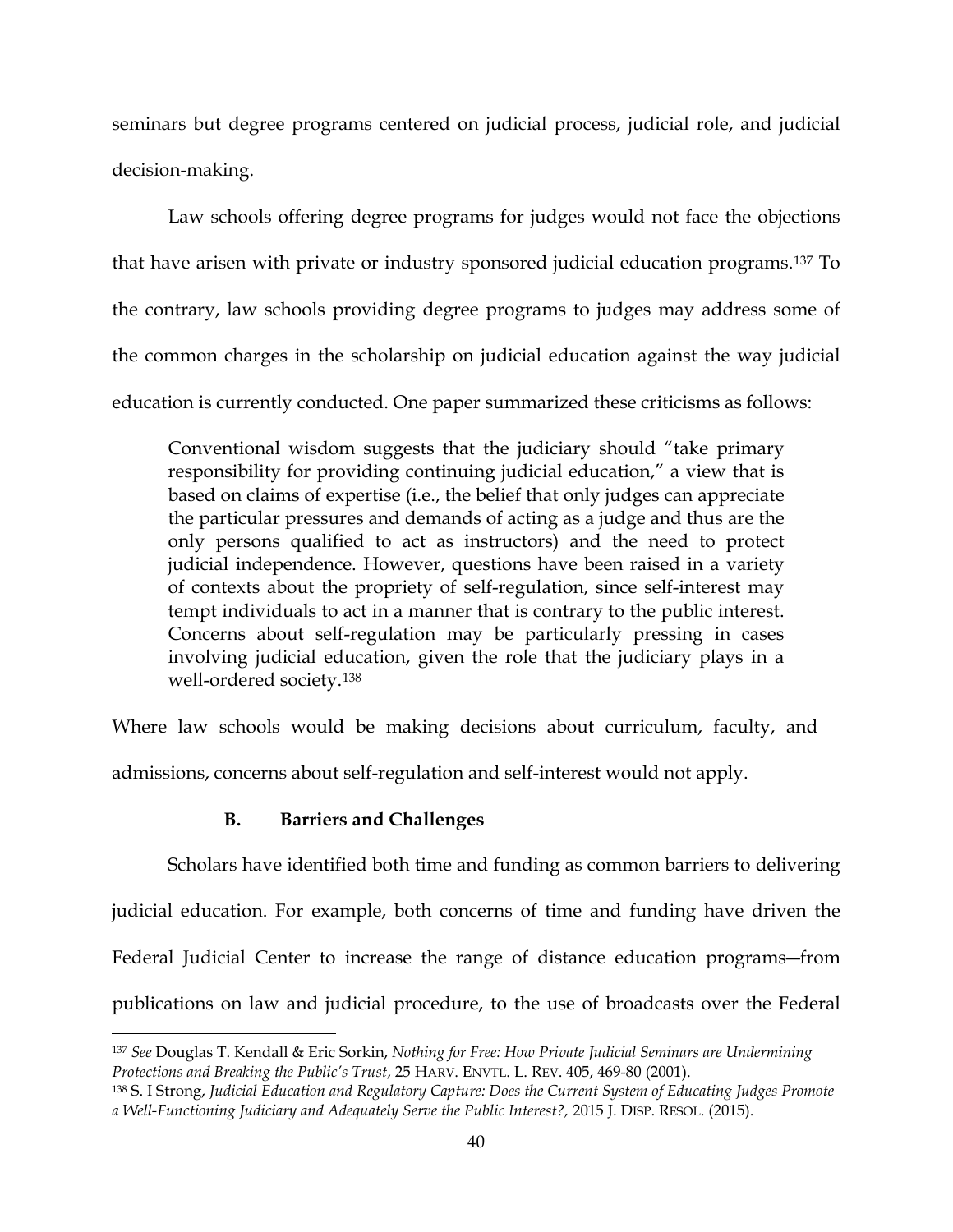Judicial Network and website. Additionally, lack of continued funding was a primary factor in the closing of the University of Virginia program. Thus, if post-graduate degree program for judges will be a viable option for judges on a wider scale beyond just at the one law school, funding and time constraints will need to considered.

Though these broad policy considerations are worthy of investigation beyond the scope of this article, I asked the judges about their views of courts funding judges participation in post-graduate studies and courts allowing sabbaticals for judges to pursue post-graduate studies. Regarding court funding of judges attending degree programs, 28 judges were supportive and four were not. Of the judges who were supportive, two qualified their response by saying that courts should fund at least partially. Overall, while the judges were sensitive to the fiscal challenges of the courts, most of the judges thought that courts contributing to the funding was justifiable as the degree programs made for better judges, which in turn benefitted the judiciary and the public that it serves.

Four general themes were repeated amongst the judges who were supportive of court funding these programs. First, they stated that they themselves, or their classmates, received some financial assistance to attend the University of Virginia Program. Second, these judges thought that the courts should pay because graduate education for judges is "an investment in a better judiciary,"<sup>[139](#page-40-0)</sup> it resulted in "better, more competent judges,"<sup>[140](#page-40-1)</sup> and "it improves and strengthen the courts."<sup>[141](#page-40-2)</sup> Third, the

<span id="page-40-0"></span> <sup>139</sup> Judge 9.

<span id="page-40-1"></span><sup>140</sup> Judge 2.

<span id="page-40-2"></span><sup>141</sup> Judge 18.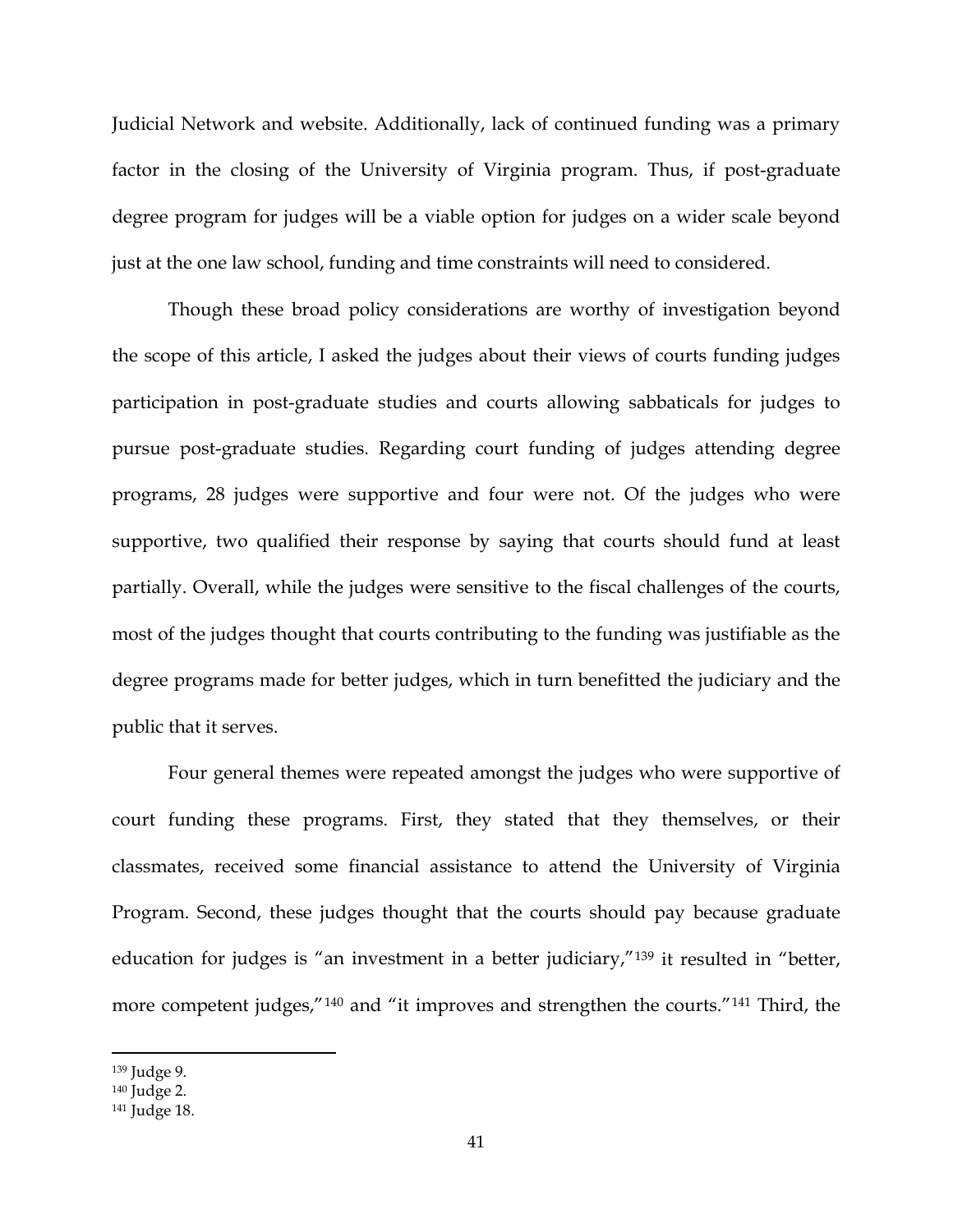judges responded that without the court's financial support or other outside funding, that "only older and richer judges" could participate.[142](#page-41-0) Finally, judges responded that without court or outside funding, enrollment in such programs would suffer. "Judges need a push to study and take time to study. Courts funding judges help," reported one judge.[143](#page-41-1) A number of judges reported that they would not have been able to do the program if they had to pay out of pocket.

Of the judges who were not supportive of court funding, the financial state of the courts was of primary concern. One judge laughed and responded that her court is in financial crisis. The judge reported that they do not even have money for court reporters. One judge opposed funding because he thought that the program is "not a necessity to do the job."[144](#page-41-2) Finally, one judge thought funding by the courts should only be warranted with evidence that the program helps judges do their job of judging.

On the question of sabbaticals, of the 32 judges interviewed, 27 supported courts having sabbatical programs to allow judges to pursue judicial degree programs.<sup>[145](#page-41-3)</sup> Overall, as with the case of court funding, the judges who supported sabbaticals thought they were justifiable because the programs benefitted the judges, which in turn was beneficial to the judiciary. Further, two judges noted that their courts had "sabbatical" programs. One state trial court allowed the judge to use educational leave

<span id="page-41-0"></span> <sup>142</sup> Judges 16 and 8 .

<span id="page-41-1"></span><sup>143</sup> Judge 17.

<span id="page-41-2"></span><sup>144</sup> Judge 20.

<span id="page-41-3"></span><sup>145</sup>This area is ripe for study. The most cited work on judicial sabbaticals that I found was a 1987 study by the Federal Judicial Center written by Ira P. Robbins available at

http://www.fjc.gov/public/pdf.nsf/lookup/judisabb.pdf/\$file/judisabb.pdf (last visited Mar. 16, 2016).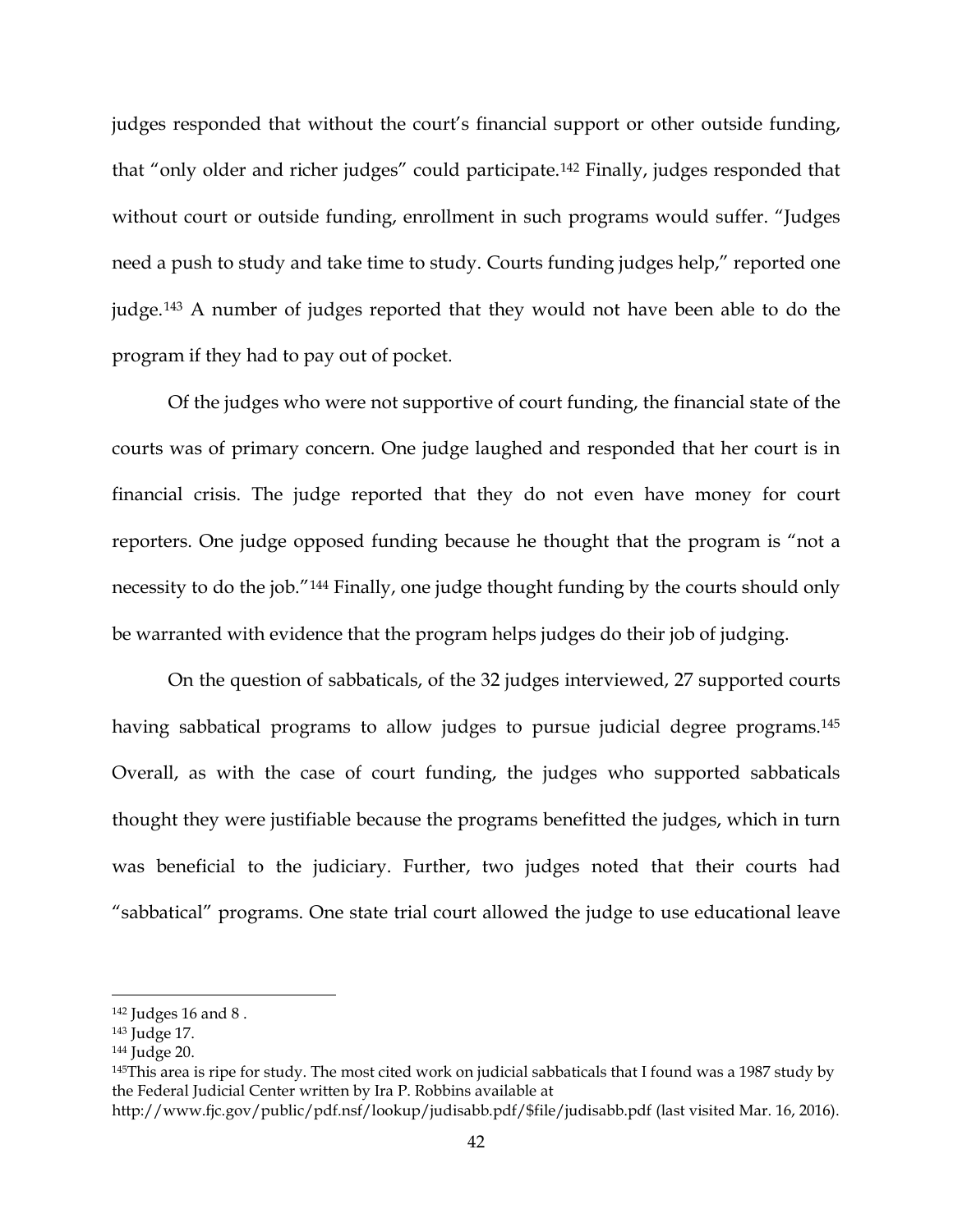time for the residency part of the program, rather than using his vacation time.<sup>[146](#page-42-0)</sup> The other judge reported that his court has had an established "sabbatical" program for a long time. Every seven years a judge can take four months off the assignment wheel to catch-up, teach, travel, study, or do whatever the judge wishes.[147](#page-42-1)

The judges who supported sabbaticals cited to the difficulty of doing graduate studies while balancing judicial duties. ("It would be good not to have your mind in two places."[148\)](#page-42-2) They gave as examples either themselves having to work during the residential part of the program or observing colleagues working while at the program. One judge thought that perhaps if sabbaticals were given for post-graduate studies, more judges would apply to earn graduate degrees. Another judge went further and stated that he thought sabbaticals were a great idea not only for studies but for other respite. He explained as follows: "The job is difficult and consuming. Even a few months away to refresh, to study, write, or make other contributions to the system would benefit judges and the court."[149](#page-42-3)

Even the judges who supported sabbaticals expressed concerns about political backlash. The judges worried that sabbaticals may contribute to a perception with legislatures or the general public that judges do not work hard, that judges are "overpaid and spoiled,"[150](#page-42-4) and that the sabbatical is just a judicial "boondoggle.["151](#page-42-5) A judge commented that sabbaticals to pursue post-graduate degrees would be a hard sell

<span id="page-42-1"></span><span id="page-42-0"></span> <sup>146</sup> Judge 32.

<sup>147</sup> Judge 19.

<span id="page-42-2"></span><sup>&</sup>lt;sup>148</sup> Judge 27; Judge 24 also thought that sabbaticals would allow more immersion into the program.

<span id="page-42-3"></span><sup>149</sup> Judge 5.

<span id="page-42-4"></span><sup>150</sup> Judge 2.

<span id="page-42-5"></span><sup>151</sup> Judge 5.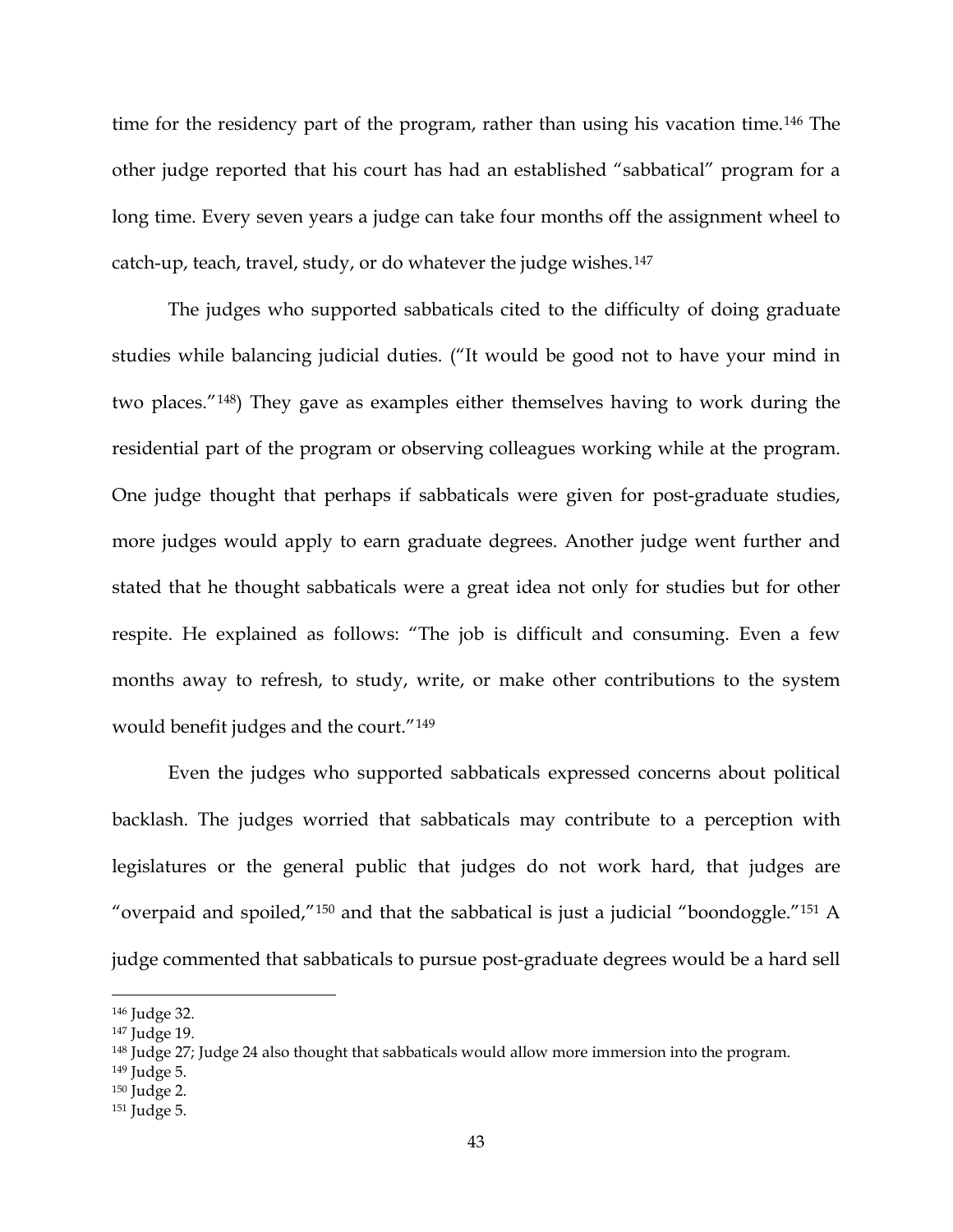with the public, stating that not even fellow judges appreciate the value of the program. ("Good luck selling it to legislature," one judge commented.[152](#page-43-0)) One judge thought that in jurisdictions where judges were elected, judges would fear that taking a sabbatical would be used in a future election campaign against them. Two of the judges interviewed gave examples of sabbaticals from their courts―allowing judges educational leave time rather than vacation time and taking judges off the assignment wheel for a period of time.

Of the five that were not supportive, one reasoned that because "taxpayers don't pay you to do things you want to do. A judge can on his own arrange his schedule to do such a program."[153](#page-43-1) Another judge responded that it depended on the length of the sabbatical and the court (for example, it might be easier for a judge on an appellate court). Two judges thought that not having a sabbatical attracts judges to the programs who really want to do it. ("People who really want to do the program will toughen up and find a way to do it even without a sabbatical. Valuable program comes at a price."[154](#page-43-2)) Finally, one judge opined that as with the case of court funding, unless it can be quantified how the LL.M. programs help do the job of judging, sabbaticals should not be justified.[155](#page-43-3)

<span id="page-43-0"></span> <sup>152</sup> Judge 29.

<span id="page-43-1"></span><sup>153</sup> Judge 20.

<span id="page-43-2"></span><sup>154</sup> Judge 24; Judge 26 similarly argued that not having sabbaticals might attract judges who really want to do the program.

<span id="page-43-3"></span><sup>155</sup> Judge 28.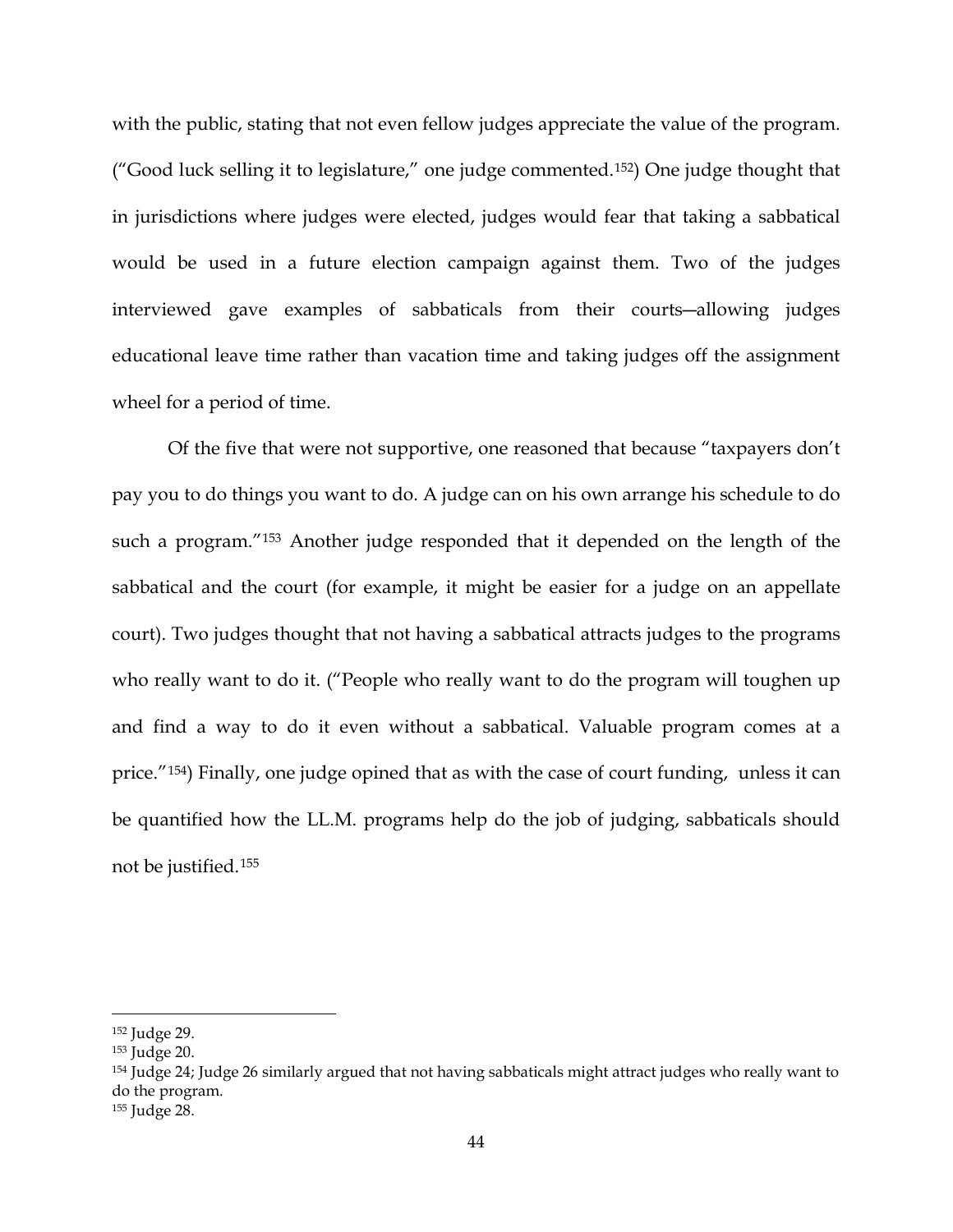## **C. Suggestions For Future Research**

This is a first step at looking at post-graduate degree programs for judges. But the questions highlighted by this article are worthy of further examination. Is there value in teaching judges to be law students again? Can abstract academic studies benefit judges in the day-to-day work of judging? How do judges articulate the impact of such theoretical learning and can claims of improvement be empirically tested? Is a longitudinal study of judges who earn post-graduate degrees possible? For these questions and others raised by the interviews, a useful extension of this project would be interviews of a greater number of graduates of these programs. What about the larger question of whether judges who volunteer to do these programs are outliers in the judiciary generally? Accordingly, another follow-up of this article would be to look at the profiles (education, judicial priors, years on the bench prior to enrolling, prejudge career) of the judges who enrolled. Which judges are these programs attracting and why? And what, if anything, that information can tell us about the usefulness of post- graduate degree programs for judges?[156](#page-44-0) Finally, a slightly related, but important, topic of investigation worthy of consideration is the impact, if any, of judges entering these programs on the scholarship on judicial education, and on the field of judicial studies in general.

<span id="page-44-0"></span> <sup>156</sup> Additionally, there can be value to the study of legal education in general to look at these programs from the perspective of value added to law schools. For example, one inquiry is : Would taking on the education of judges impact how law schools teach law students?